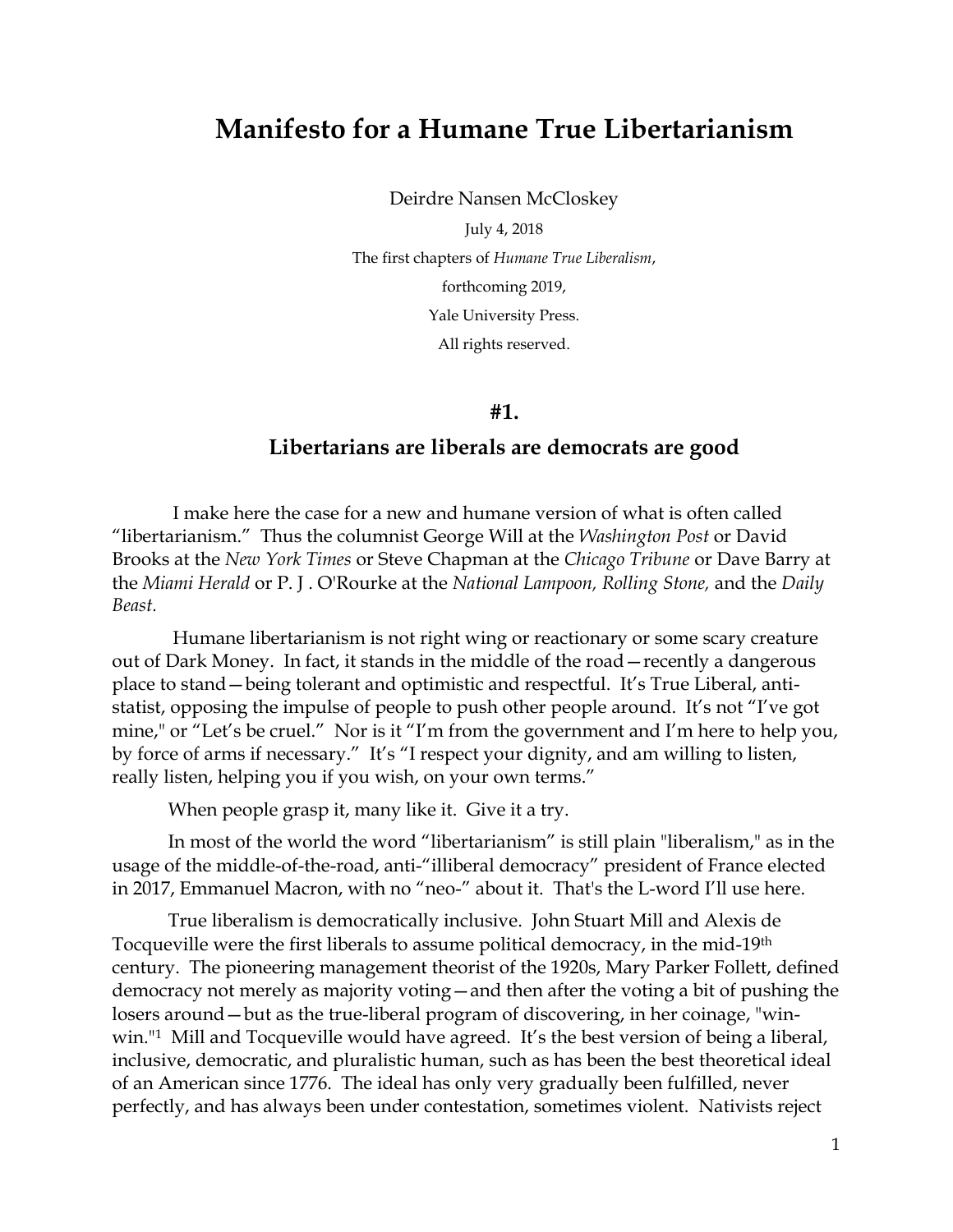your tired, your poor, / The wretched refuse of your teeming shore. And Southern trees bear a strange fruit. In 1935 the African-American poet Langston Hughes got it right: "O, let America be America again  $-$  / The land that never has been yet /  $-$  And yet must be —the land where *every* man is free."<sup>2</sup> The result of liberal democracy's partial, imperfect fulfillment has been a slow approach to flourishing, in which no person is pushed or bossed around without individual consent or contract.

I do *not* mean, you see, "liberalism" as the word is used in the United States, as *social* democracy, in which the government is assigned ever-widening powers of bossing people around, under an imagined "*social* contract" destructive of liberty. Among social democrats— most of my good friends, actually—the use of Frenchderived "liberty" and especially its Anglo-Saxon synonym "freedom," seems to me confused. (I will, by the way, frequently refer to "my friends" on the left or right. I do not sneer or condescend. I do in fact have many friends on the left and the right. I love them and respect their opinions, mistaken though they often are. I'm always willing to set them straight.)

The classic definition of liberty/freedom is the condition of being liberated/free from interference by other human beings. It means not being a slave. It means not being bossed around under threat of violence. It is, as another African-American poet put it, the "way we journeyed from Can't to Can."3 As Mill said in 1859, the issue is "the nature and limits of the power that society can legitimately exercise over the individual," even as a single slave owner whipping Silas into Can't.<sup>4</sup>

A New, or Social, Liberalism of T. H. Green in the 1880s initiated a turn to social democracy in liberal England, followed by progressives in the United States after 1890 and anticipated by Continental socialists after 1848. Perhaps the turn was caused by the fall of literal serfdom and slavery, a liberal triumph in the British Empire, in Russia, and in the United States which distracted the clerisy away from less dramatic absences of individual consent and contract. One and done, they appeared to feel. Perhaps the evident triumphs of physical and then biological sciences inspired an envious yet selfconfident program to apply Science to society. Perhaps the new patina of democracy after 1867 in Britain and Prussia, and earlier in America, gave the New Liberals the belief that the age of the General Will had in act arrived. We voted for the government, they said, so how could it be tyrannical? (Such an argument appeals to what Benjamin Constant in 1819 called the idea of "ancient" freedom, the freedom to participate in a polis, even if coercive.5) Perhaps the newly successful nationalisms and imperialisms put liberals in a mood to push people around, for their own good. They were already using the government to push around lesser breeds without the law, so why not extend it to home? Perhaps a Christianity under challenge was redirected to secular purposes. The anti-slavery agitation had been such a redirection. A startlingly high percentage of American Progressives after 1880, such as Woodrow Wilson, were the children of Protestant ministers.6 Perhaps, at least in the United States, post-millennialism in theology gave Protestants a program of establishing a heaven on earth.7 Perhaps even the rise of photography, as it had started then to do in the coverage of war, and still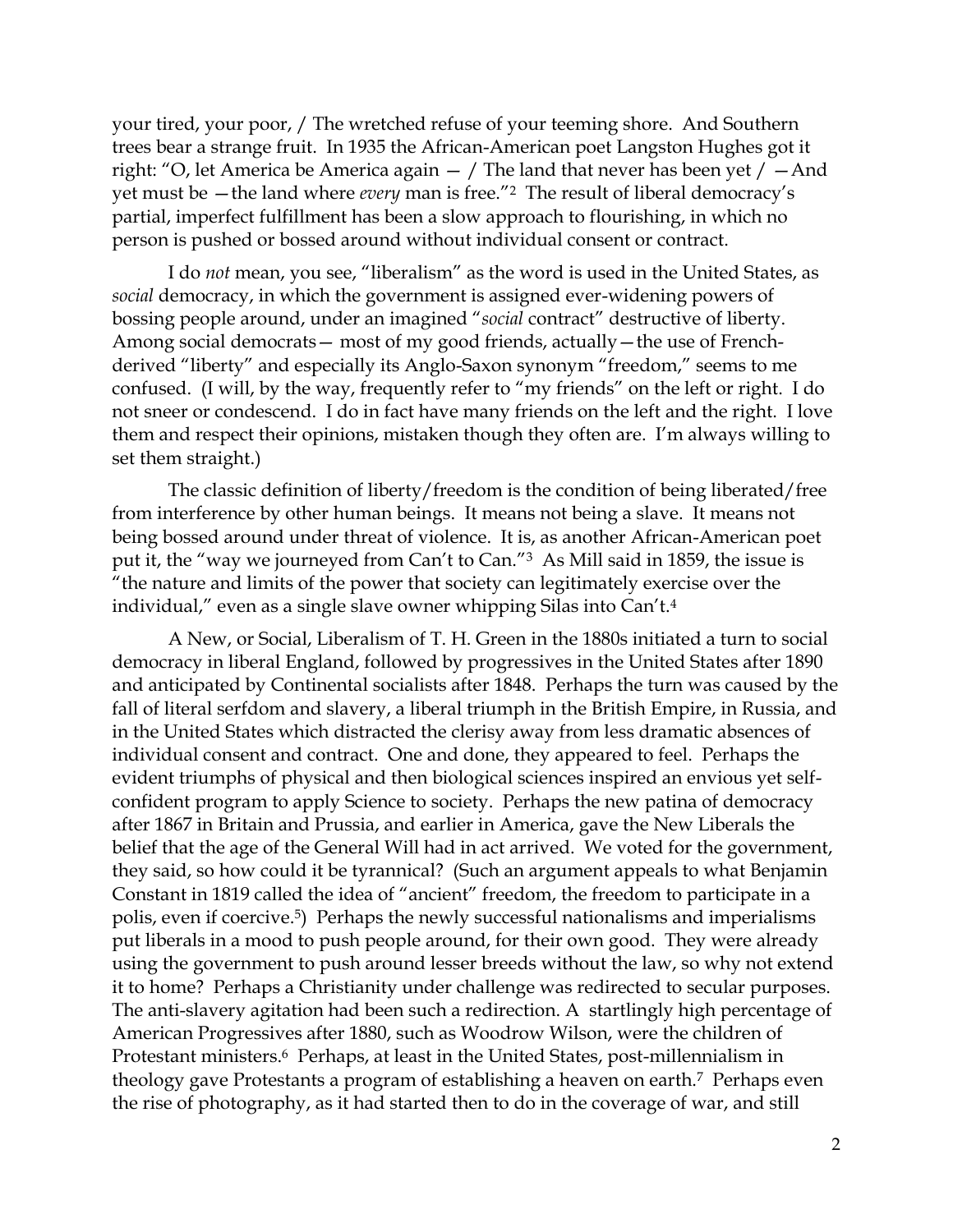does in the coverage of famines and refugees, made charitable people vividly aware of how the other half lives. Perhaps the New Liberals were merely rebelling against their fathers. In truth, the causes of the illiberal turn in the late 19<sup>th</sup> century by self-described liberals are mysterious. But it happened.

By around 1900 in the Anglosphere the left had added a "freedom" of being liberated (so to speak) from any constraint whatever, as for example liberated from the law of gravity, or from the law of scarcity. The addition seemed plausible, perhaps, as the next step, as I say, after ending literal slavery. We can make the world anew, the new "liberals" believed in their scientistic confidence, by repealing the irritating old laws, and putting a new law of governmental planning and compulsion in their place. If one could fly like Superman, one would be "free" as a bird. Let's do it. If one could improve the race by sterilizing the third generation of imbeciles, or jailing homosexuals, we would be "free" of defect. Let's do it. If one could benefit from the third of Roosevelt's four "freedoms" in his speech of 1941, one would be adequately rich, by taking from others.<sup>8</sup> Let's do it. Freedom, the New Liberals argued, is the same thing as being adequately rich or pure or powerful, which government, they said, can arrange with ease.

In High Liberalism, to put it another way, the equal and liberal liberty I have to make a voluntary arrangement with you was extended to a novel and socialized "liberty" of mine to seize by violence your goods, through the government's monopoly of violence, in order to give to me a set of "positive" liberties. I am to have a liberty from want, for example, regardless of my supply of goods to you. "Every man a king," said Huey Long of Louisiana in 1934, and his method was that of both Bad King John and his enemy Robin Hood, characteristic of the feudal order and later the socialist or fascist or welfare-state order, under a theory of zero sum, win-lose. "It is necessary to scale down the big fortunes," said Huey, "that we may scatter the wealth to be shared by all of the people."9 Scale down by violence the one person's earnings by trade and betterment in order to give money to another voter for Huey, and all will be well.

Under High Liberalism, as under feudal hierarchy or crony capitalism or fascist nationalism or conservative reaction or any number of illiberal régimes, I am to have especially a liberty to regulate through the government's monopoly of violence your behavior in ways beneficial to me. I am to have for example a liberty to prevent your entry into my trade, forcibly backed by police. And so forth. "We" are to have, for another instance, a liberty to wage an offensive war for King and country, or to end all wars, financed by your goods or person appropriated for the purpose.

The New Liberal has asserted down to the present that people get better housing and the eight-hour day from governmental plans and compulsions, such as the Wagner Act facilitating excellent industrial unions, or rent controls facilitating wonderfully cheaper housing, or an entrepreneurial state coming up with brilliant ideas.<sup>10</sup> Improvement, she says, especially if she is a labor lawyer or a labor historian, had nothing to do with voluntary and profitable private agreements yielding an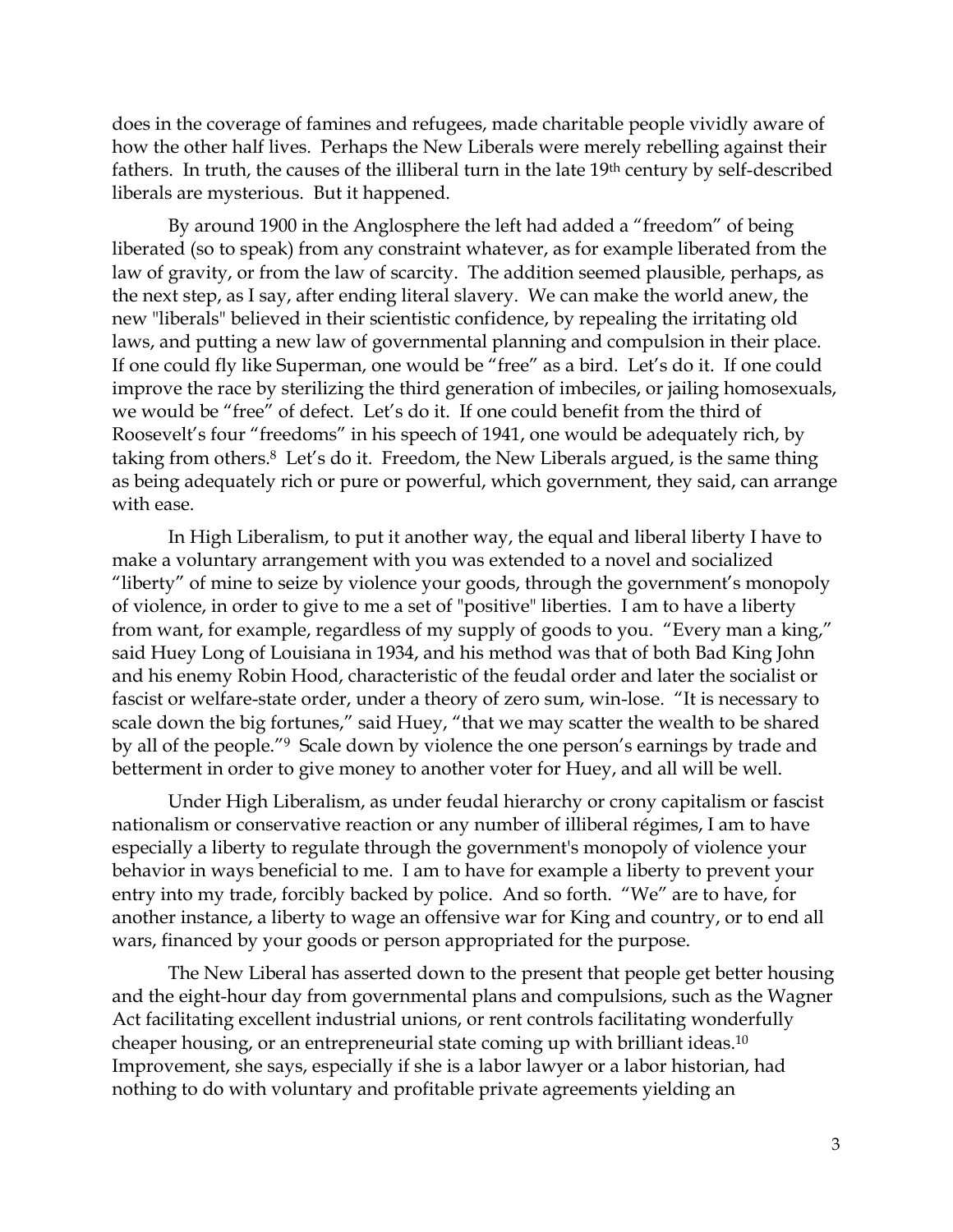increasingly enriched working class that could therefore get beyond houses without heating or twelve-hour work days without rest. Don't be silly, the "liberal" says to the true liberal. We New Liberals and Continental socialists became in the 19th century, to use a word favored in public theology, "intentional" about making a just society. After intentional struggles on the picket line and intentional votes in parliament the just society was finally achieved, not by enrichment from innovation and trade but by pure hearts and coercive regulations. New Dealers justifying government, such as Arthur Schlesinger, Jr., or my father Robert Green McCloskey, looked back for precedents to the age of Jackson, and its splendid "internal improvements." Their students still do.<sup>11</sup>

Quite aside from the factual problems with such a leftish history, the terminological problem is that we already have words for such "freedoms"—namely, adequate comfort, great wealth, considerable power¸ unusual physical abilities, central heating, the power to tax. To use the freedom word to mean all these other things, such as in the economist Amartya Sen's and the philosopher Martha Nussbaum's vocabulary of "capabilities," confuses the issue.12 Capabilities are good. We should work to assure that every person on the planet has them, chiefly if not only by letting a free economy enrich ordinary people. As Adam Smith put it, at a time a nascent economics was shifting from the glory of the king to the welfare of the people, "no society can surely be flourishing and happy, of which the far greater part of the members are poor and miserable."13 That's the "humane" aspect of humane liberalism. But developing such good things is not in itself "freedom," unless we want to smoosh into the one word all good things under the sun.

To put it another way, Smith and I do claim emphatically that development is indeed the consequence of freedom. But development not the same thing as freedom. A cause is not the same thing as its consequence. No one would deny that it's good to be developed to the extent of being adequately rich. In 1937 Beatrice Kaufman advised a friend: "I've been poor and I've been rich. Rich is better!"14 Got it. Yet we still need a word for a distinct "freedom from violent constraint by others," because we need to watch out for tyranny itself, and its consequences for poverty. And beyond money we need to watch out for the consequences of tyrannical unfreedom in preventing other sorts of human flourishing. Now as much as in 1776 or 1789 we need to watch out for the tyranny of the king, husband, slave owner, village elder.

My friends the social democrats appear to believe that in Stockholm and San Francisco there is no longer a special problem of tyranny as such, because we got rid of tsars and wife beaters, and after all we *vote* for the mayor who bosses us around "ancient" freedom again), taxing us to give out good things to others, such as the mayor's loyal supporters. The social contract reigns, which was Rousseau's bizarre "solution" to the problem of maintaining liberty yet giving power to the government to seize property. So let's smoosh the word "freedom." I gently remind them that the Russian Federation has acquired a new tsar, and Turkey a new sultan, voted by the *volonté générale* onto their thrones, and that even in Stockholm and San Francisco, lovely as those places are, it is a mistake to believe that wife beating is over, or taxation utterly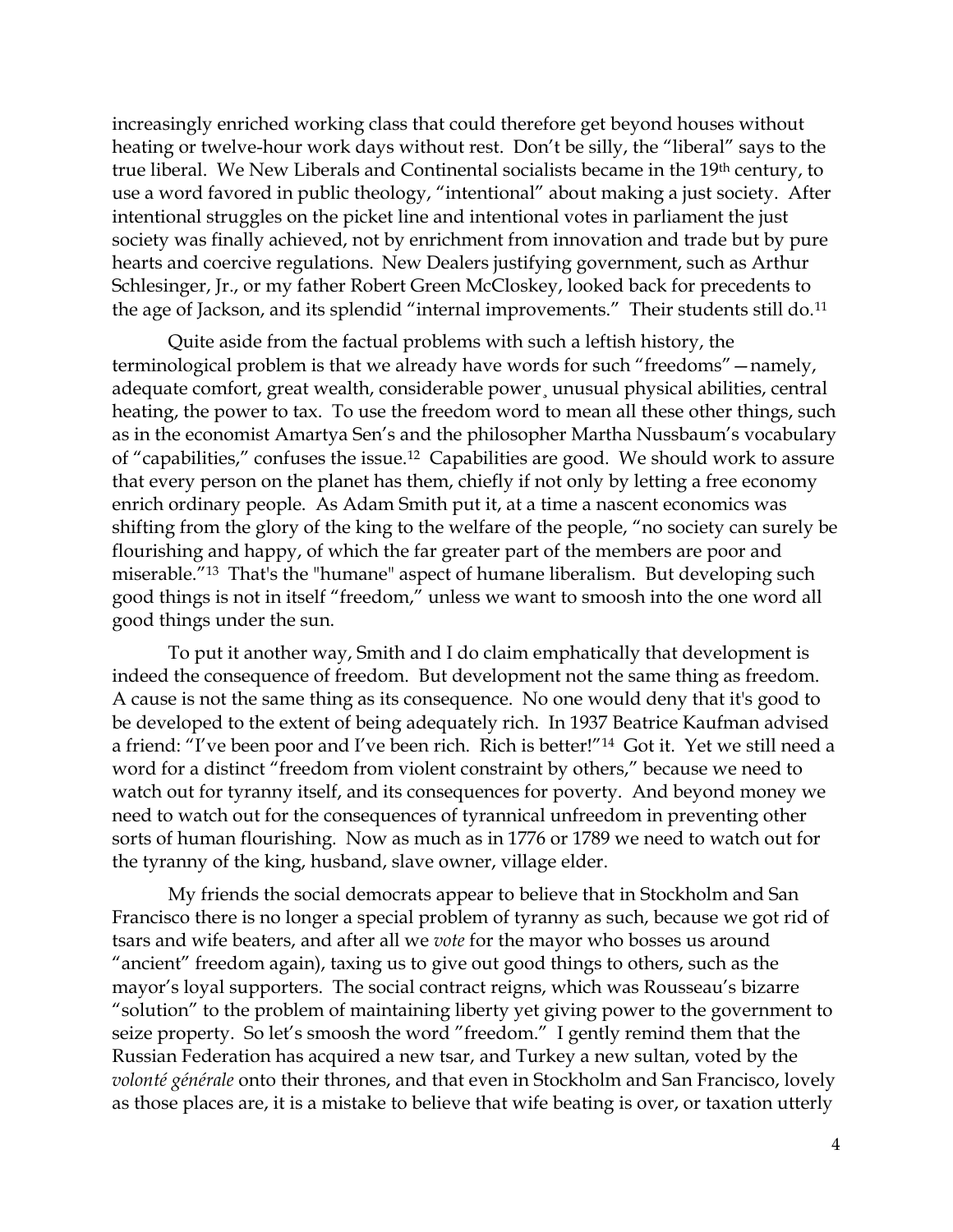harmless, or politicians altogether free from tyrannical tendencies. Do I need to mention Trump again?

To put it still another way, among social democrats "freedom" has come to mean simply, in the jargon of economists, "having a budget constraint far from the origin," that is, being rich. In the short run, to be sure, Paul can readily get such a pleasant budget constraint, by taking money from Peter. But consider the long run. Being free in the original and usefully differentiated sense of being free from violent constraint by tyrants large or small has regularly in fact resulted in the desirable result of budget constraints *far* from the origin, with the whole society enriched, and not merely Paul at the expense of Peter. Freedom, empirically speaking, usually yields win-win. By contrast, tyranny, empirically speaking, usually yields zero or negative sum. Not always. It's not a matter of pure reason, *der reinen Vernunft*, but a matter of ordinary history.<sup>15</sup> It's what the history of true liberalism has pretty much shown, and the contrasting history of true socialism, in the histories of West Germany as against East, for example, or of South Korea as against North, or recently of Colombia as against Venezuela.

And beyond matters of budget constraints and money riches--I say, against my conservative and socialist friends--freedom correctly understood has resulted in all the rest of human flourishing, in culture and in self-cultivation. Again, it doesn't have to be so by sheer logic, whether proffered by the right or the left. Maybe in the extreme a boot stamping on a human face forever would yield, for example, great art. But in historical fact it is liberalism that has yielded wider flourishing, and it is reaction and socialism that has not. Take socialist realism. Please. The liberal societies are creative, and reasonably virtuous. The reactionary or socialist or heavily regulated or in the extreme boot-stamping societies are stifled--ranging from somewhat dull to very, very nasty.

After 1945 the city state and colony of Hong Kong, for example, was free from a good deal of human coercion by wise planners. It was more or less *laissez faire* in its economy (though as a British Crown colony it had no political rights whatever--yet it had the advantage of English common law). Despite massive immigration from the Mainland, it developed in two generations from a Somalia-level of poverty to an income per head only a little below that of the United States.16 By contrast, I reiterate, the ancient and repeated experiments in making humans in matters economic into clients or pets or slaves of the government, ordered about by police or bureaucrats, without the right to say no, have regularly resulted in budget lines hugging the origin, as in Mao's China or Maduro's Venezuela, or indeed in the closed corporate village of conservative nostalgia.17 The great artistic ages, such as 5th-century Greece or 15th-century Italy or the post-War U.S.A., were built on commerce yielding freedom to trade, and yielding for more and more people in turn their other freedoms and flourishings.<sup>18</sup>

The rescue of the Germanic/Anglo-Saxon word "freedom" or the Latin/French word "liberty" from the care of social democrats hostile to commerce or of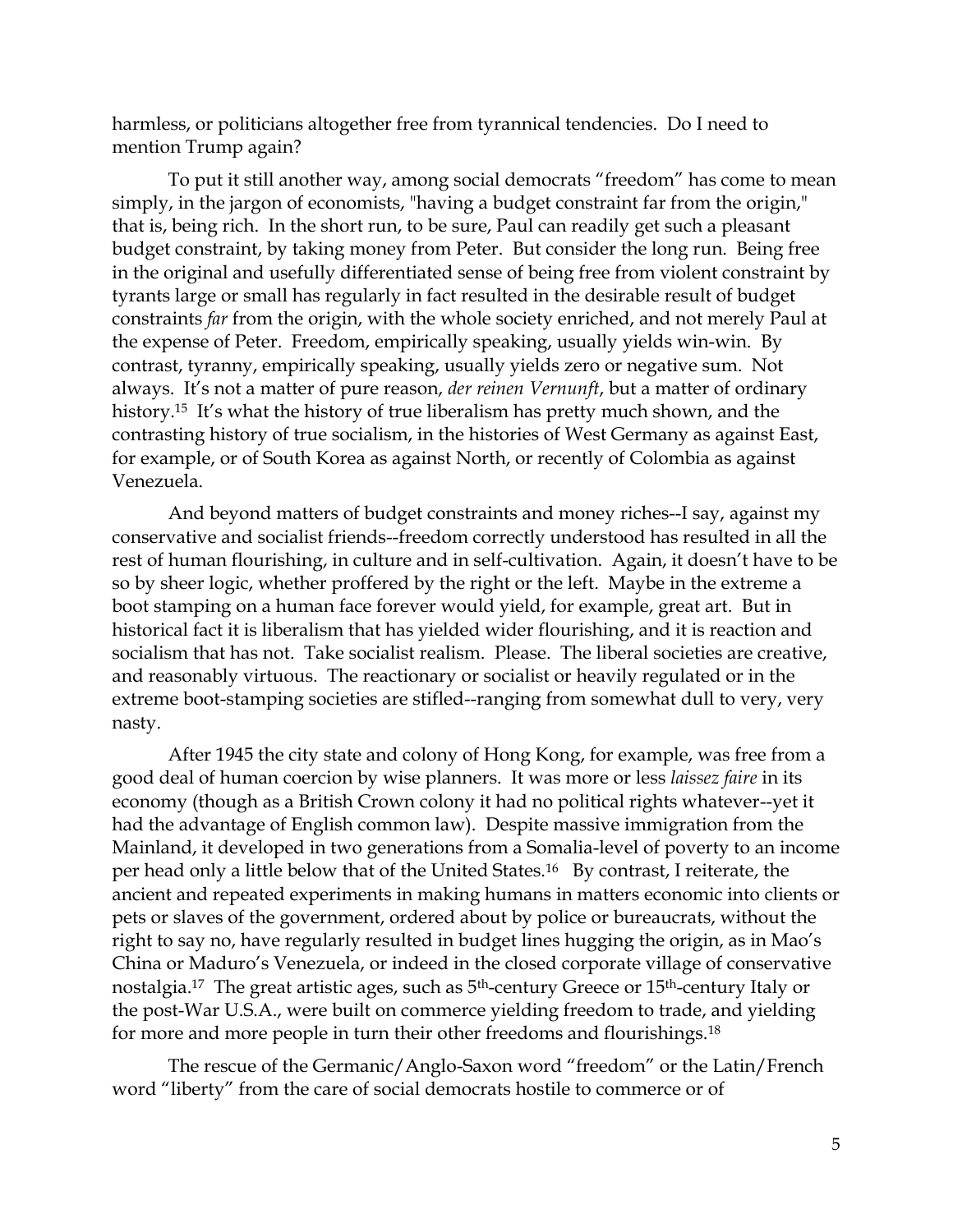conservatives hostile to equality is not a "mere" matter of definition, to be set aside in serious discussions as pettifogging. If we are to avoid slavery we need a word for nonslavery— or so we all supposed before Rousseau- Green-Sen-Nussbaum spoke out loud and bold. If "freedom" is shifted to the utilitarian definition of Rousseau-Green-Sen-Nussbaum to mean "income," then any particular coercion by the government might after all be a good thing, so long as the gain is greater than the loss.

The social democrats or plain socialists 1.0, furthermore, believe that a big part of the so-called loss contemplated should in (social) justice be discounted, as an irritating and inconsequential desire of ordinary people for the dignity of autonomy. British local governments, declared the British left in 2018, in honor of Marx's bicentenary, should build more council houses owned by the government and rented out at favorable rates to favored folk. The government should not, that is, attend to the silly and capitalist and inegalitarian desire of the British working class to be owners of their own homes. They need instead to be pets.

Such declarations, well-meaning or not, are how social democracy proceeds by small steps from a liberal society of responsibility and self-cultivation, with a safety net, to an acceptance of widening governmental coercion and economic engineering, with violent bosses. We are made into pets and slaves and children, not a free people. The state of New Hampshire has the motto on its auto license plates, "Live Free or Die." In 1974 a motorist who wanted to live free decided he didn't like the motto on religious and political grounds, and covered it up on his plates with tape. He was arrested, and served 15 days in jail.19 Thus pethood. *Bad* dog.

In short, the New or High or Progressive "liberal" woman, however one names her, together with her husband the hierarchical conservative irritated by the uppity poor, advocates a régime of pushing people around, as for example prohibition of alcohol in the United States, and then of drugs. As implemented in the twentieth century, her progressive régime, not to speak of her husband's reactionary régime mixed in with hers, had little of voluntary agreement about it, and a good deal of violently illiberal rhetoric, linked with a disdain for the pitiable or irritating poor, a zero-sum economics, and not much of a search for win-win among responsible adults.

The liberal economist the late Leland Yeager argued that "the principled approach to economic policy recognizes that the task of the policymaker is *not* to [use governmental violence exercised by planning experts to] maximize social welfare, somehow conceived, and *not* to achieve specific patterns of outputs, prices, and incomes. It is concerned, instead, with a framework of institutions and rules within which people can effectively cooperate in pursuing their own diverse ends."20 Diversity. I like to knit, you like model trains. Let's let people have both.

The liberal political philosopher John Tomasi, to distinguish his (and my) views from the strange American usage of "liberal," calls true or classical liberalism's alliance with modern democracy "the liberalism of the common man."<sup>21</sup> It is not the faux "liberalism" recommended by leftish non-common folk with college degrees who want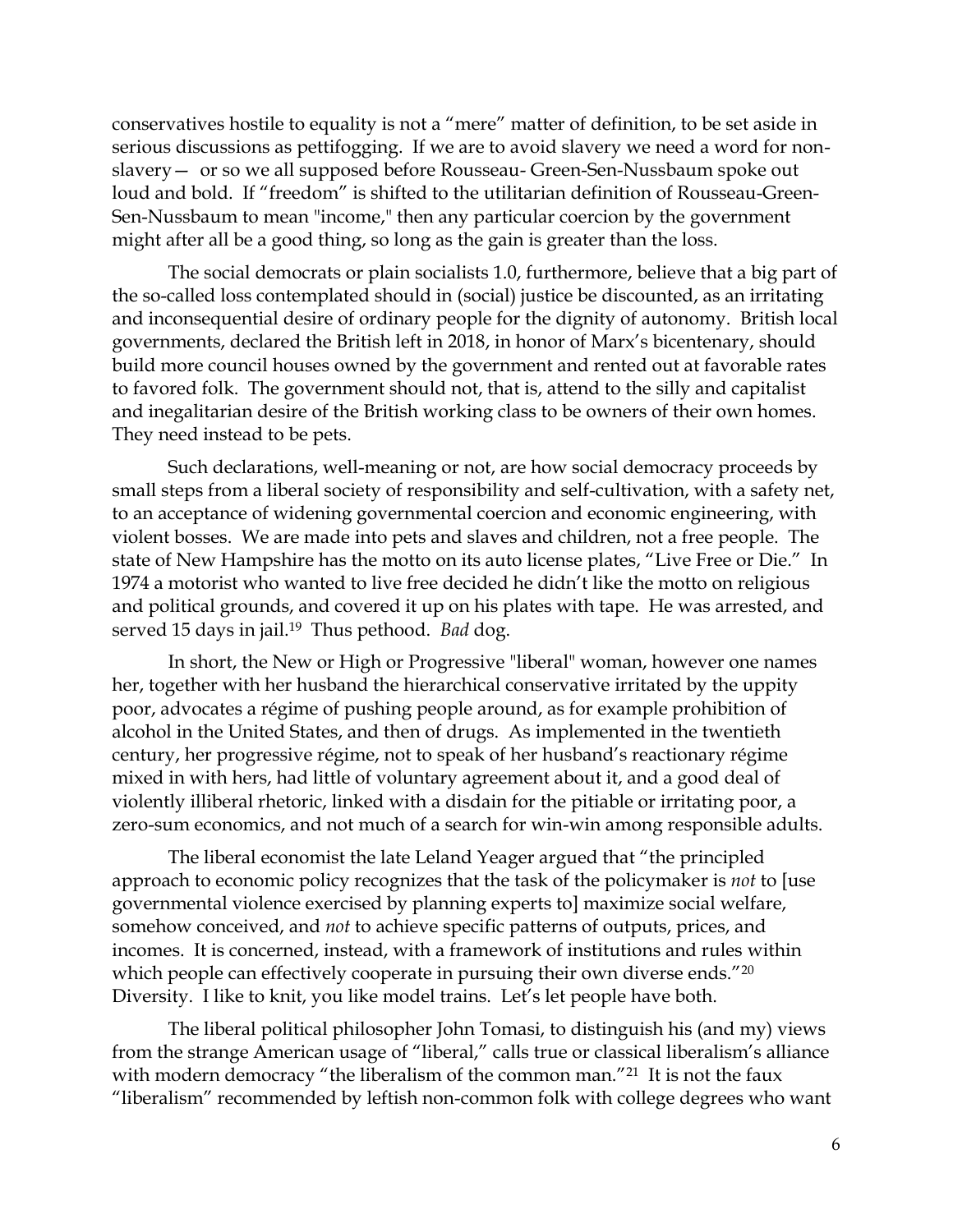you to be forced into specific patterns of outputs, prices, and incomes. It is not, that is, the left illiberalism of comfortable servility to a government run by non-common folk, our masters. Nor is it the conservative version of illiberalism, a hat-in-hand obedience to similarly lofty masters. In both cases you and I are under masters with orders and plans for us both in detail.

Tomasi's true liberalism reminds one of Walt Whitman, singing long ago of the democratic and liberal person, "Of every hue and caste am I, of every rank and religion, / A farmer, mechanic, artist, gentleman, sailor, Quaker, / Prisoner, fancy-man, rowdy, lawyer, physician, priest. / I resist any thing better than my own diversity, .... I am large. I contain multitudes."<sup>22</sup> Such ordinary people, it was discovered by cautious experiments in the 19<sup>th</sup> and then especially in the 20<sup>th</sup> century, actually do contain multitudes, without much help from a government devoted chiefly to servicing special interests or restricting immigration or enforcing racial segregation or giving jobs to a new aristocracy of spoil-takers or college graduates. That is to say, we discovered by trying it out that ordinary American and British and Dutch and other people, when left largely to themselves by government, did in fact contain multitudes of abilities for selfgovernment and for economic and spiritual progress never before tapped. Running a fruit stand. Watching out from the tenement window for the kids playing stick ball in the street. Inventing automatic window wipers.23 Operating a food truck.24 Like liberty in the arts and sciences, or in music and journalism, such economic liberty worked wonders. The old hierarchies began to retreat, though sometimes replaced by new governmental hierarchies of experts and Party members. Mainly, the ordinary people ventured.

The abilities of ordinary people are routinely undervalued by conservatives and progressives, by Tories and left Labourites. Our friends both on the right and on the left wish to use governmental power to judge people or to nudge them. For their own good, you understand. If the judgers and nudgers are economists, they believe that the ordinary economy of supply and demand and the ordinary psychology of common sense are spoilt by scores of appalling imperfections grievously obstructing the social good.25 The conservatives and progressives, in other words, view ordinary people as barbarians or blockheads, as children unruly or ignorant, to be tightly governed.

We true liberals don't.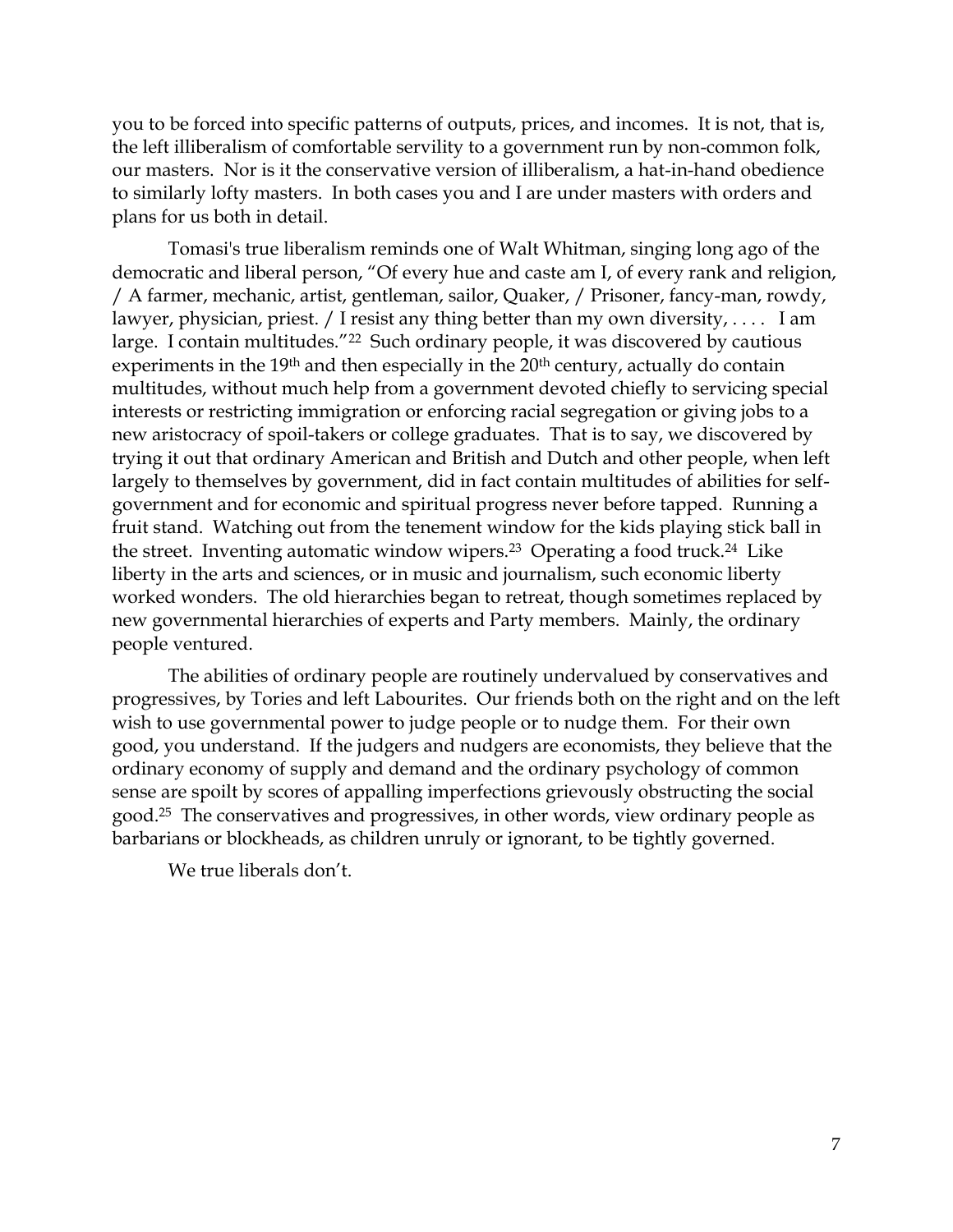### **Illiberalism is Statist**

**#2.**

The American economist Daniel Klein calls the three-hundred-year old tradition of what Tomasi and Whitman and I are praising "Liberalism 1.0." Or, channeling the C. S. Lewis book on the minimum commitments of faith, *Mere Christianity* (1942-44, 1952), Klein calls it "Mere Liberalism."<sup>26</sup> I push it along a little here, to Liberalism 2.0. Maybe 1.5. David Boaz of the liberal Cato Institute in Washington wrote a lucid guide, *Libertarianism—A Primer* (1997), reshaped in 2015 as &*The Libertarian Mind*. I wish David had called it *The Liberal Mind.*

In Canada they call it "red Toryism," tolerant of diversity yet careful in spending taxes.<sup>27</sup> In Britain they call it "Orange-Book Liberalism." In a desperate summary for Americans, humane liberalism 2.0 is pre-Trump grown-up in trade policy and in civil discourse; post-Obama tolerant in social policy; post-LBJ democratic in civil rights; pre-McKinley non-interventionist in foreign policy; and pre-Lincoln or even pre-Jackson hands-off in domestic economic policy.

Humane liberalism is in fact mainly against "policy." The word usual for policy in the time of the Blessed Adam Smith was "police."<sup>28</sup> That's about right. Naturally, for a policy to have an effect, whether intended or not, it has to be implemented. If there is resistance it must be implemented through physical violence, legitimately exercised by the police ("police *force*"; "military *forces*"). Taxes, for example, are not voluntary. Nor are other laws, many of which we would all agree are desirable, such as laws in favor of vaccination, or against force and fraud. No scandal there. The government, said the German sociologist Max Weber in 1919, can with justice claim "the monopoly of the legitimate use of physical constraint/force/violence" (*das Monopol legitimen physischen Zwanges*).29 If we agree on its legitimacy and accept its authority, such a monopoly is by no means bad. We would hardly prefer competing *oligopolies* of physical violence, *mafiosi* running around leaning on shopkeepers and lemon growers, a war of all against all.

And of course we do need police to handle the numerous *mafiosi,* thieves, murderers, con men, rapists, extortionists, and other private users of force and fraud. As John Locke said in 1689, "the depravity of mankind [is] such that [some] had rather injuriously prey upon the fruits of other men's labors than take pains to provide for themselves."30 And we need armies to prevent invasion by, say, the terrifying Canadians or the appalling French, or to prevent visitations of missiles from Russia or North Korea. And we need an FBI or an MI5 to foil plots to steal elections or to poison people in the park. When the guardians do their guarding with integrity, as in the liberal and well-managed countries they mostly do, the police and soldiers and prosecutors and judges and jailers do a noble job. No objection there, either. They have to deal daily with the depravity of humankind. Thank God for their dirty and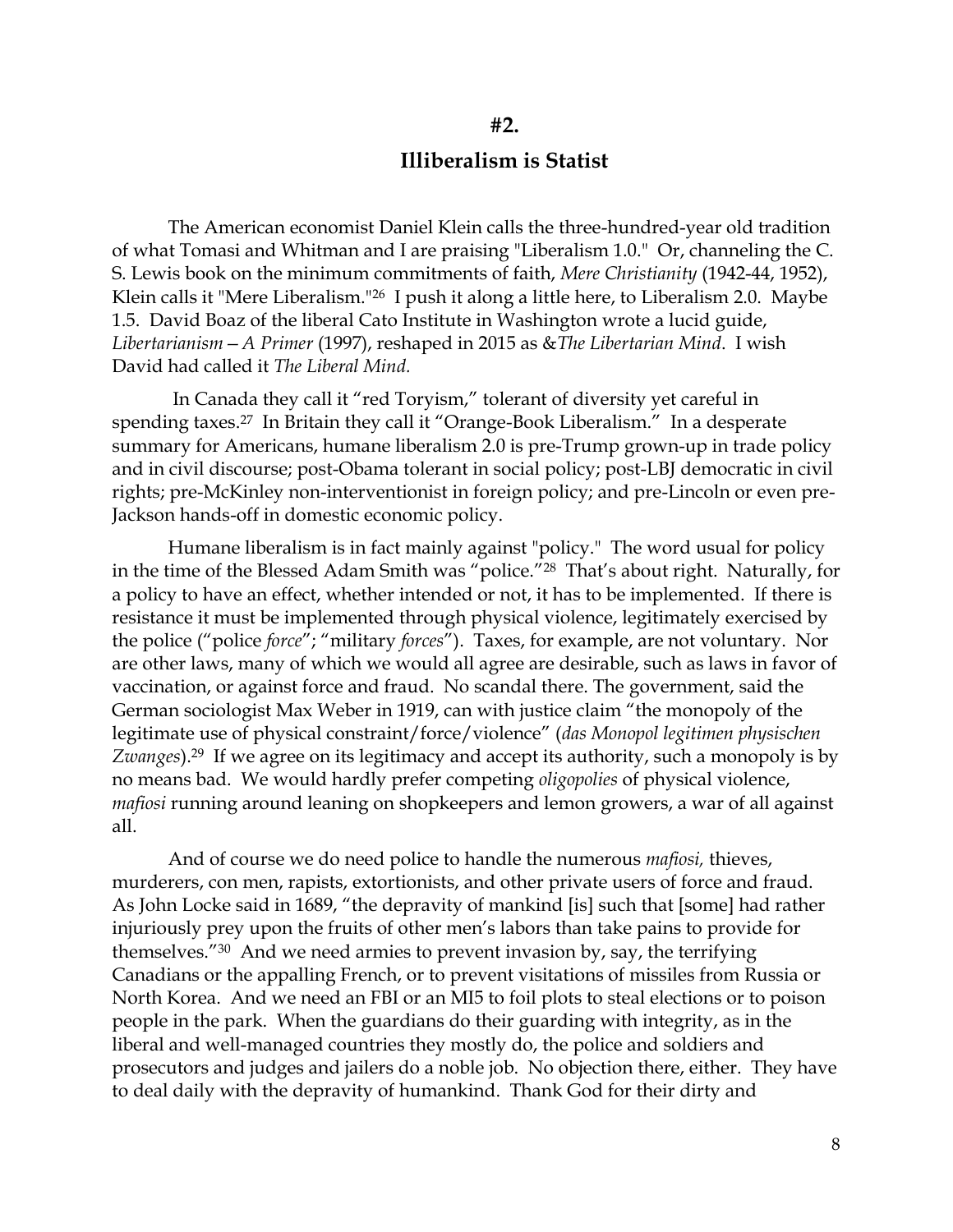dangerous labors to protect us from the depraved. Thank you for your service. Serve and Protect. *Semper fi.* Hurrah for the guardians.

But of course we need to watch them, even in the liberal and well managed countries. And the evidence is striking about how rare are the "liberal and wellmanaged countries," in which the monopoly of violence is exercised with reasonable justice and competence, under suitable watching. Of the 176 countries in the world ranked in 2016 by Transparency International for its Corruption Perceptions Index, for example, ranging from Denmark and New Zealand at the top to Zimbabwe and North Korea at the bottom, consider, generously, the top 30 nowadays to be reasonably honest—worthy, say, of fresh infusions of taxpayer dollars, and anyway worthy of a degree of trust in their politicians and guardians<sup>31</sup>. Portugal in 2016 was the marginal case of the 30, ranked 29th. Italy, by contrast, though in some ways liberal, bordering on anarchistic, was ranked at  $60<sup>th</sup>$  out of the 176, just below Romania, which is highly corrupt, and Cuba, which is highly illiberal, and just above Saudi Arabia, which is both. Despite many upstanding Italian judges, prosecutors, and police, no wise Italian wants to give the extant government more power.

The prime minister in liberal Spain (ranked, 41<sup>st</sup>) arranged to build a hugely expensive high-speed train from Madrid to his small home city.<sup>32</sup> It wouldn't happen in Denmark or New Zeeland, though in the USA similar corruptions have of course happened frequently — in my own state of Illinois, for instance with the corrupt placement of a proposed third airport, or in the state I grew up in, Massachusetts, with the burying of a highway in a corrupt Big Dig. I am focusing here on self-interested corruption alone, setting aside economic and engineering incompetence without notable venality, such as the half-built high-speed rail between San Francisco and Los Angeles. The United States overall ranks 18th. But some of its constituent states and cities would rank quite a bit lower. The politicians and guardians in such places lack full integrity or competence, as for example the city government of Chicago clumsily covering up torture and murder of African-Americans by the police. <sup>33</sup>

Ask, then: what percent of world population was governed in 2016 by the better governments, taking countries as a whole and following the relaxed, better-than-Portugal standard, such as Japan (20<sup>th</sup>) or France (23<sup>rd</sup>)? Answer: 10 percent. That is, fully 90 percent of the world's population suffered in 2016 under governments agreed on all sides to be disgracefully corrupt and incompetent, and mostly illiberal, being notably worse than Portugal's.

Yet right and left along the usual spectrum, contrary to the true liberals perched above it, appear to want to give such governments—among them the worst portions, too, of the U.S. and the U.K. (10<sup>th</sup>) — more money and more powers of physical violence. For example, in both the U.S. and the U.K. the government, with considerable popular support, wishes to deport law-abiding and hard-working immigrants according to a dubious economic notion, and anyway an unethical conviction, that immigrants take jobs away from natives, or a dubious sociological notion, also unethical, that their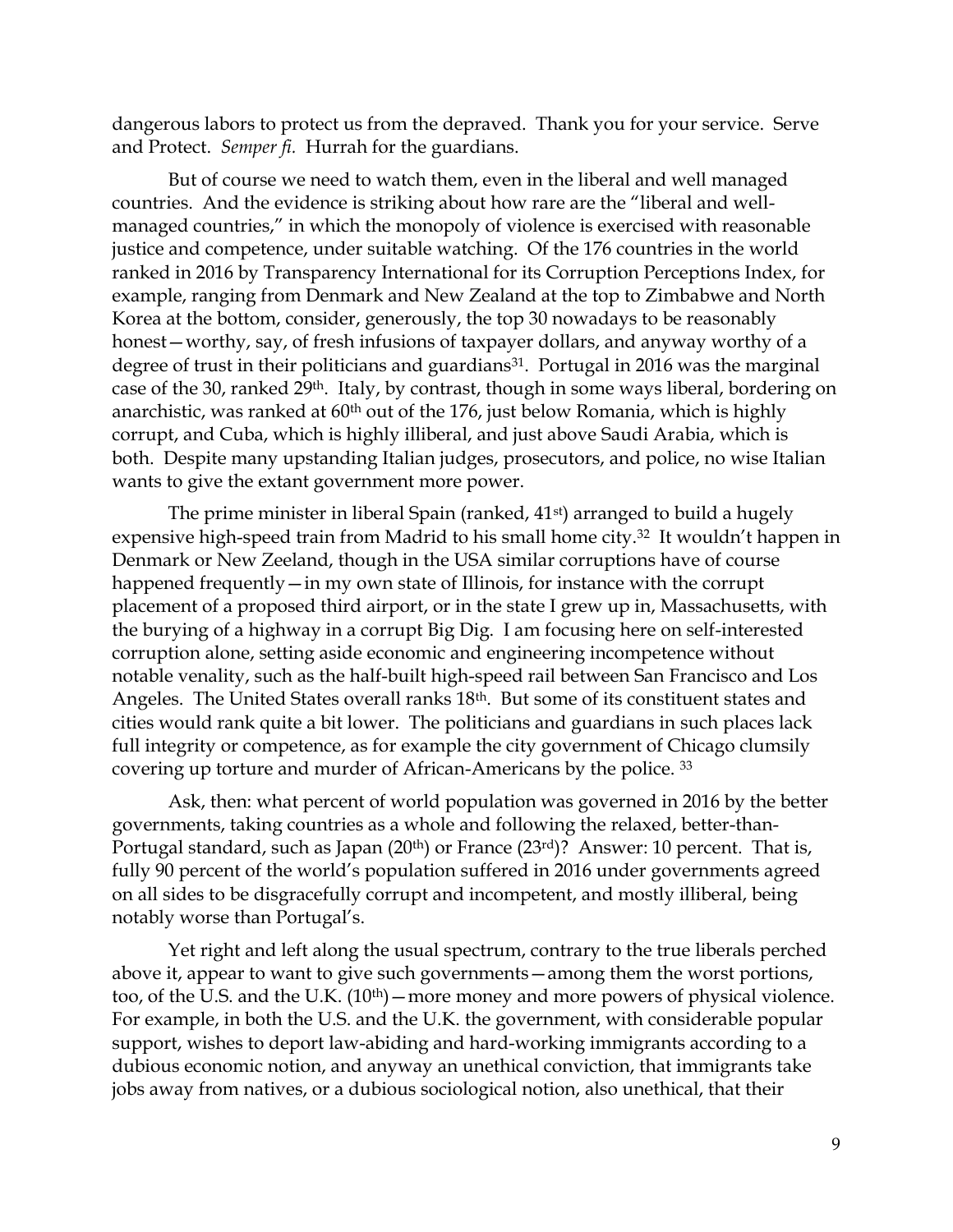children will never become properly American or British. The Italians—who considering the longstanding depravity and incompetence of their governors should all be at least liberals, if not anarchists—regularly vote governments back into power that spend taxes still more carelessly and steal public money still more brazenly and push people around still more enthusiastically. Thus the election of Italian populists in 2018

Statists imagine in their twentieth- century optimism that the government has the capacity to "regulate" markets with justice and efficiency. It was recently proposed in Italy, for example, to introduce strict governmental licensing, enforced by the police, for the men who literally hold the welfare of the nation in their skilled hands, pizza cooks. The first question a journalist asks of any new industry or any new misfortune is: Where is the governmental regulation of entry? The presumption is that a complex modern economy will need and can get and should have complex regulation, enforced from above, which will protect us from bad actors. In June of 2018 the humane true liberal David Brooks put the reply to such reasoning this way: "Statist social engineering projects cause horrific suffering because in the mind of statists, the abstract rule is more important than the human being in front of them. The person must be crushed for the sake of the abstraction. This is exactly what the Trump immigration policies are doing. Families are ripped apart and children are left weeping by the fences constructed by government officials blindly following a regulation."34 You go, David.

Regulator, regulate yourself. A retired Italian judge, who had courageously fought the Mafia in the Clean Hands prosecutions in the early 1990s, emphasized at a gathering of 4,000 people curious about liberalism at Porto Alegre, Brazil in April 2018 that (even the incompetent) Italian government mainly needed to focus on the urgent task of regulating *private* monopoly.35 Of pizza cooks, say. Yet 90 percent and more of the world's people live under governments such as Italy's that exercise with venality and clumsiness the master monopoly, the government's monopoly of legitimate violence. The government, as economists have found, is the source of all seriously oppressive private monopolies, such as those of taxis or electricity or, once, telephones.36 In dispensing and supporting such monopolies, the governments put forward as "regulators" have not regulated their own corruptions. As James Madison wrote in *The Federalist* (no. 51), "in framing a government which is to be administered by men over men, the great difficulty lies in this: you must first enable the government to control the governed; and in the next place oblige it to control itself."37 It seems at least strange for the Italian judge to suppose that governmental regulators have the capacity to protect us from private monopolies that they themselves have sponsored.

At the same session in Porto Alegre a true liberal Italian professor of political philosophy teaching in Brazil noted that a society with a minimal government and wide private enterprise would have no corruption, because there would be no regulator with police powers to corrupt. (I speak here of corruption alone, setting aside the question of whether markets are mostly good on other counts.) A narrow scope for the monopoly of violence, the professor pointed out, implies a narrow scope for diverting the violence to private profit, which is what corruption means. By contrast a society with minimal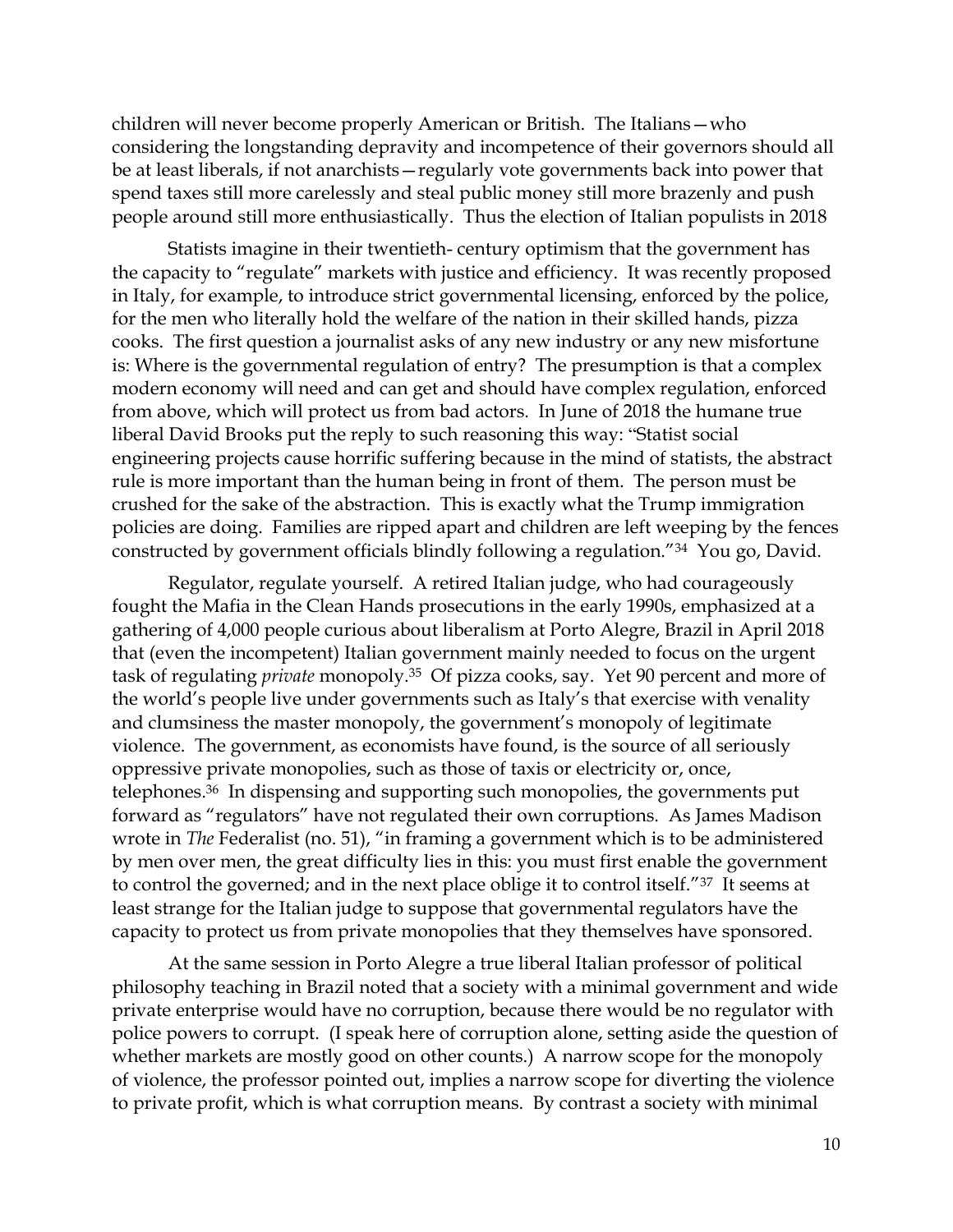private enterprise and massive government would consist almost entirely of corruptions, that is, of the shifting of purchasing power by force to a favored group because that by definition is how all things are allocated by such a comprehensive government. Thus, in its theory, North Korea. (Yet even in North Korea a black market exists, and has recently expanded, undercutting some reallocations by the unhinged violence-exercising government.38)

The point is that in a market, whether black or white, both sides have to agree, or else the deal does not go through. Markets may not achieve nirvana. I told you I am for the moment setting that issue aside. But at least in activities governed by markets there can be no use of the monopoly of violence to shift resources from one person to another, absent mutual consent, because market activities are by mutual consent. Even a poor person can leave a wretchedly paid job for another job a little less wretched. But she cannot if under assignment by a government with its master monopoly, determined to enforce a gulag of slaves. Draftees can't quit. Markets are devices, that is, for nonviolent choice. Even a consumer facing a monopolist can choose to say no. Refusing to buy the goods that the monopolist offers might well be highly inconvenient to the buyer. But at least the offer *can* be refused. An offer one literally can't refuse entails muscle, which is to say mafia-like or government-like violence.

The true liberal economist James Buchanan (Nobel 1986) put it this way: "The economy that is organized on market principles effectively minimizes the number of economic decisions that must be made politically, that is, through some agency that acts on behalf of the collective unit."<sup>39</sup> If we make voluntary deals we don't need to bring in the government and its police. Buchanan continued: "In practical terms, we may say that an economy organized on market principles minimizes the size and importance of the political bureaucracy." The market minimizes the prevalence of the (we hope, few) civil servants who would take advantage of their position for personal or party gain. It restrains the wielders of involuntary transactions backed by the threat of violence. Markets in, say, India doubtless have "imperfections." But its government, everyone agrees (ranked **NNth**), has more. India had been leaving since 1991 many more decisions to the market than it did under its socialist governments 1948-1991.40 Good. And good for poor Indians.

In other words, Weber's violent if legitimate monopoly—when applied to an expansive agenda of policies designed to judge the barbarians or to nudge the blockheads—has dangers. It has dangers even in the few and mainly small countries that are well managed, and more so in the numerous and often populous countries that are badly managed.

§

In 1913 the total expenditure in GDP of all levels taken together of American government, local, state, and federal, according to the economic historian Robert Higgs, was about 7.5 percent.<sup>41</sup> Therefore the shocking corruptions of many governments at the time—for instance, Chicago's or Boston's—didn't matter much. But by 1996 the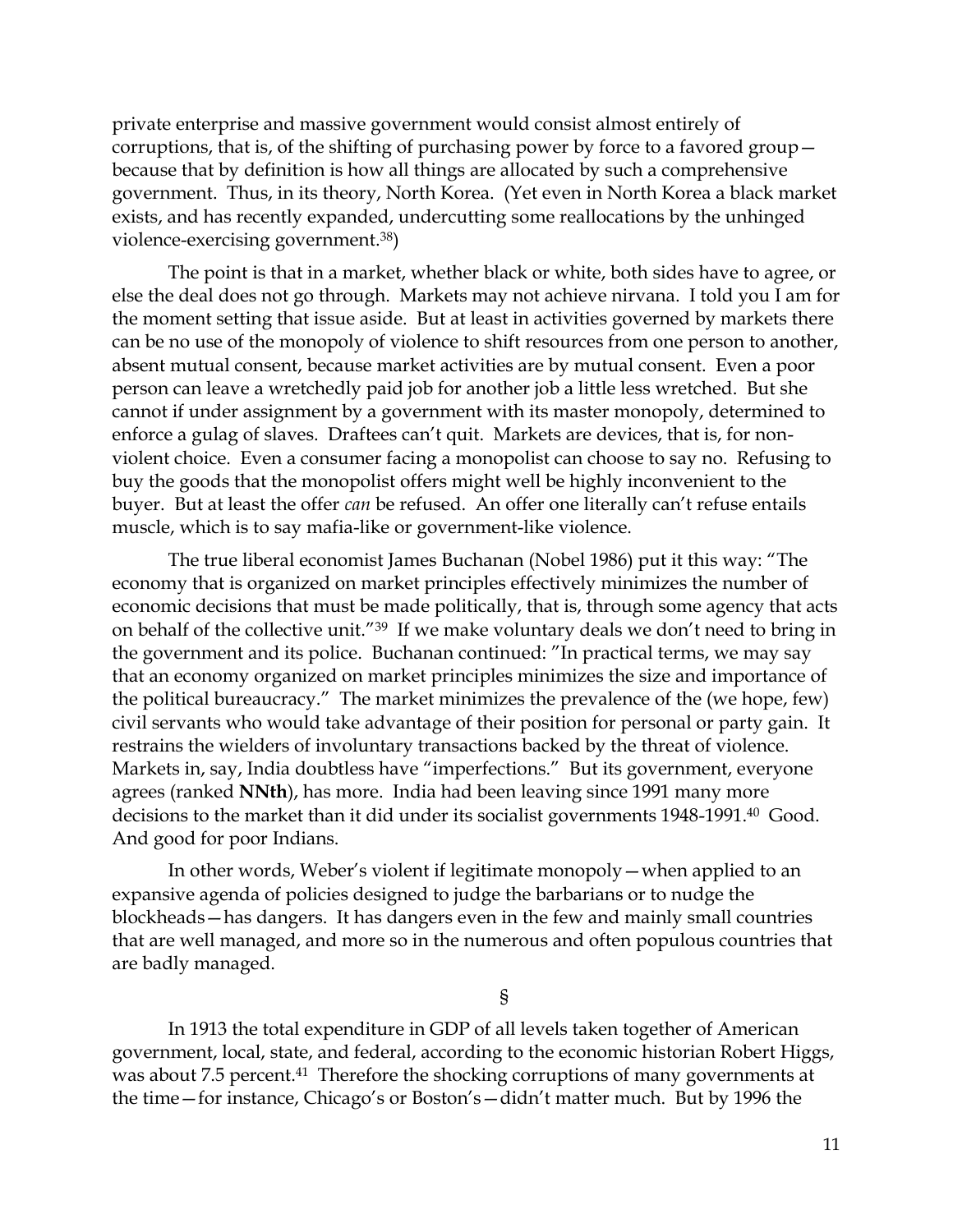share of total American governmental expenditure had risen to 32 percent, and governments regulated more and more of the rest, by way of what Higgs labels the increasing "scope" of government. The figure is still higher in most other rich countries.

The prevalence of big government comes out of a belief, such as that of the Italian judge speaking in Porto Alegre, that the market and competition are by nature importantly imperfect (a belief for which economists have gathered surprisingly little evidence).<sup>42</sup> The belief was made concrete in 20<sup>th</sup>-century economics by a steadily expanding scope of enforced policies to counteract the allegedly big (though undocumented) imperfections, such as engineering spillovers and natural monopolies and the rest. The belief in market imperfections was allied to a belief that government, which is of course perfect if guided by economists, can itself easily counteract the imperfections (most of which, a liberal would point out, he government caused). Bring on the economists, say the illiberals, and bring on the lawyers and politicians. Surely they are wise and incorruptible.

The result in France, for example, is that the government's share of national expenditure is 55 percent. French monopolies and regulations proliferated steadily until Macron. Henry Kissinger joked once that France was the only successful communist country.<sup>43</sup> Jean Tirole, that noble country's most recent Nobel in economics, noted wryly that the French "are perhaps more distrustful than any other nationality of the market and competition," and correspondingly more trusting of *l'État*. The composition of bread has been strictly regulated in Paris since the Middle Ages, and Parisian rents have been frozen since the First World War. In 1999 another French economist created a national scandal merely by suggesting, in accord with the common sense of so-called public-choice school of economics in the United States pioneered by Buchanan, that politicians and economic and legal officials might sometimes after all have their own interests, imperfectly correlated with the public good. The statist French clerisy was outraged by such a crazy liberal idea.<sup>44</sup>

The increase in governmental scope, quite aside from the schemes of the economists offering themselves as expert economic engineers, has happened of course with popular support. It expresses a tyranny of the majority, which has haunted democracy since the Greeks. "Let the government," cry the winners of the last election, the majority voters in, say, Hungary or Turkey in 2018, "devise programs to help nice people like us." And "by all means let us tightly regulate those other, not-so-nice, people"—people of color, say, or Jews, or immigrants, or secularists, or new entrants competing with favored monopolies of doctors and lawyers. "All this will assure our own safety and riches here in the suburbs, or in the thankfully overrepresented countryside. We are angry and terrified," and made so by populist politicians of the Trumpian sort raising alarms about immigrants and Jews and secularists. "Keep us safe, with a big, heavily armed government," enforcing a War on Black Drugs or a War on Hispanic Immigrants. "Regulate even ourselves, because we admit to being childlike and fearful. To keep restaurants from poisoning us, for example, do not rely on a free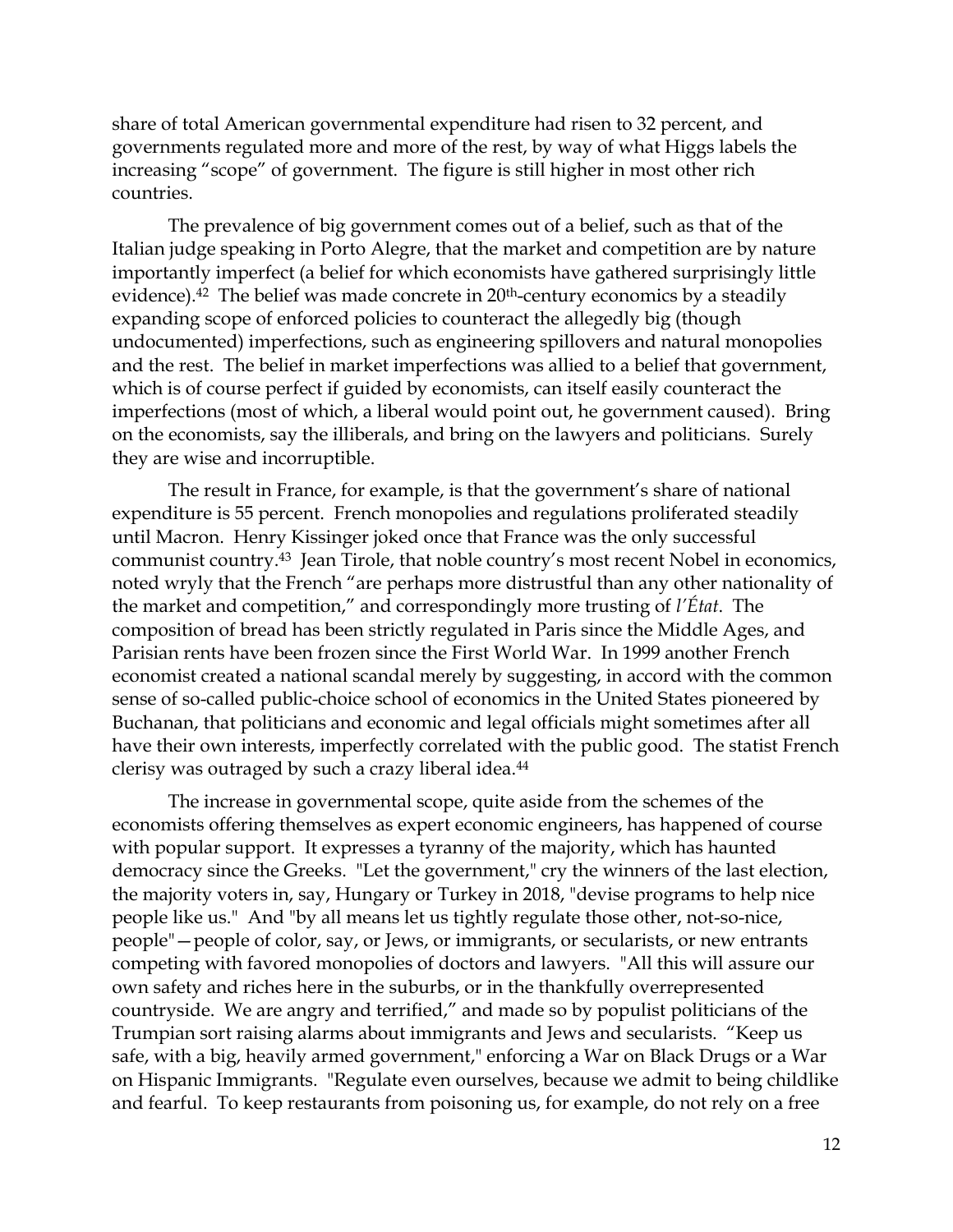press and an independent judiciary and the consequent protection from tort and fraud. Instead, appoint an inspector with police powers" and the favor of the ruling elite, to swing by once a year, with a hand extended for a bribe. "Let us, in short, be safe and poor rather than free and rich" dependent rather than autonomous. People demand it. They don't mind being slaves. We liberals urge them to be free.

If you are on the left or the right, a Democrat or a Republican, a Labourite or a blue Tory, you may view the government as an instrument for doing the fine public things that good folk want, such as the Hoover Dam, or the national park system, or Her Majesty's Prisons*.* You may object to Weber's definition in terms of a monopoly of violence. You will certainly object to Tolstoy's definition in 1857, of the government as "a conspiracy designed not only to exploit, but above all to corrupt its citizens."45 And you will object vehemently to the more recent definition along the same lines by the anarcho-capitalist economist Murray Rothbard (1926-1995), of the government as "a band of robbers into whose clutches we have fallen."46 Especially you will object if you are among the 10 percent of world population living under tolerably honest governments, a citizen of Göteborg, Sweden, perhaps, or of St. Paul, Minnesota. Surely this talk of "violence" and "corruption" and "robbing" as the basis of government, you will complain, is over the top.

Unhappily, no, not as a general rule. Few in human history would have disputed the cynical definitions before the upsurge in the late nineteenth century of an optimistic, Rousseau-inspired socialism claiming that governments are actually quite nice, expressing the general will, and that the dangerously nasty actors are international corporations and other institutions of voluntary exchange. A socialist believes to her core that The Problem is private and profitable property. If she is not simultaneously a sweet anarchist, such as Prince Peter Kropotkin (1842-1928), she will naturally turn to the government, as the most obvious tool against property, to fix things up. Let us have a dictatorship of the proletariat. Mill noted in 1859, during the rush of self-government in those post-1848 days, that many people had come to believe that "the rulers' power is simply the nation's own power, concentrated and in a form convenient for use."<sup>47</sup> government of the people, by the people, for the people, the general will. Mill did not believe it worked quite that way, not reliably.

To test your belief that the government is your own will generalized. and to test in particular your disbelief in the centrality of violence to government, I suggest an experiment on April 15 of not paying your U.S. income taxes—perhaps giving voluntarily a few contributions in strict proportion to the share of the government's budget you judge to be effective and ethical. Whether you tend towards left or right on the conventional spectrum, you will have plenty of corrupting items in mind *not* to give to. The new fighter jet that doesn't work. The corporate subsidy that does.

Then try resisting arrest. Then try escaping from prison. Then try resisting rearrest. After release, if ever, you will note the contrast with the non-policy, non-police arenas of trade or persuasion. Try buying an iPhone rather than a Samsung. Nothing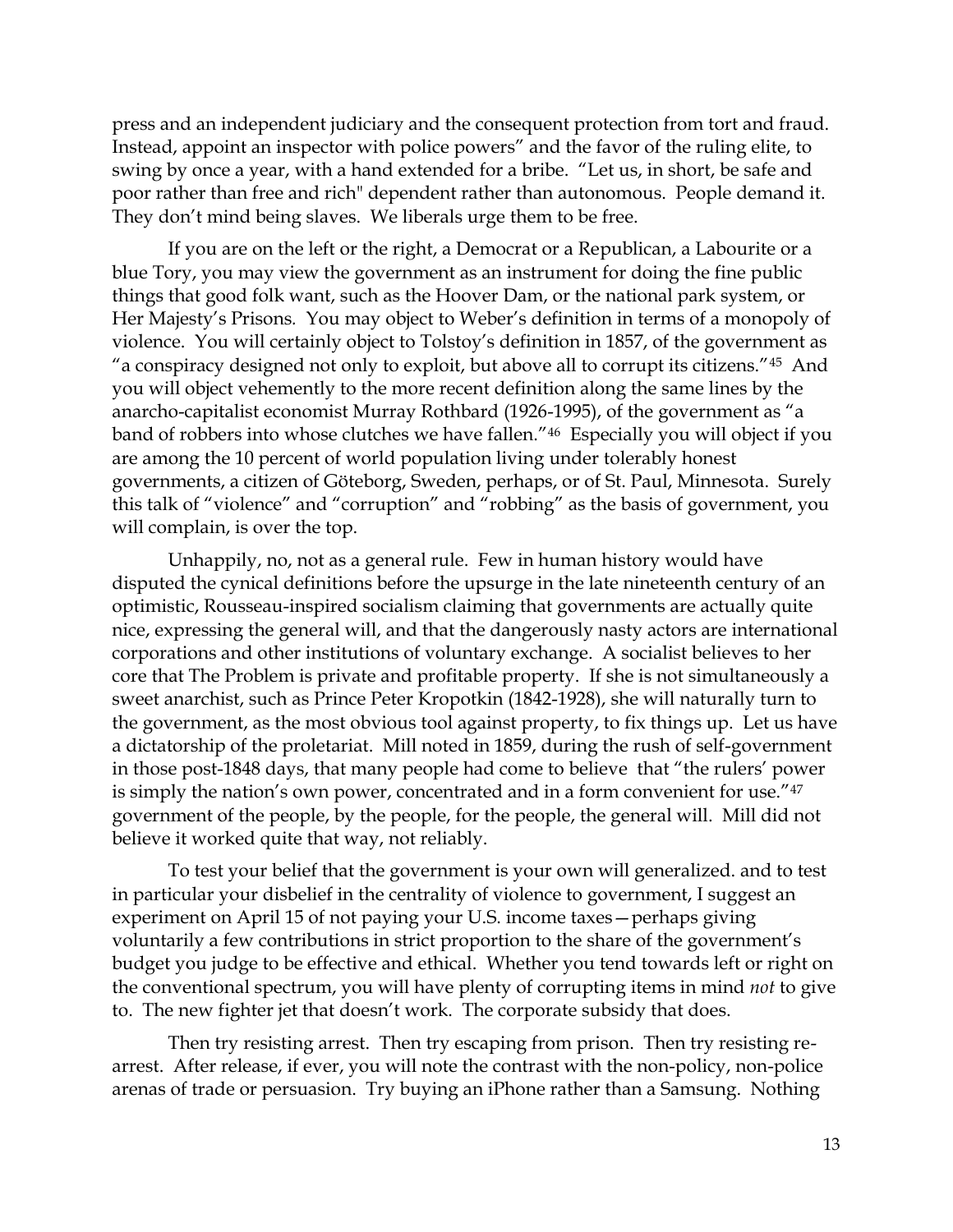happens. Try not agreeing with McCloskey. Ditto. You will observe a sharp difference from your experience with the entity possessing the monopoly of violence, even in Göteborg or St. Paul.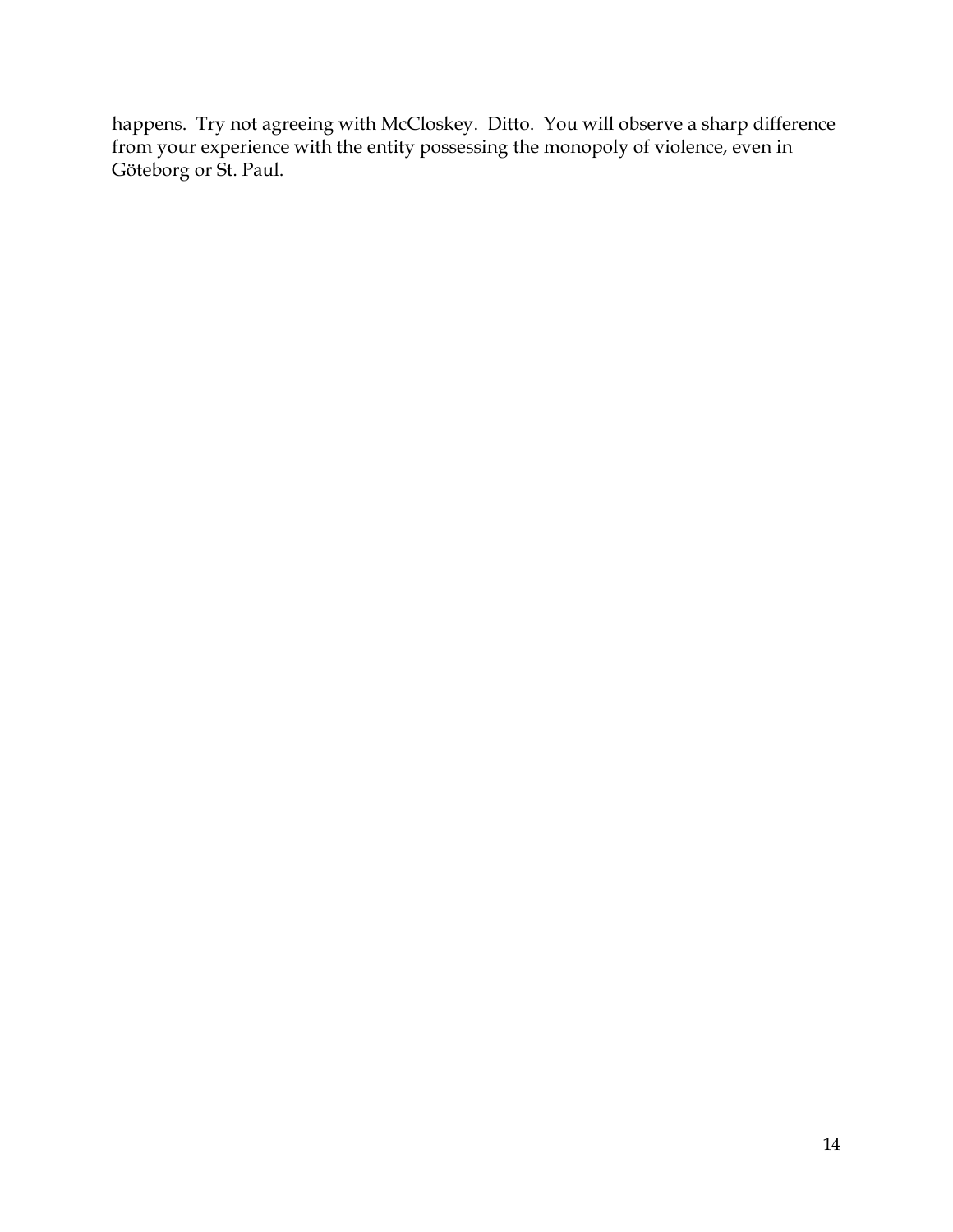## **A policy of no coercive policy is best**

**#3.**

Therefore liberals, whether merely 1.0 or humanely 2.0, believe that a good policy would be having little or no policy. They do not sit anywhere along the conventional one-dimensional right-left spectrum of state violence. The spectrum stretches from a violently compelled right-conservative policy of imperial wars to a violently compelled left-U.S.-"liberal" policy of class warfare. Along the spectrum the issue is only the direction towards which violence is to be applied, not its amount. Anywhere along the spectrum the government exercises massive compulsion backed by police. Nowadays the policies penetrate deeply into people's lives. To be governed under such a régime is to be taxed, drafted, questioned, rousted, coerced, beaten, watched, overseen, inspected, judged, nudged, prohibited, licensed, regulated, expropriated, propagandized, gassed, shot, jailed, and executed. Yes, occasionally benefited, too. But at whose cost in compulsion and corruption? Peter and Paul, both.

The true liberal, by contrast, sits up on a second dimension, the non-policy apex of a triangle, so to speak. That is, we liberals 1.0 or 2.0, as I noted at the outset, are neither conservatives nor socialists. The liberal economist and political philosopher Friedrich Hayek argued in an essay, "Why I Am Not a Conservative," that both conservatives and socialists believe, with most lawyers and soldiers and bureaucrats, that "order [is] . . . the result of the continuous attention of authority."<sup>48</sup> The extravagant modern growth of law as legislation, to be contrasted with the older notion of law as the discovered good or bad customs of our community, embodies such a belief.49 Both ends of the conventional spectrum of governmental violence, and the middle, too, Hayek continued, "lack the faith in the spontaneous forces of adjustment." That's why they think they need violence, to compel the barbarians and blockheads to get organized. "The [real] liberal," by contrast, "accept[s] changes without apprehension, even though he does not know how the necessary adaptations will be brought about." No one in 1970 anticipated the internet. No one in 1900 anticipated that autos could safely whiz past each other on two-lane roads at a combined spend of 120 miles per hour. Almost no one in 1800 anticipated the Great Enrichment. Almost no one in 1700 anticipated liberalism.

The humane liberal economist Donald Boudreaux, commenting on common law vs. statute law, writes: "Many people believe that we human beings left undirected by a sovereign power are either inert blobs, capable of achieving nothing, or unintelligent and brutal barbarians destined only to rob, rape, plunder, and kill each other until and unless a sovereign power restrains us and directs our energies onto more productive avenues. . . . . [Nowadays] it is believed that the beneficent sovereign power must be 'the People,' usually in the form of democratic majorities."50 The philosopher Jason Brennan and the economist Brian Caplan, with numerous others back to Burke and Hobbes and Plato, have made the case that *il populo* make wretched decisions.51 If so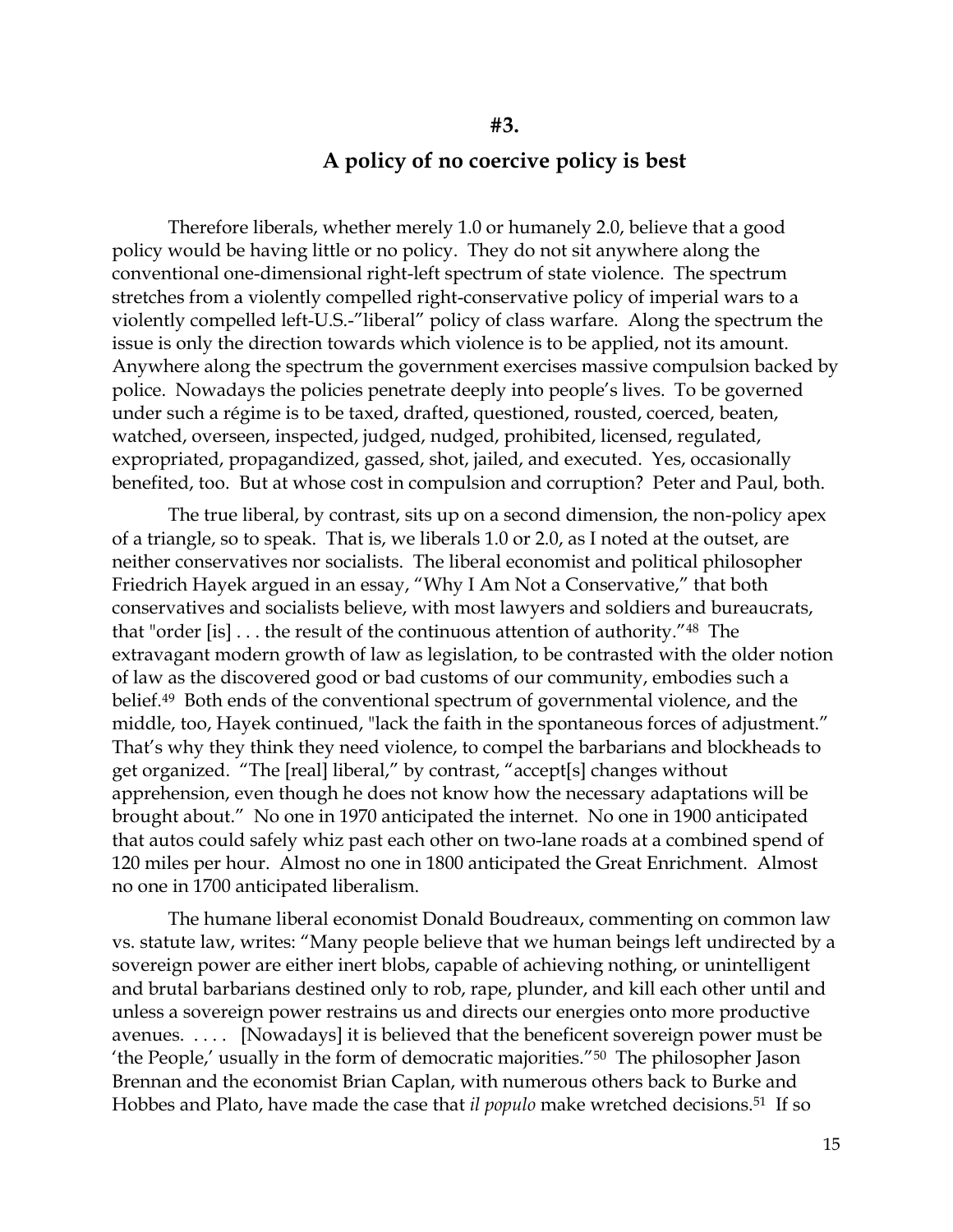(though there is considerable doubt that philosopher sovereigns make any better decisions), we had better keep such decisions modest in scope, and constrained by constitution and, especially, by liberal ideology and ethics.

Daniel Klein draws attention to the distinction Adam Smith made between the passive and the active sentiments.52 Emotion is passive, passion active. An emotion is our first, unreflective moment, sometimes sufficient ethically. We see a child about to fall down a well. Anyone, even a gorilla, is moved to intervene.<sup>53</sup> But the passive emotion, what the economists call maximizing utility, is not enough to be fully human. Smith noted in 1759 that contemplating the mass extermination of the Chinese would give one less emotional pain of the immediate, unreflective, utility-maximizing sort than the loss of one's little finger. On such an occasion the passive emotion is on reflection "so sordid and so selfish" that it cannot satisfy our ethical opinion of ourselves.54 Reflection is painful, even irritating. But it is needful for a human life beyond impulse. The noble and generous path, of deciding to care more about the mass of Chinese than about one's little finger requires an active passion, in this case a passion for justice. In his egalitarian and liberal way, Smith draws attention in the passage to "the real littleness of ourselves. . . and the natural misrepresentations of self-love."

But wait. Klein draws the liberal conclusion against the violent spectrum of left to right: "The governmentalization of social affairs throws us into the passive position. That is what [true] liberalism understands." We need to get off the spectrum entirely, and into the noble and generous and reflective and un-coerced space of a liberalism suitable to free adults. We need to reject the unreflective little-fingerism of massive government, which makes us into emotional pigs motivated only by immediate selfinterest, with governmental farmers to feed us with slop.

§

To use a surprising word, we liberals, whether plain-vanilla 1.0 or leaning more to humane 2.0, want a society that relies chiefly on a much-misunderstood word, "rhetoric." Liberalism is deeply a matter of rhetoric, the exploration (as Aristotle said) of the available means of non-violent persuasion, "sweet talk."55 After being for two millennia the basis of education in the West, and having parallel forms in much of the East and South, the art of rhetoric came to be despised by the self-described tough, realistic, and logical European intellectuals of the 17th century, such as Bacon and Descartes, Hobbes and Spinoza. Entranced by Euclid, they were certain they had discerned The Truth.<sup>56</sup> Ever since then, rhetoric has been disreputable — as though there is some other path to truth outside of human talk, the talk in the advanced mathematics 19<sup>th</sup>-century for example about proliferating geometries, radically undermining Euclid and unity. Rhetoric is in fact a practice anciently fitted since the Sicilian lawyers of the early fifth century BCE to a free society. We have only two ways of initiating change in the behavior of others, violent threats or amiable sweet talk. Sweet talk is usually better. Not always, but usually for free adults not trying to muscle or con other people.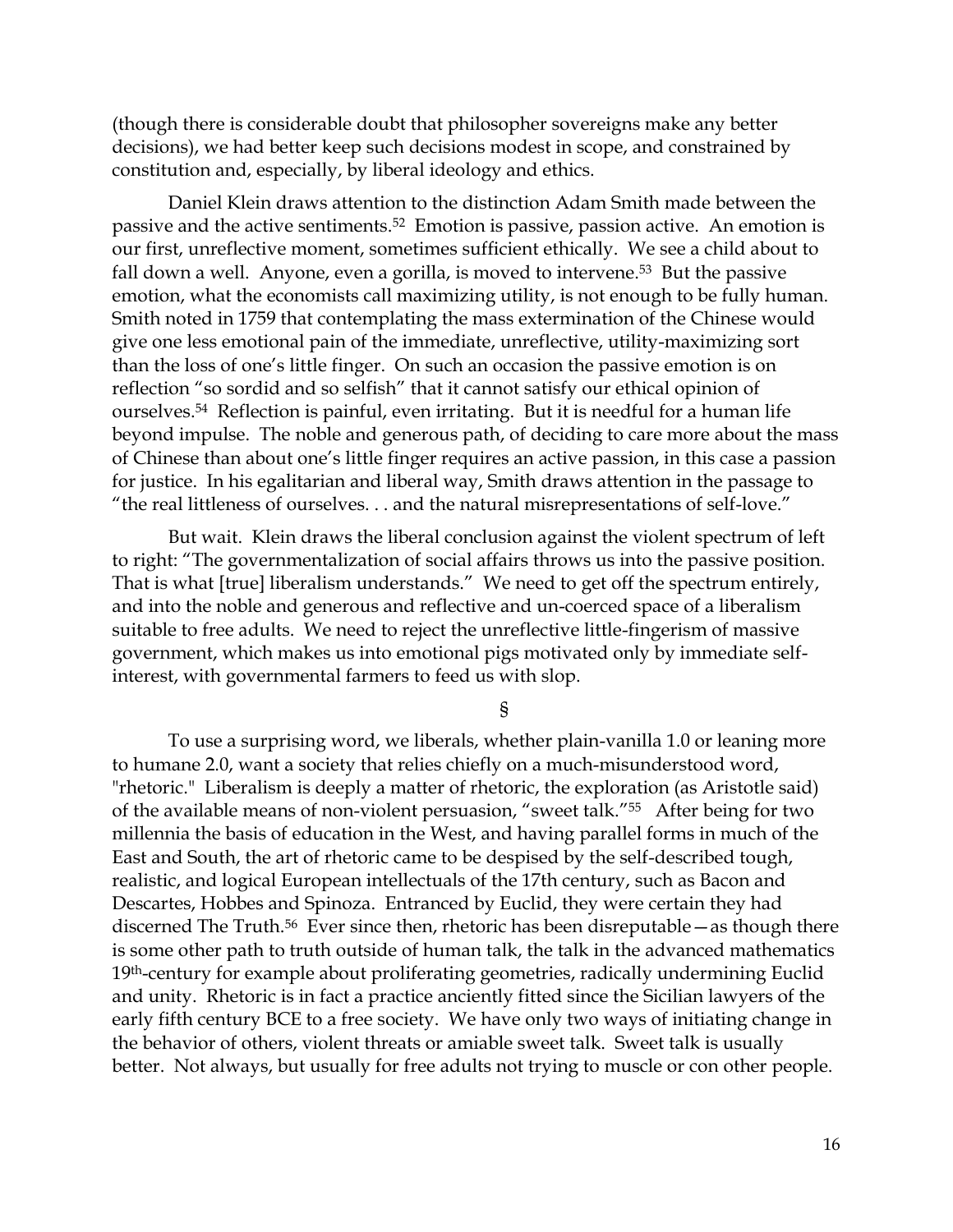Rhetorical sweet talk, for example, is what I'm doing for you now. *For* you, understand, not *to* you. It is a gift, not an imposition. (You're welcome.)

Adam Smith's first paid job was teaching rhetoric to 14-year old Scottish boys, and he retained his belief that "everyone is practicing oratory on others through the whole of his life."<sup>57</sup> A liberal society practices an oratory constrained, as Smith noted, by the impartial spectator, one's conscience, the person within, as against a physical violence applied to others in aid of mastery. The Patriots of the American Revolution were very willing to tar and feather Loyalists. <sup>58</sup> And the Patriot leaders we call the Founding Fathers assumed that men such as they, high in the social hierarchy of an agricultural society, would continue to rule, continuing to be the fine gentlemen ruling over mere commoners, as masters over slaves.59 The ruling men in the 18th century routinely beat their slaves, wives, children, apprentices, servants, soldiers, and sailors. Then the liberal evolutions after 1776 increasingly stayed their hands, right down to the #MeToo movement.<sup>60</sup> Liberalism is liberty from human coercion, and in particular liberty from coercion by masters or governments or gangsters, or masterful governmental gangsters.

Yes, I know, and concede yet again: *some* imposition by governmental violence is necessary. Not all laws are bad. Got it, and said it. Perhaps now we can move on to the question of exactly *how much* law, *how much* violence? A big, modern government depends too much on violence—bombing foreigners, jailing pot smokers, protecting favored occupations and Whirlpool, seizing property by eminent domain for private projects, breaking into homes in the middle of the night to enforce the worst of the tax laws. A little, non-modern government depends on it, too. Any government tends to, because of the tempting monopoly of violence, which after all is the most direct way to results. No tiresome dialogue. No courts for Central American refugees desperate for asylum guaranteed under the 1951 Refugee Convention and its 1967 Protocol. The economist Yoram Barzel calls even a rule-of-law government the "violence-wielding enforcer."<sup>61</sup> It's so much easier to *force* people directly to stop polluting than to, say, *charge* them for it by establishing property rights in clean air, or to *persuade* them by discussion about it in a free press. It is so much easier to bring in the police to fine and jail people than to reason with them. Policy, police. It's the impulse of the lawyer and legislator, and the tyrant.

By contrast, as an economist notes, the market for goods, like the markets for art and science and ideas, relies on persuasion, sweet talk. "Here's \$3." "Thank you, ma'am. Here's your de-caf caramel macchiato grande." Or: "Let me make a painting by dripping colors on a big canvas and see if you like it." "Wow! A late Jackson Pollock! I'll give you \$32,645,000 for it."62 Or: "Liberty is the original theory of liberalism." "Oh, I get it." No pushing around. Mutual benefit. Positive sum. Win-win. Rhetoric.

A liberal, to put it another way, really, really does not like the sometimes necessary monopoly of violence, even if exercised in aid of a democratic majority. Though she readily admits that a little violence is required for some limited purposes of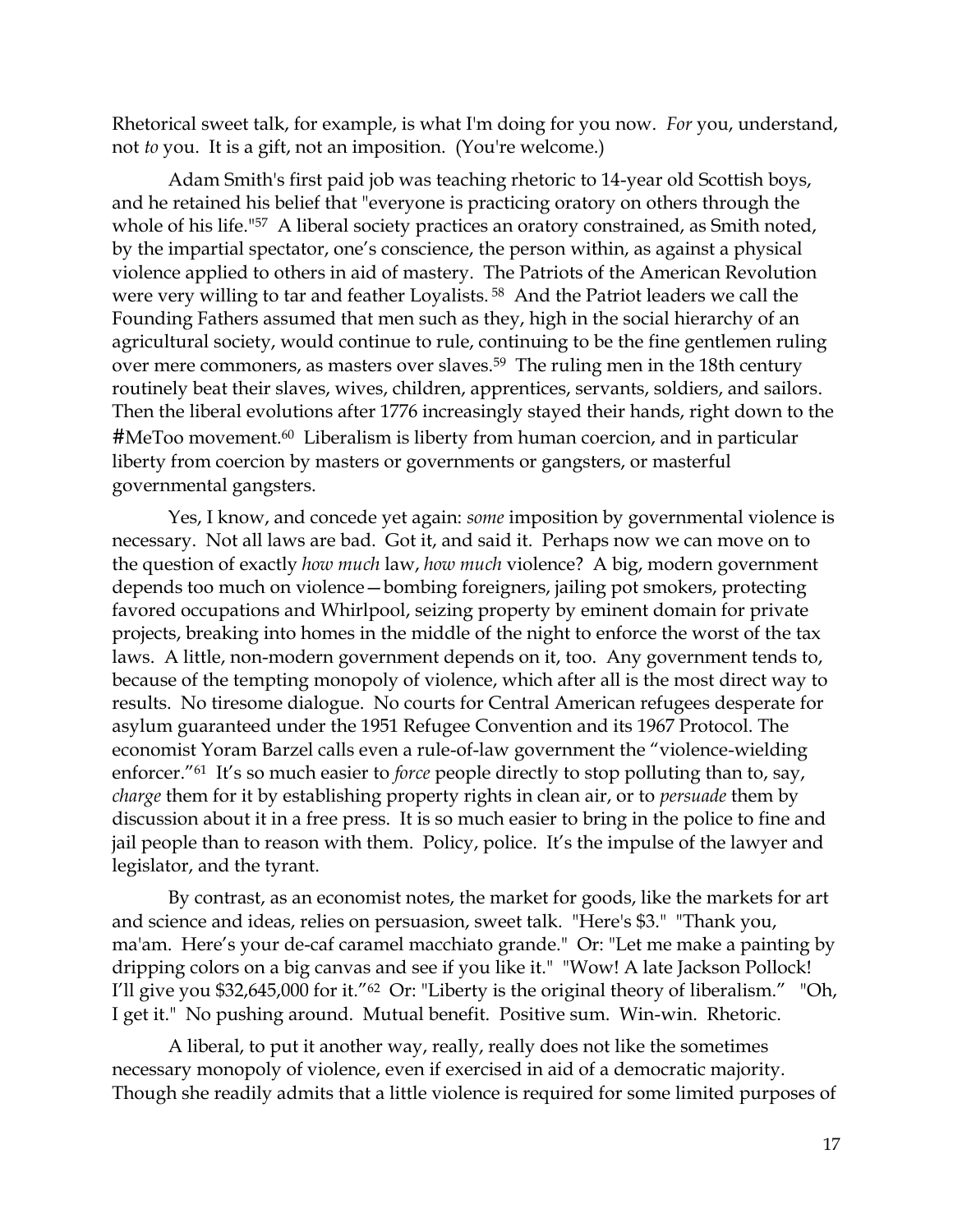government, she is a friend of the non-governmental and voluntary order of art or market or science or journalism—trade, invention, and persuasion. She dislikes the necessarily violent and police-heavy policy of the feudal order, or of the bureaucratic order, or of the military-industrial order. As the Hungarian-born British economist P.T. Bauer, a lonely voice during the 1950s and 1960s against aid to bossy or incompetent or murderous régimes put it, we should eschew "policies or measures which are likely to increase man's power over man; that is, to increase the control of groups or individuals over their fellow men."63 He was recommending a liberty defined as freedom from violent human interference. The illiberal order of large government is thick with orders from the hierarchy of masterful fellow men and women, generated by thousands of laws passed in each legislative session, and sub-regulations in stunning numbers issued annually by the bureaucracy. The humane liberal belongs instead, as Hayek also declared, to "the party of life, the party that favors free growth and spontaneous evolution," against the various parties of right and left that wish "to impose [by violence] upon the world a preconceived rational pattern."<sup>64</sup>

Admittedly a liberal democracy often results in poor choices. Nonetheless one needs to add that following, say, Jason Brennan's bizarre suggestion of a rule by the well informed with college degrees, or even Hayek's bizarre suggestion of age restrictions on voting, often does not do much better. The old and well-informed led the United States to invade Iraq, and to invade Vietnam, and to jail Japanese-Americans, and to sterilize the poor, and to justify slavery. Any illiberal order of a big government enslaves, which is to say that it bosses people with violence. That is its business. The business of business, by contrast, is to sweet talk you into win-win by buying its shoes or ships or sealing wax.

A conservative admires evolution up to a couple of decades before the present, but is fearful and angry about any recent or, God help us, future evolution. Adoption of children by a gay couple, say. Yuk. A social democrat, on the other hand, does not admire many of the evolutions up to the present, and is quite sure she can lay down a better future by compelling you to give up your stuff and your liberty—for your own welfare, dear. Industrial policy, say. The true liberal person, by contrast, admires some old evolutions—English common law, for instance, though not its enslaving doctrine of *femme couverte*—and looks with a cheery confidence to a future of unforced evolutions by liberated if constitutionally and especially ethically constrained adults, whatever in the world the evolutions might turn out to be.

At root, then, a liberal believes that as much as possible no one should push people around, standing over them with a gun or a first to force them to do his will. It is an ethical conviction. The liberal abhors hierarchy of men over women, masters over slaves, politicians over citizens. The great liberal philosopher David Schmidtz argues that above all each person should have the right to say no.<sup>65</sup> "I would prefer not to," said Bartleby the scrivener in Melville's tale in 1853.<sup>66</sup> As a free man and no slave, he could say no, whether or not it was good for him. He was an adult, and as an adult he was owed respect for his preferences, if not a job.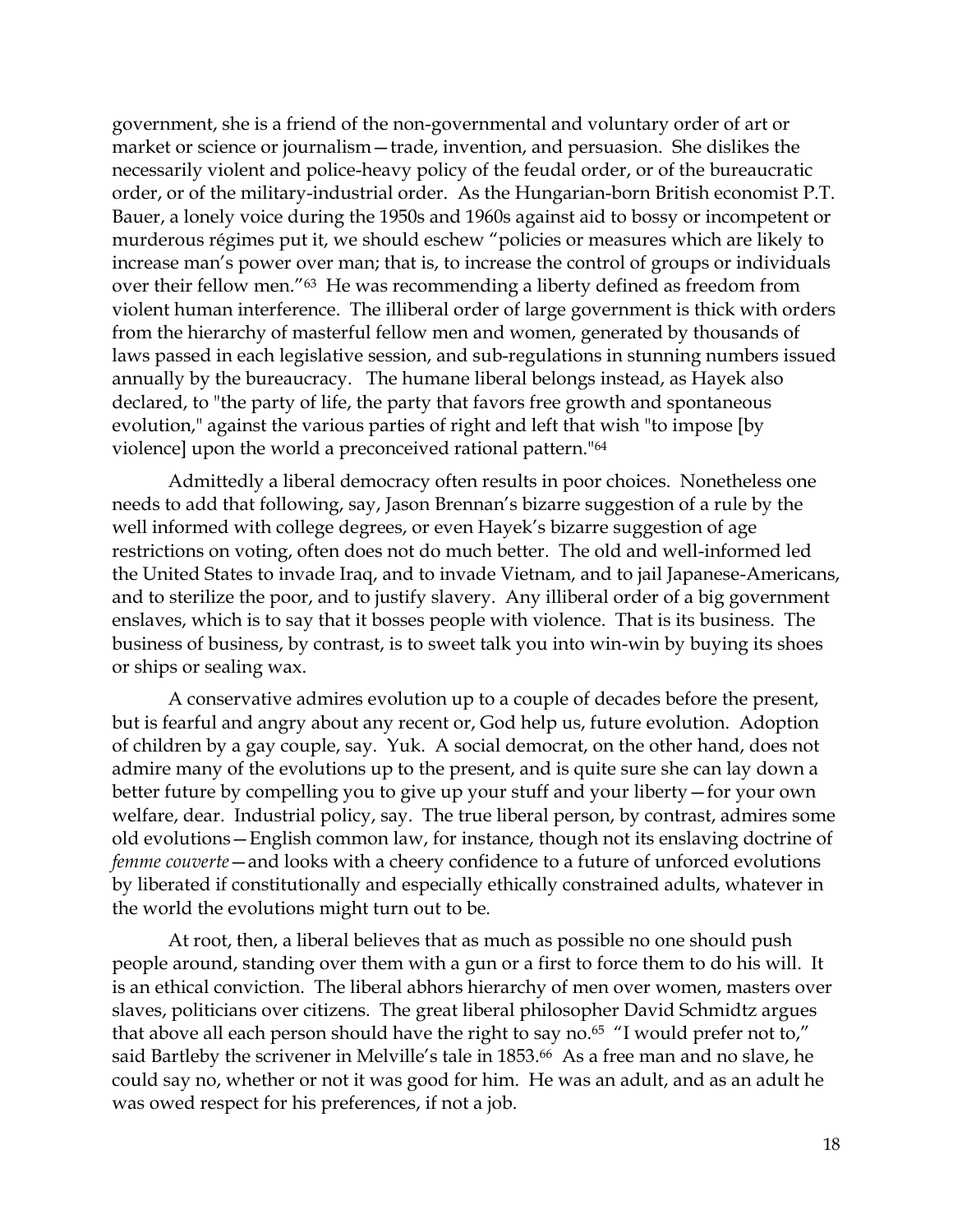The nineteenth-century English liberal Herbert Spencer noted in 1891, when such liberal ideas had come under assault from the left as they long had been from the right, that the only alternative to contract or agreement or free will is the violence of superior status and pushing around: "as fast as the régime of contract is discarded the régime of status is of necessity adopted. As fast as voluntary co-operation is abandoned compulsory co-operation must be substituted. Some kind of organization of labor must have; and if it is not that which arises by agreement under free competition, it must be that which is imposed by authority."67 The American journalist, lexicographer, and liberal 1.0 Mencken wrote in the 1922, "The ideal government of all reflective men, from Aristotle to Herbert Spencer, is one which lets the individual alone—one which barely escapes being no government at all."<sup>68</sup> "The key functions of the legal system," writes the liberal legal theorist Richard Epstein, "can be neatly summarized in four words: aggression no, exchange yes."<sup>69</sup> As Boaz puts it at the outset of *The Libertarian Mind,* "In a sense, there have always been but two political philosophies: liberty and power."<sup>70</sup>

The very word "liberty" in the rhetoric of both left and right has reverted to its medieval and violent meaning, in the plural, "liberties"—"a liberty," such as "the liberty of the City of London," being a special and distinct privilege for this or that person or group, enforced against any who would presume to claim it for herself without the gracious permission of the government of London. It is the government-enforced protection for tire companies in Ohio or the relaxed policing of drugs in white suburbs or the closing of private schools lest anyone get a better education. It contradicts the core liberal criticism of "liberties" articulated by Thomas Paine, "Give to every other human being every right that you claim for yourself—that is my doctrine."<sup>71</sup> Paine's formula works for "negative" liberties—the right to say no—but not for "positive" liberties—the "right" to take from others for your benefit. If everyone claims such positive liberties, everyone is impoverished, by taking and taking and taking. Look at extractive governments such as Zimbabwe's, or for that matter any war of all against all.

Slow socialism recommended, and has eventually achieved, I have noted, an astonishingly high share of national income spent by the government out of coerced taxes, a higher and higher share—often higher than the most appalling tyrannies of the past. Slow socialism has achieved also medieval standards of "liberties" regulating one's stuff imposed by experts on more and more people, more governmental intervention in the wage bargain, more eugenic sterilization of undesirables, more economic protection offered to this or that group, more police-enforced licensing of occupations, more electronic inspection of the residents, more nudging of the ignorant poor, more armies and empires and aggressive alliances clashing by night, more nationalizations of the means of production. It resulted in the stagnant growth of the 1970s in the United Kingdom and the policing of the world since 1945 by the United States. The slow socialist motto is, "I'm from the government, and I'm here to help you—by messing with someone's stuff. . . maybe yours." Or, "Don't tax him, / Don't tax me: / Tax that man / Behind the tree."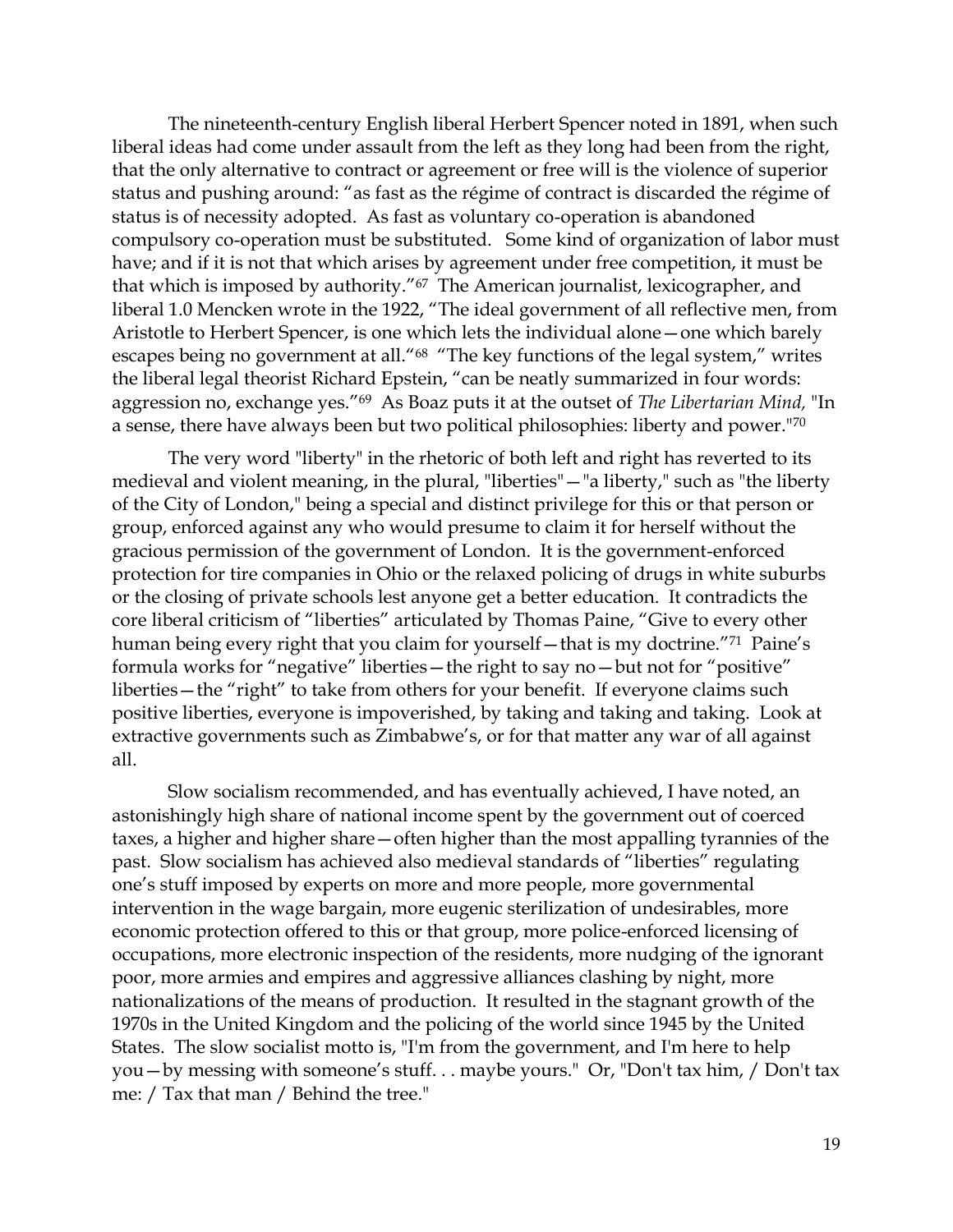Anyone not bewitched by Rousseau's and Lenin's proposition that a general will discerned by the Party is trumps, or Trump, will admit that power to do violence has dangers. The great (American-definition) liberal Lionel Trilling wrote that "we must be aware of the dangers that lie in our most generous wishes," because "when once we have made our fellow men the object of our enlightened interest [we] go on to make them the objects of our pity, then of our wisdom, ultimately of our coercion."72 Every mother knows the dangers. And when she loves the beloved for the beloved's own sake, she resists them.

The progressives and the conservatives kindly left the word "libertarian," a coinage becoming common in the 1950s, for the mere liberals, who against a statist age remained loyal to Smith and John Stuart Mill, Tocqueville and Bastiat, Lord Acton and Macaulay. The mere liberals were people like Hayek (1899-1892) and Milton Friedman (1912-2006) all their adult lives, the philosopher Robert Nozick (1938-2002) in his early middle age, and Deirdre Nansen McCloskey (1942- ) in her maturity. Deirdre's father was an eminent political scientist (1915-1969), a New-Deal Democrat drifting rightward, and she vividly remembers him around 1960 using "libertarian" as a term of contempt. For a long time it kept her from taking humane liberalism seriously

As so many upper-middle class adolescents are for a while, I was in fact age 16 or 17 entranced by the socialist vision of justice, a Joan-Baez socialist, singing the labor songs. I dreamt I saw Joe Hill. Then in college in the early 1960s, the better to help the poor and disadvantaged—which remains my sole political object, as it is for all of us humane liberals (though we want to *actually* help, rather than rest at signaling how superior in pity we conceive ourselves to be)—I majored in economics and became a standard-issue Keynesian. I was making my fellows the object of my pity, then of my newly acquired wisdom, ultimately of my coercion.

One of us three college roommates, 1961-64, a brilliant electrical engineer who later became a professor of physiology at the State University of Buffalo, used to read the liberal Ludwig von Mises' *Human Action* (1949) in breaks from examining second order differential equations. I remember David leaning perilously back in his swivel chair, his feet up on the desk, smoking unfiltered Galoises cigarettes, with Castro's speeches from Cuba via shortwave set at low volume to serve as a droning background, the old tan-bound Yale-Press edition of Mises perched upon his knees. The other roommate and I, both leftish Democrats, both studying economics à la Harvard College out of Paul Samuelson's textbook in those happy days, scorned the engineer's nonorthodox, voluntaristic, and "conservative" economics. We favored instead a pitydriven coercion in the style of Keynes and Samuelson and Stiglitz. Yet our David, in reading Mises during work breaks, undoubtedly learned more of the economics of a free society than the two of us did attending hundreds of hours of classes in Keynes and slow socialism.

A couple of years later, in 1964, beginning in graduate school still at Harvard, I intended to join the other proudly elite economists down in Washington as a *social*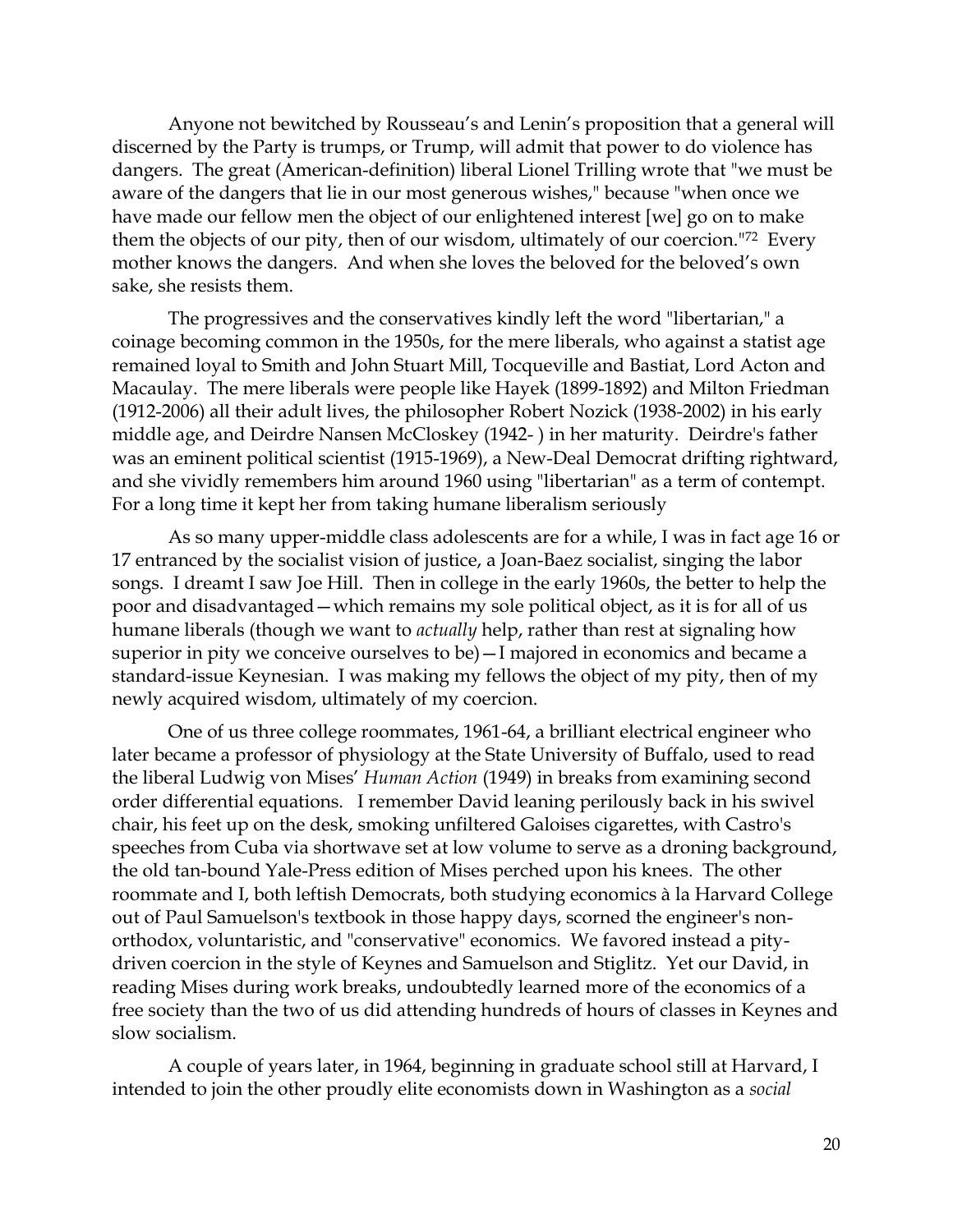engineer, "fine tuning" the economy, as we put it. At the time only a handful of graduate programs, such as those at UCLA, the University of Virginia, and above all the University of Chicago, doubted the Ivy-League and slow-socialist theory of expertise, which still has an iron grip on economic thought (see, for an example of adopting the theory uncritically, Tirole 2017, throughout). Yet a year or two into my graduate studies at Harvard it began to dawn on me what the core of economics actually said— *Human Action* and its Liberalism 1.0. The core denied the premise of social engineering, left and right, the notion that a social engineer (as again the Blessed Smith put it) "can arrange the different members of a great society with as much ease as the hand arranges the different pieces upon a chess-board."73 About then the most prominent piece of social engineering on display, the American invasion of Vietnam, didn't seem to be working out as planned. By the time in 1968 I got my first academic job, ironically at that same University of Chicago, a version of humane liberalism, as against coercive social engineering, was beginning to make sense

Chicago economics was then notorious in the Ivy League for being "conservative." (We of the left did not distinguish conservatives from liberals 1.0, or 2.0. The left still does not. Come on, guys: get a little serious about political theory.) Back as a senior in college, in the fall of 1963, still a vaguely Keynesian leftie, I had not so much as considered applying to Chicago's large and distinguished graduate program in economics, then early in it 20-year reign as the most creative department of economics in the world. Why listen to such evil people? My undergraduate essays were denunciations of the Chicago School for its lack of pity, and for its idiotic misunderstanding of the theory of monopolistic competition devised by my teacher Edward Chamberlain.

Yet a dozen years after spurning the Department of Economics at the University of Chicago, by then tenured at the very place, I became its director of graduate studies. A textbook on Chicago-style microeconomics I wrote in 1982, after shaking the dust of Chicago off my sandals, contains a chapter showing that monopolistic competition is self-contradictory. As the Dutch say, *Van het concert des lebens krijgt niemand een program*. In the concert of life no one gets a program. You're telling me.

By the late 1960s and early 1970s, by age 30 or so, I had become a Chicago-School economist, and in the uses of supply-and-demand analysis I remain one. As a rough guide to the liberal flourishing of ordinary people in market economies such as those of Denmark or Japan or the United States, the supply-and-demand arguments have never been scientifically overturned, despite what you may have heard from Paul Krugman or Robert Reich.74 My earliest big paper in economic history, entitled &"Did Victorian Britain Fail?" (1970), was an early "supply-side" rejection of using the Keynesian demand-side economics for the long run. Krugman might want to have a look at it. Another paper a few years later, &"New Perspectives on the Old Poor Law" (1973), distinguished the distorting effects of intervening in the wage bargain from the effects of giving a tax-supported cash subsidy to the poor to bring them up to a respectable standard. Reich might want to have a look at it. The cash subsidy as against the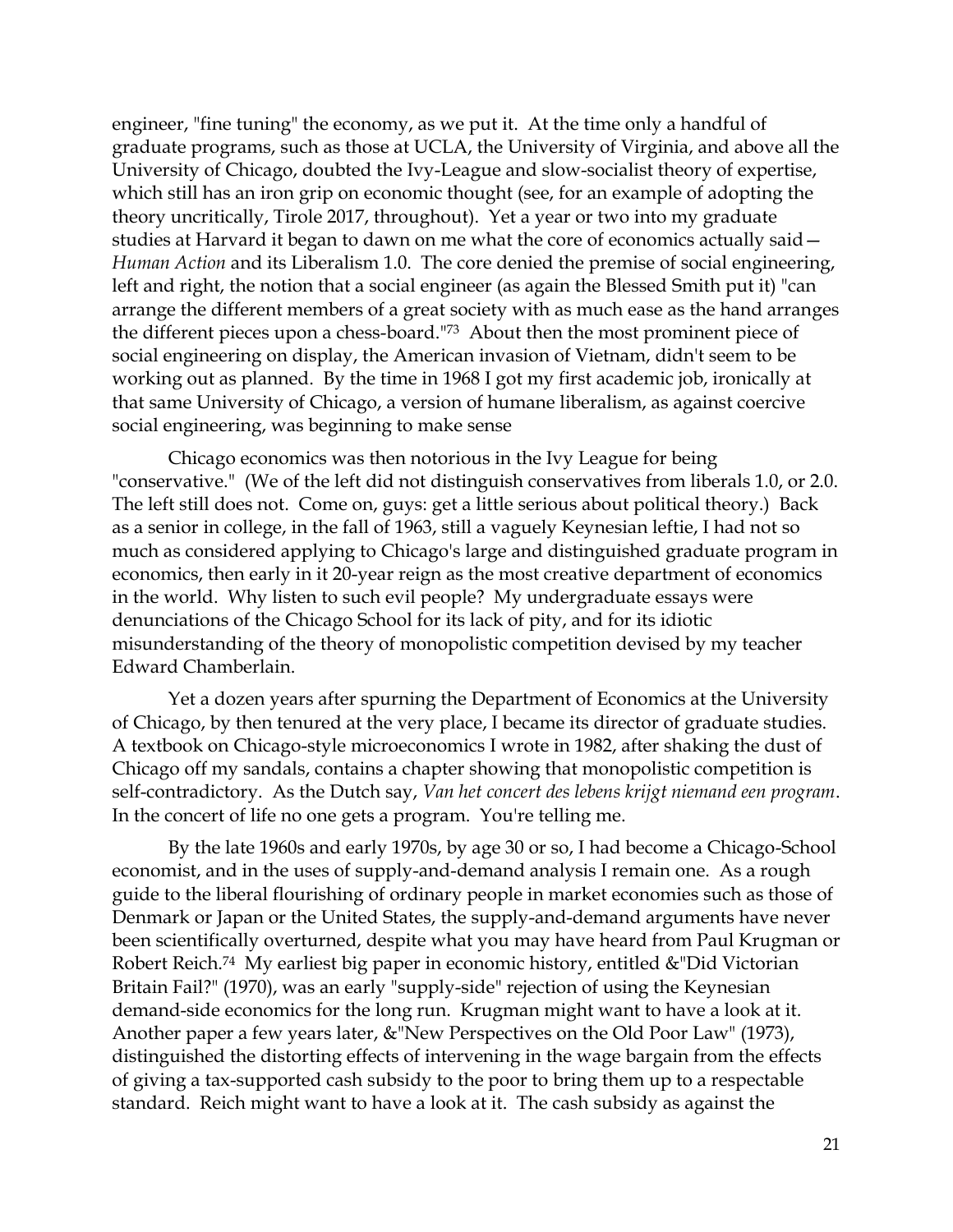numerous ill-advised interventions in the wage bargain is what economists left and right have been calling since the 1950s the "negative income tax," or nowadays the "earned income tax credit," such as the \$9 a month the Indian government proposed in 2016 to replace its hundreds of corrupt and cumbersome subsidies<sup>75</sup>. The negative income tax has been widely adopted in Latin America, with good results.76 It is liberalism 1.0, made "Christian" (or Hindu or "bleeding heart" or humane) by a preferential option for the poor.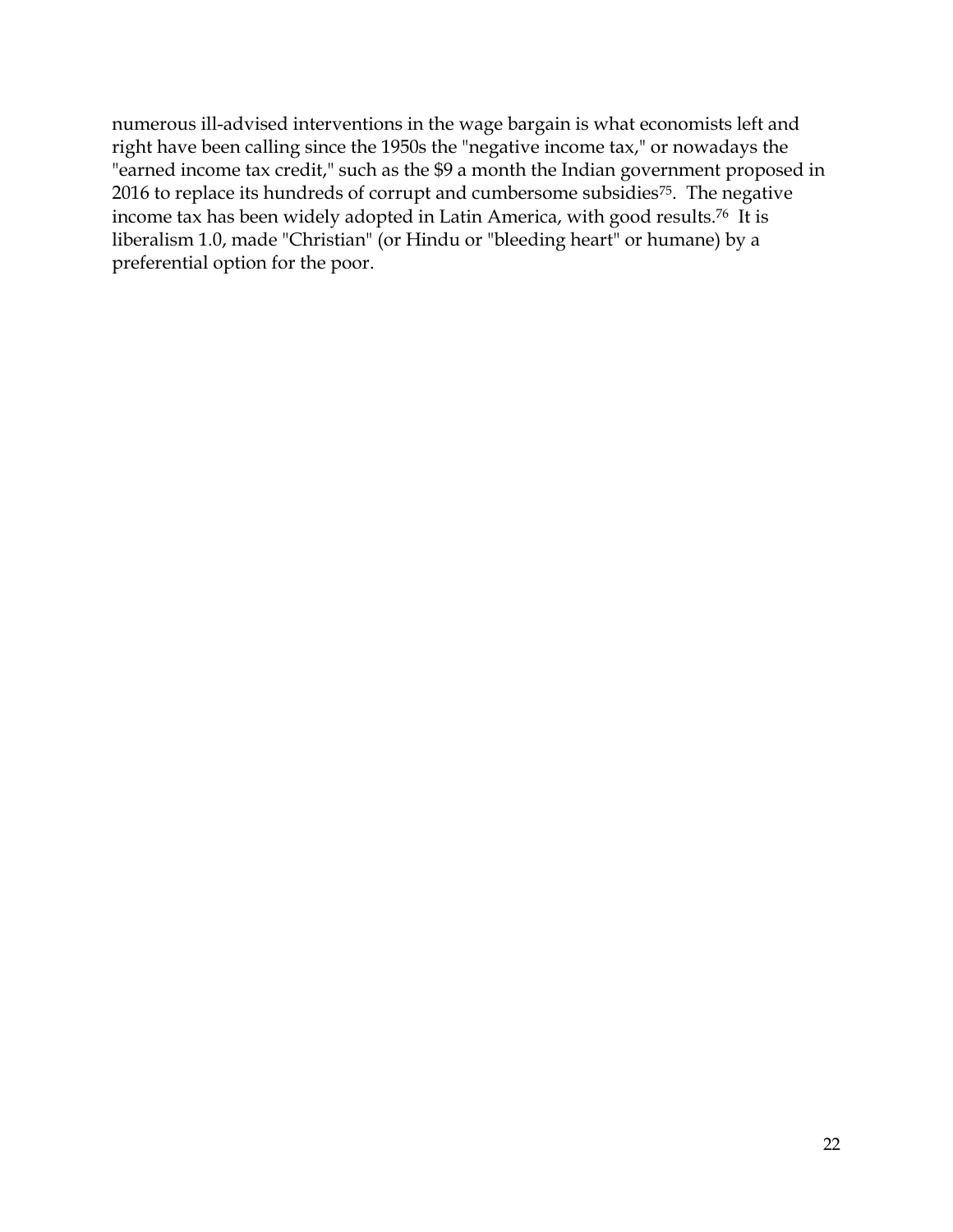# **Liberals care about the poor, and actually help them, with equality**

Which is to say that *humane* liberals 2.0 believe that people should help and protect other people when they can. We liberals care. Let young men on Chicago's west side, we say, get real, profitmaking jobs aside from drug running—as the policies of socialists and conservatives do not let them. Go help people in a flood. Feed the poor in the church basement. Let the poor and persecuted into the United States or Britain or Germany. Stop the Rwandan massacre, through violence if necessary, as President Clinton in 1994 did not. Protect the Muslim adult males of Srebrenica, according to the sworn duty of honorable soldiers, as the Dutch Brigade in 1995 did not.

Contrary to the left's conviction that classical liberals favor pushing the poor off the road in aid of some crazy Social-Darwinist scheme, we want the poor to prosper. Really. And we have massive evidence that the left's or the right's policies do not allow the poor to prosper. The philosophers Tomasi and Brennan call themselves "neoclassical liberals," contributing to a lively website created by the philosopher Matt Zwolinski, Bleeding-Heart Libertarians. The "bleeding-heart" refers to the conservative sneer against weepy leftists, and indeed to the Christian pity for Our Savior on the cross, and His wounds. We humane liberals say we should all have hearts—not stony hearts but bleeding, for the pity of mortal lives.

That is, we humane liberals do not stand against poor people, as leftists routinely charge without looking into it much. (They say, "Why should we actually *listen* to Koch-Institute or Mont-Pèlerin-Society evil"? So Nancy &McLean and Phil &Mirowski never realize that the Institute and the Society are strongly opposed to corporate welfare and American imperialism and the awful prison system and the drug laws). Nor are we humane liberals ungenerous, or lacking in ruth. Nor are we strictly pacifist, willing to surrender in the face of an invasion by Mexico, or an extortion by Russia.

But we believe that in getting such good things as effective help for the poor and effective security for the nation, the government should not turn carelessly to violence at home or abroad. Government should not use violence as a first choice for either leftish or rightish purposes, risking the permanent infantilization of the poor or a careless policing of the world. People should depend chiefly not on laws pushing people around but on voluntary agreements among adults, such as commercially-tested betterment, or peaceable treaties of free trade, or agreements for self-protection, or civil conversation, or soulful charity, or the gift of grace, with majority votes constrained strictly by civil liberties for the minority. Above all people should respect the other person by respecting her liberty to say no.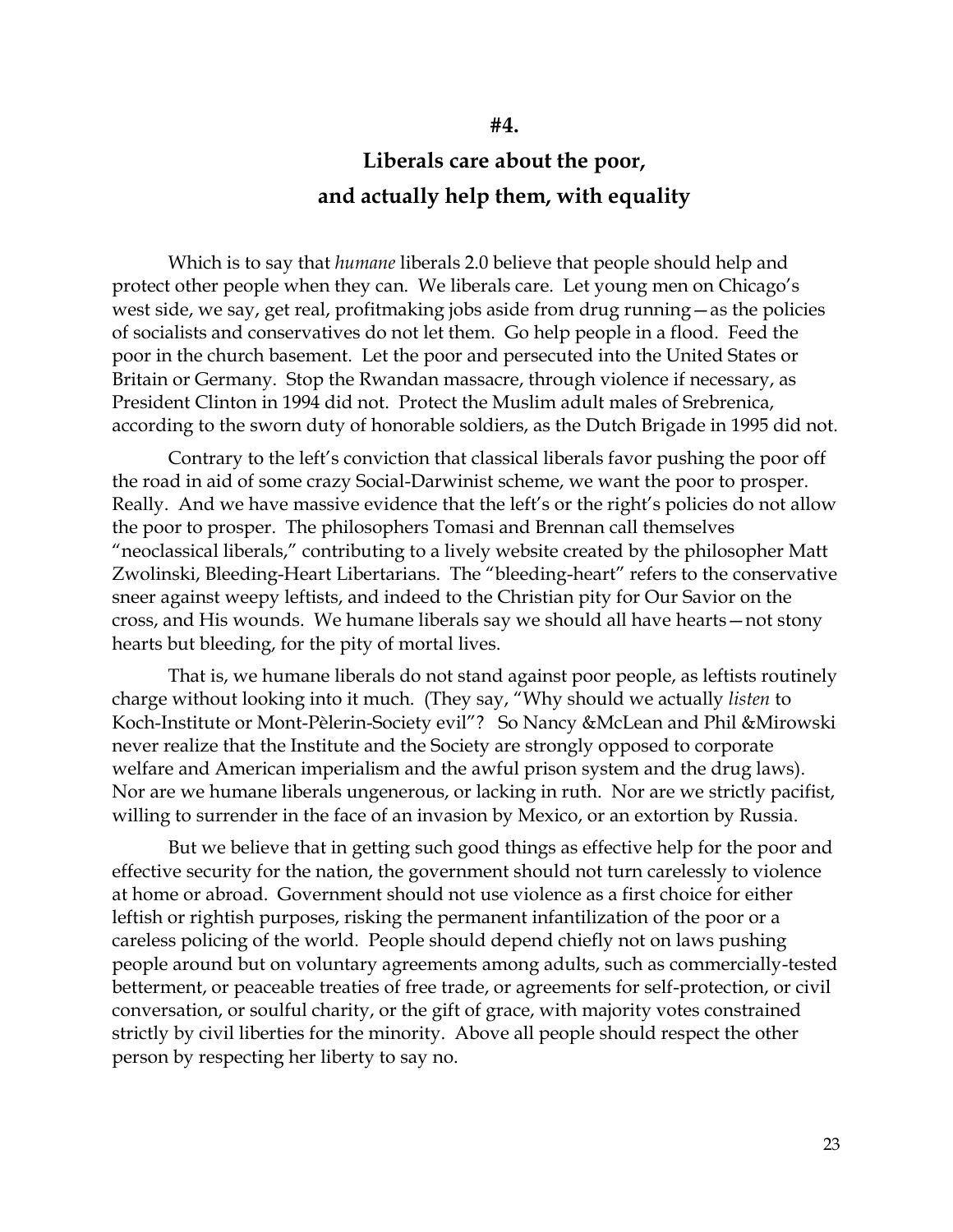Smith recommended in 1776, I noted, "the liberal plan of equality, liberty, and justice."<sup>77</sup> The first in Smith's triad is a hoped-for equality in social standing, which he favored. Smith, contrary to the attitude of the country club, and contrary to the arrogant pride of some sporting Adam-Smith ties, and contrary to the left's assumptions when they have not read him, was an egalitarian. A man's a man for a' that.<sup>78</sup>

The second item Smith hoped for—equal *liberty*—is the economic right he judged you should have, equal to anyone else's, to open a grocery store or enter an occupation when you want. Especially occupations. Smith was outraged by the licensing and passports and other restrictions on the ability of a working man to use his powers harmlessly, or indeed helpfully. He would have been appalled, for example, by the fine-enforced rule in Oregon nowadays that you cannot publish remarks about engineering matters, such as the timing of traffic lights, without being a duly *government*-licensed engineer, even if you are in fact fully trained as an engineer.<sup>79</sup>

The third hoped-for item, justice, is seen by Smith as another equality, your standing equal to any other person before the powers of the government, and before the courts of the government if used by other people against you. Smith was concerned with what philosophers call "commutative" justice—a justice in the procedures for getting stuff and protecting it and one's person. The contrast is with "distributive" justice, namely, how the stuff and personhood after it is gotten will be "distributed," as it were (the very word "distributed" is an illiberal metaphor, because the distribution is imagined as being achieved by force, not by commutative, voluntary agreement). Smith's commutative justice is summarized in the modern idiom by Klein and Boaz as the just procedure of "not messing [without consent, a right to say no] with other people's stuff," or persons. We should all be so constrained in justice, equally.

The theme in liberalism, you see, is equality, derived it may be from the equal natural rights of each, or from the somewhat self-contradictory ruminations of utilitarians, or from its consequences for the survival of societies, or, as seems best to me, from the modest "analytical egalitarianism" so characteristic of eighteenth-century social thought in Scotland. Analytic egalitarianism was labeled and explored in 2008 by David Levy and Sandra Peart, with numerous examples.<sup>80</sup> A fault in the liberal book by Hayek I have often quoted (DDDD) is that he depends on consequential reasons for liberty (such as economic productivity; for example, on pp. 84-85) rather than the natural and equal and analytically modest right we should all have to equal liberty, regardless of payoff.

Though a commonplace now, in the eighteenth century the liberal idea that every person regardless of age or gender or ethnicity or position in the hierarchy should have equal rights was novel, at any rate on a large scale in big polities. The idea was still then to most people shocking. In earlier centuries of agriculture and the accompanying hierarchy of the stationary bandits in charge, a liberal equality was held in fact to be ridiculous, and dangerous. Justice was a matter of treating a duke and a plowman with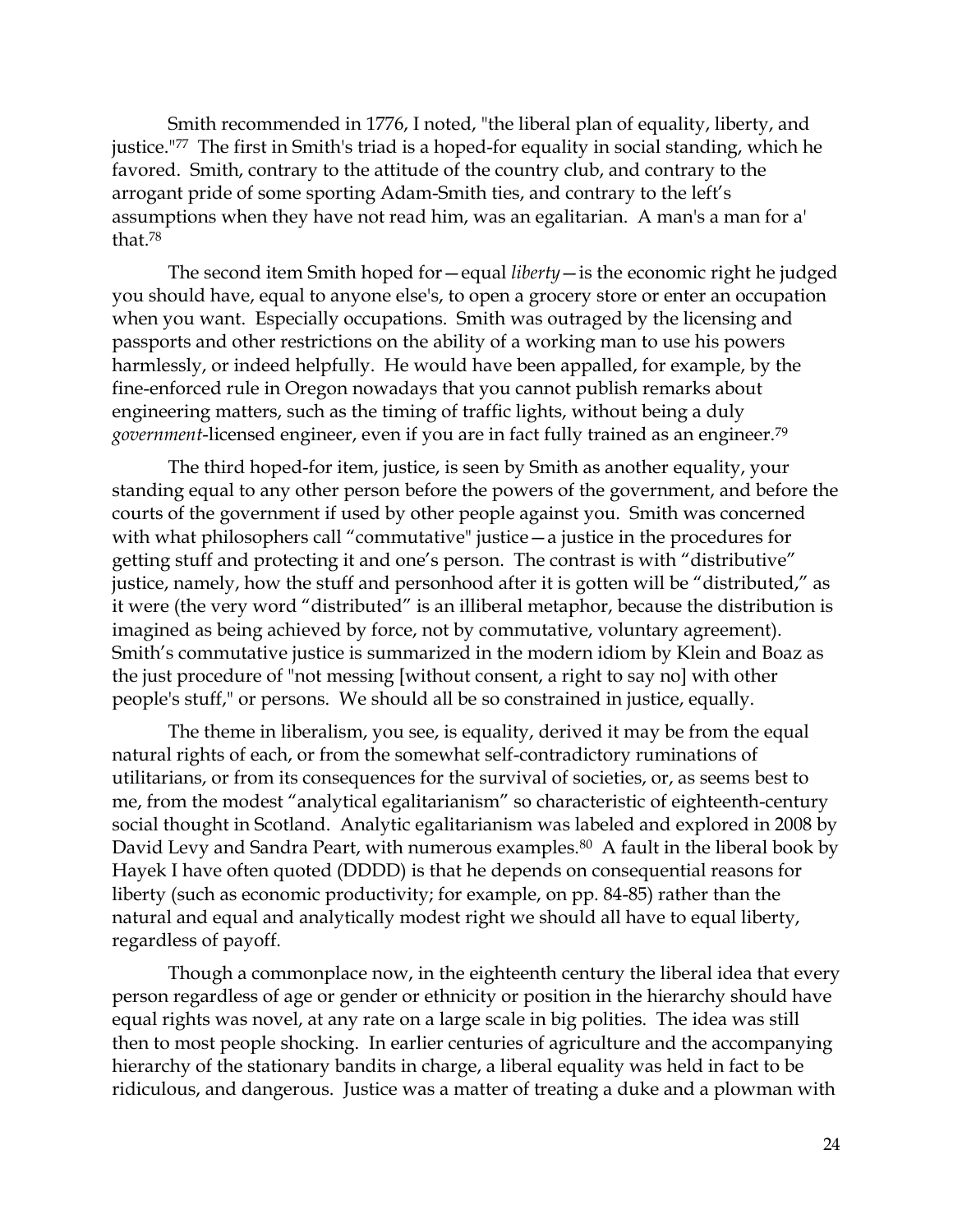the respect owed to each, not equally. You bowed to a duke and did not, at least, gratuitously murder a plowman. In 1381 the Lollard priest John Ball was drawn and quartered for asking "When Adam delved and Eve span, / Who then was the gentleman?" In 1685 Richard Rumbold, an English Leveler condemned to the scaffold under James II, declared—doubtless to the amusement of the crowd standing by to mock him—"I am sure there was no man born marked of God above another, for none comes into the world with a saddle on his back, neither any booted and spurred to ride him.<sup>"81</sup> In 1685 such an egalitarian notion was deemed madness, except by a few nut cases like Quakers, who shook hands instead of bowing or doffing their hats, and let even women testify to the Holy Spirit.

In northwestern Europe a century or so after Rumbold the idea that no man was born marked of God above another was well on its way to becoming a commonplace, at any rate among advanced radicals and a few Old Whigs. Smith and his avant-garde allies of the eighteenth century from John Locke and Voltaire to Thomas Paine and Mary Wollstonecraft recommended a voluntaristic egalitarianism. They were in a word liberals.

They were persuaders, not enforcers. They favored sweet talk, not guns. (Well, perhaps a *few* guns, at the Boyne and Saratoga and Valmy, in aid of equal liberty for free male citizens, especially those espousing an approved religious and political rhetoric.) Mainly when the new liberals heard the word "guns" they reached for their rhetoric. Even in foreign policy. The Founding Brother who does *not* have a hip-hop musical about him, James Wilson, wrote in DDDD that "It may, perhaps, be uncommon, but it is certainly just, to say that nations ought to love one another."82 A hard *Realpolitik* implemented with bombs and guns is not liberal. And furthermore it seldom works, even in its own cynical terms.

In its fitful development such a liberalism, from *liber* long understood by the slave-holding ancients as "possessing the social and legal status of a free man (as opp. to slave)" and then *libertas* as "the civil status of a free man, freedom" came to mean the theory of a society consisting *entirely*, and ideally, of free people.83 No slaves at all. Equaliity of status. No pushing around. Sweet talking. Persuasive. Rhetorical. Voluntary. Minimally violent Humane. Tolerant. No racism. No imperialism. No unnecessary taxes. No domination of women by men. No casting couch. No messing with other people's stuff or persons. Liberalism recommended a maximum liberty to pursue your own project, if your project does not use your own or the government's physical violence to interfere with other people's projects.

Such a humane liberalism—contested as it has been always by authoritarians of left and right, both sides inspired by the ur-anti-liberal Hegel—has for two centuries worked on the whole astonishingly well.<sup>84</sup> For one thing it produced increasingly free people, which we moderns hold is in itself a great good. We hold it most passionately if we are true liberals. The replacement of an ancient justice-as-unequal-hierarchy by a new 18th-century theory of justice-as-equal-standing reached philosophical maturity in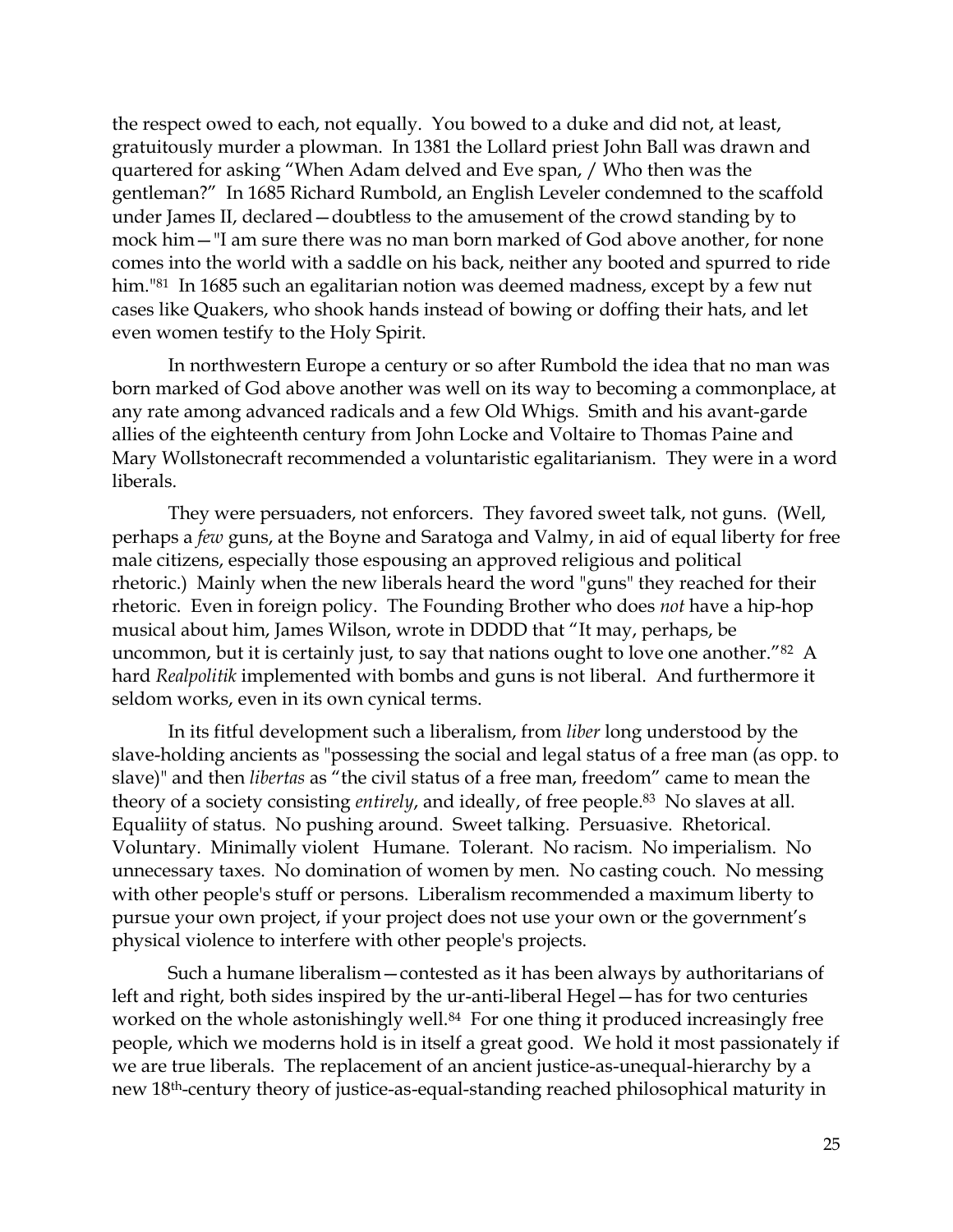the 1970s with two books by Harvard philosophers. John Rawls declared that justice was fairness, that is, equality of outcome, such as a pizza divided by the government equally among friends. Robert Nozick counter-declared that justice was equal liberty, such as allowing the friends without governmental supervision to divide it as they wished and then trade a share or two for an extra beer. Both men were liberals descended from 18th-century models against hierarchy. But Rawls descended from the flawed statist tradition of Rousseau, leading to the Finland Station and Lenin's Russia. Nozick descended from the true liberal tradition of Smith, leading to the Midwest farm and Willa Cather's Nebraska.<sup>85</sup>

For another the new equality yielded human riches and fulfilment, which moderns and especially liberals value, against elevating the servicing of kings and gods. Slaves, lower-class voters, non-Conformists, women, Catholics, Jews, Irish, trade unionists, colonial people, African-Americans, immigrants, gays, handicapped, and above all the poor from whom most of us descend have been increasingly allowed since 1776 to pursue projects consistent with not using physical violence to interfere with other people's projects. As someone put it, in the eighteenth century kings had rights and women had none. Now it's the other way around. And—quite surprisingly, an unanticipated if very welcome consequence—the new liberalism, by inspiriting for the first time a great mass of ordinary people, produced a massive explosion of economic betterments. Common people did contain multitudes.

How massive? What multitudes? Liberalism resulted in a fully *3,000* percent increase in the goods and services for the poorest among us. Listen to it. Out of liberalism, the economic historians can tell us, came a three *thousand* percent betterment. The liberal plan gave voice and permission to the Ben Franklins and Isambard Kingdom Brunels and Nikola Teslas and Albert Einsteins and Coco Chanels otherwise mute and inglorious, to invent. And it gave permission to the ordinary worker, able in liberty to move to a new job, or to the ordinary shopkeeper, able in liberty to open her own shop. The liberating gave us steam, rail, universities, steel, sewers, plate glass, forward markets, universal literacy, running water, science, reinforced concrete, bicycles, automobiles, airplanes, washing machines, antibiotics, the pill, containerization, free trade, computers, and the cloud. And it gave us the less famous hut crucial multitudes of free lunches prepared by the alert worker and the liberated shopkeeper pursuing their own little projects for profit and pleasure. It has given us by now, I said, an increase in real income per head by a factor of *thirty*, and a startling rise in the ability to seek, too, the transcendent in Art or Science or God or Baseball. 86

It was a stunning Great Enrichment, material and cultural, well beyond the classic Industrial Revolution, 1760-1860, which merely doubled income per head. Such doubling revolutions as the Industrial had been rare but not unheard of, as in the surge of northern Italian industrialization in the *Quattrocento*. <sup>87</sup> The Enrichment in the new economically liberal countries was (I say again in case you missed it) *3,000* percent per person, utterly unprecedented. The goods and services available to even the poorest rose by that astounding figure, in a world in which mere doublings, rises of merely 100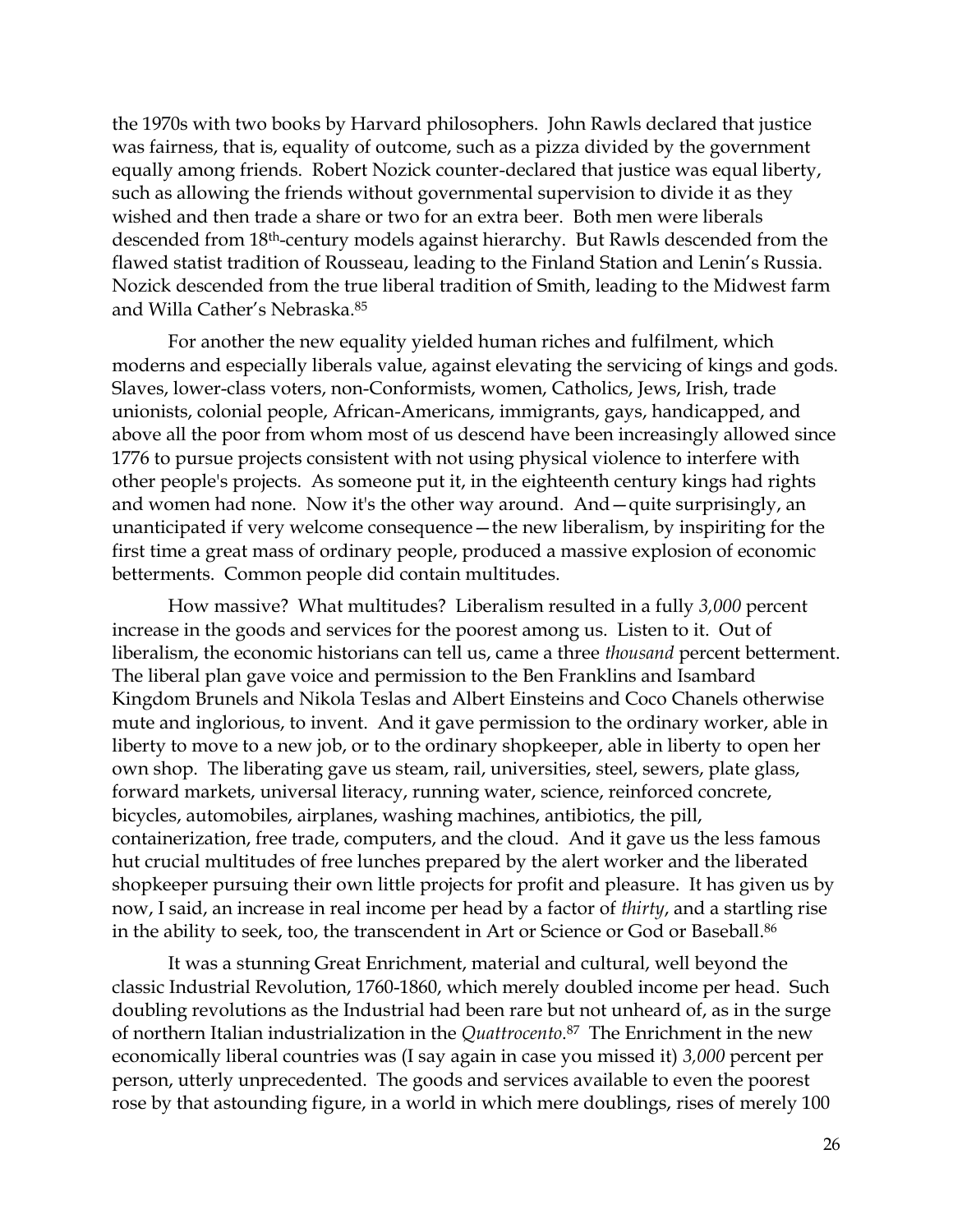percent, had been rare and temporary, as in the glory of fifth-century Greece or the vigor of the Song Dynasty. In every earlier case the industrial revolutions had eventually reverted to a real income per head in today's prices of about \$2 or \$3 a day, the human condition since the caves. Even the domestication of plants and animals worldwide, 8,000 BCE to 2,000 BCE, had not seen a permanent rise of income. For Malthusian reasons, income in agricultural economies reverted to \$2 or \$3 a day. But it didn't after 1800, or 1860, or 1973, or now. Huzzah.

Consider living on \$2 or \$3 a day. Many people still do—though during the past forty years their number has fallen like a stone.<sup>88</sup> The Green Revolution after DDDD made India a grain exporter. Liberalization after 1978 in China made its cities modern. And, as I said, after 1800, or 1973 or whatever recent year you care to choose, there has been no hint of reversion. On the contrary, in every one of the forty or so recessions since 1800 in the United States the nation's real income per head after the recession has exceeded what it had been *at the previous peak*. <sup>89</sup> Up, up, up. Even including the \$2-aday earned by people still crushed by their illiberal governments exercising their monopolies of violence or by outlaws exercising their oligopolies of violence, in Chad and Zimbabwe, *world* real income per head during the past two centuries has increased by a factor of ten—and by the factor of thirty in countries such as Hong Kong, South Korea, Finland, Botswana. The material and cultural enrichment bids fair now to spread to the entire world.<sup>90</sup> Hallelujah.

And the enrichment has been massively equalizing. The poorest, such as, I say again, your ancestors and mine, have been the greatest beneficiaries. The rich got some additional diamond bracelets. All right. Meanwhile the poor for the first time got enough to eat. Nowadays in places like Japan and the United States the poorest make more, corrected for inflation, than did, say, the top ten percent two centuries ago. Donald Boudreaux makes a plausible case that the average poor person in the United States is richer even than John D. Rockefeller was.<sup>91</sup> She now has antibiotics and air conditioning and 500 channels of rubbishy TV, all of them unavailable to poor old John D. And Jane Austen (1775-1817) certainly lived in material terms more modestly and with less medical security than does the average resident now of East Los Angeles. Our Jane died at 41 of some disease—Addison's, Hodgkins', tuberculosis, we are not sure—easily cured nowadays. Equality of real comfort for the poor in adequate food, housing, clothing, education, health, entertainment, and most other important goods and services has steadily increased peak to peak since 1800. It does yet In countries fully experiencing the Great Enrichment such as Germany and Japan and Singapore the average (and with it the median and the comforts of the poorest) has increased from the \$3 a day in 1800 to over \$100 a day.<sup>92</sup>

As the Austrian-American economist Joseph Schumpeter (1883-1950) put it in 1942, "Queen Elizabeth owned silk stockings. The capitalist achievement does not typically consist in providing more silk stockings for queens but in bringing them within the reach of factory girls in return for steadily decreasing amounts of effort.... The capitalist process, not by coincidence but by virtue of its mechanism, progressively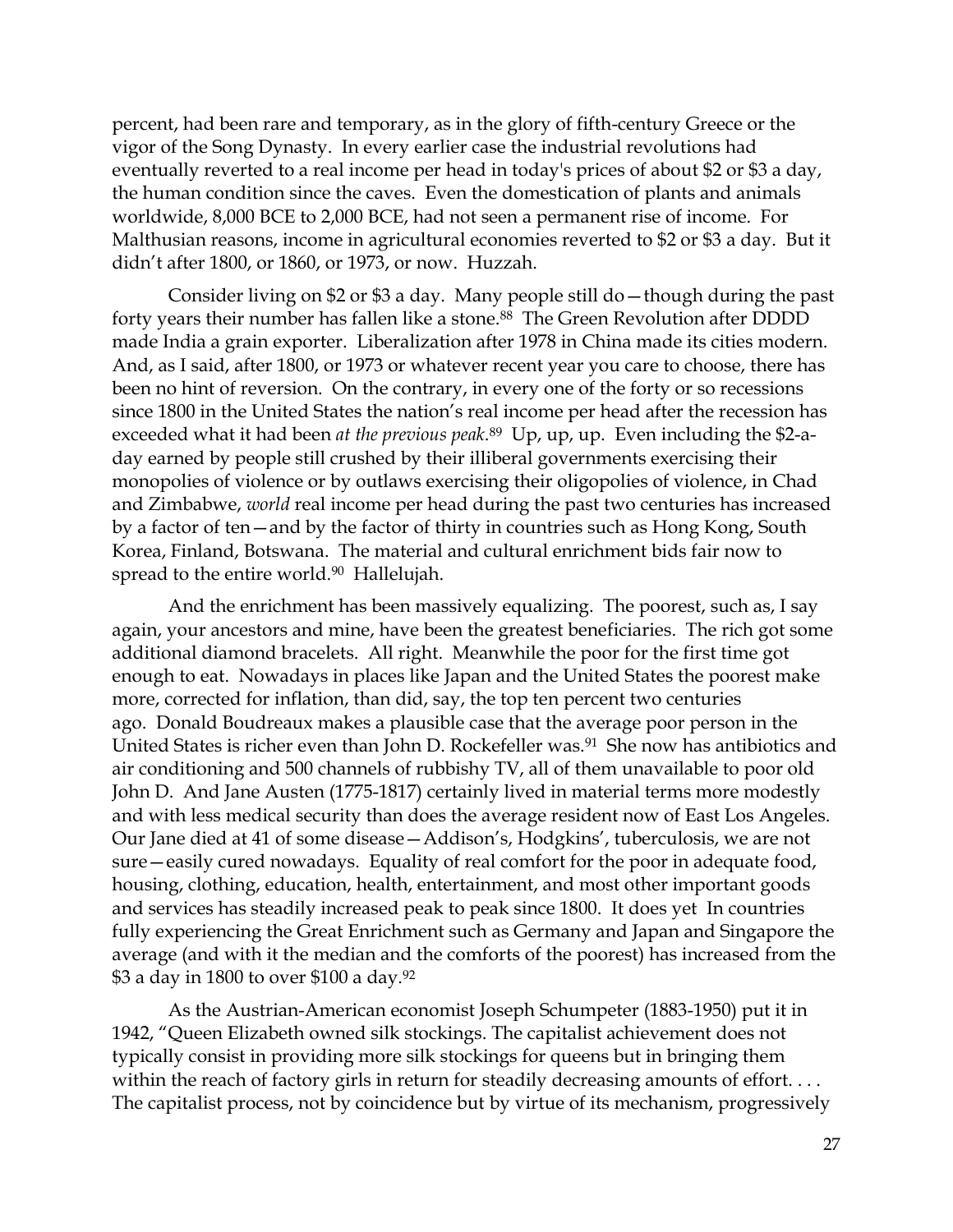raises the standard of life of the masses."<sup>93</sup> By now the standard of life for the American masses is four times higher than in the early 1940s, a time in which American real income averaged about what it is now in Brazil. Now we have washing machines. Anti-depressants. Cheap air travel. A bedroom for every child. An advanced education for many. Then not.

Recently in China and India a new economic liberalism has enriched the poor in spectacular fashion. China and India are still very poor on average by European standards. But wait for a generation or two. Later in the present century—and sooner if conservatives and socialists will abandon their illiberal schemes for pushing people around—everyone on the planet will be U.S.- or Finnish-rich. The museums and concert halls will be filled, the universities will boom, a full life will be open to the poorest.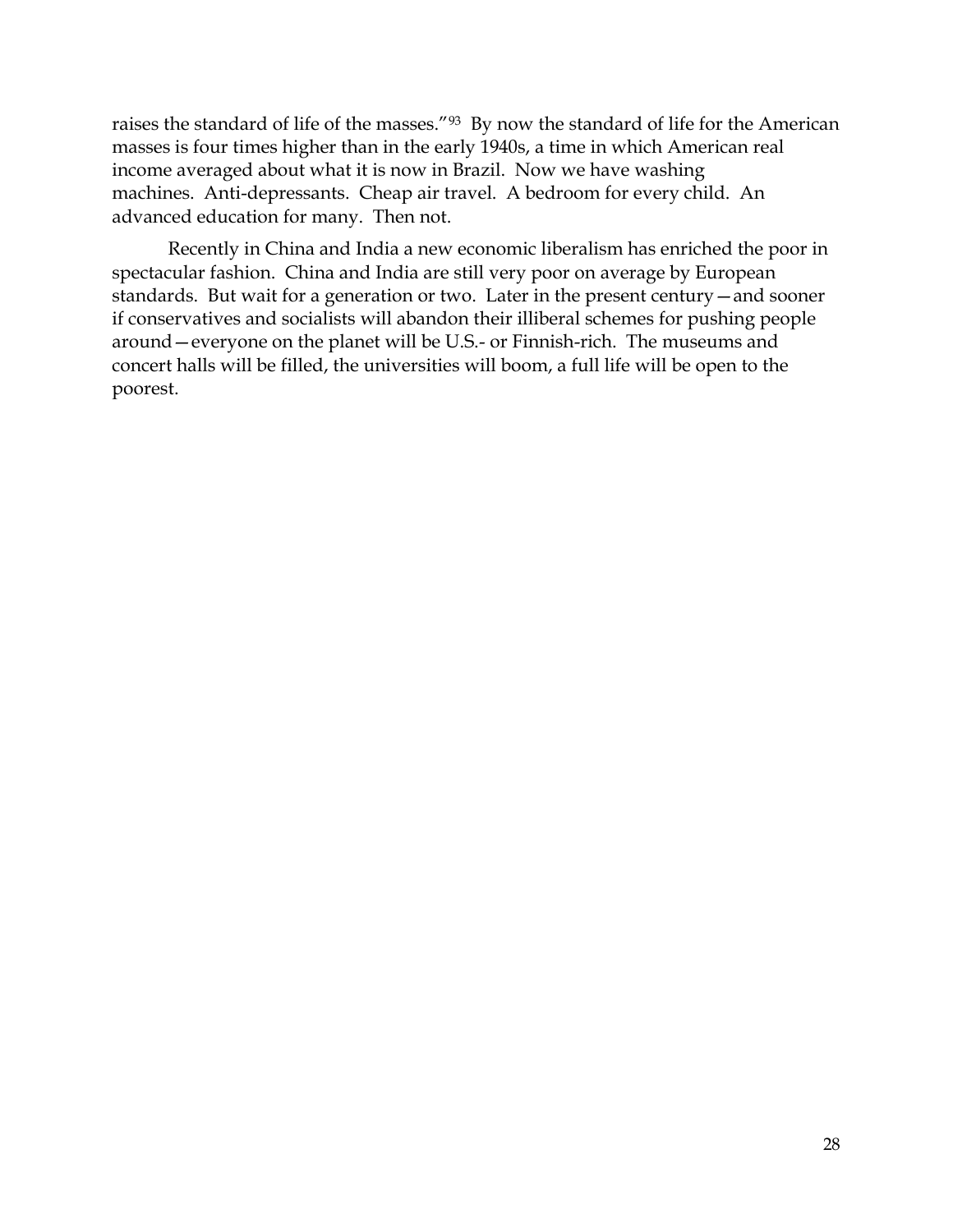### **The clerisy doubts, though with weak arguments**

**#5.** 

Yet, alas, late in the nineteenth century in France and Germany and even in the original-liberal Anglosphere a clerisy of artists and journalists and professors commenced railing against such splendidly productive liberalism and its bourgeois carriers. Flaubert wrote to George Sands in 1867, "*Axiome: la haine du bourgeois est le commencement de la vertu*," which is to say, it is an axiom that hatred of the bourgeois man is the beginning of virtue.<sup>94</sup> The Great Enrichment didn't come fast enough, they complained. It was a project of our vulgar and commercial fathers. It was not governed by our preconceived rational patterns. (About the same time in Latin America "Positivists" à la Comte were pressing the case for social engineering, mixed to be sure with a version of liberalism.95) Dark money is behind it. Let us use the government's monopoly of legitimate violence to better the poor, or to glorify the nation. Let us take from Peter to buy tanks and jets for Paul, or to give Paul capabilities. And then vice versa.

By the time in 1942 that Schumpeter wrote *Capitalism Socialism, and Democracy*  most of the clerisy expected comprehensive socialism to prevail. Even Schumpeter, a liberal enthusiast for a business-respecting civilization, did so. And most of the clerisy had long welcomed the prospect. In 1919 the American journalist Lincoln Steffens, returning from the nascent Soviet Union, declared, "I have seen the future, and it works."96 By 1910 at the latest, as I said, the New Liberals in Britain and the new Progressives in America, for what they assured us were the best of motives, had redefined the L-word to mean its opposite, a slow socialism. (The various post-Great-War soviet and spartacist uprisings in Bavaria, in wider Germany, northern Italy, and Russia, Hungary, Bulgaria were the *fast* sort of socialism, like communism, fascism, and national socialism.) The slow socialism of FDR and Atlee was supposed to raise up the working man by slow compulsion of law, backed by the monopoly of violence, slowly expropriating the economic royalists keeping tons of gold in the back room. It did not recommend the sanguinary violence urged by the hard-left and hard-right socialists in a hurry. But the ends were the same, and some of the means, such as nationalization.

Our friends on the left (as I have often said, never in jest, I repeat: listen up, Jack, Arjo, Nancy) would do well to reflect on the authoritarian cast of European social democracy since 1900 and of American Progressivism c. 1910 and of American High Liberalism c. 1960 and of the American progressivism of Bernie or of the British socialism of Jeremy. Our friends on the right*¸* too, should reflect on the authoritarian cast of their conservatism or Republicanism, most extreme in the capture of the G.O.P by Trump.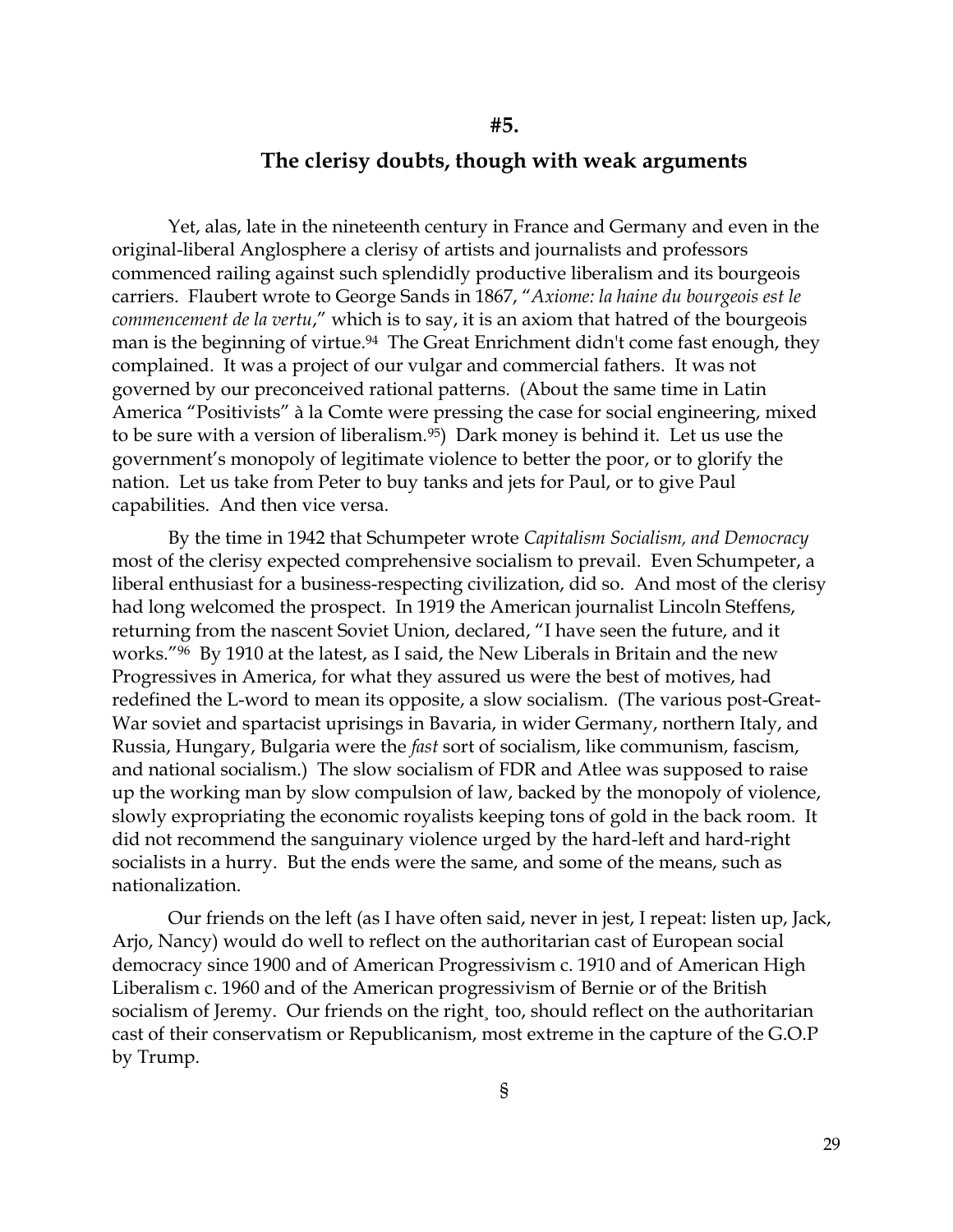Such, then, is "liberalism" as misdefined in these latter days in parts of the Anglosphere. Boaz quotes Schumpeter's witticism about the theft of the word "liberal": "As a supreme, if unintended, compliment, the enemies of private enterprise have thought it wise to appropriate its label."97 The appropriation was not "mere" rhetoric. It illustrates the non-mere-ness of how we talk to each other. The historian Kevin Schultz has written a dual biography of that odd couple, William Buckley the conservative (1925-2008) and Norman Mailer the radical (1923-2007), *Buckley and Mailer: The Difficult Friendship That Shaped the Sixties* (2013). Schultz documents how both men rebelled against the High Liberalism of the 1950s and 1960s. Yet in policy the High Liberalism has won, with a good deal of conservative approval, crowding out the old and adult projects of a free people, such as families as ethical schools or the self-provision for old age or a trade-union insurance against unemployment or a prudent wariness about foreign entanglements. Mailer and Buckley, each in his own flamboyant fashion, sought civil discourse in a liberty-loving society. They failed.

The left-right quarrel has yielded at last the fact-free dogmatisms of left and right we hear daily, even among otherwise adult and benevolent folk. The right fears and despises the poor, such as Hispanic immigrants, the left fears and despises the rich, such as bankers, and the middle takes its fairy tales from both, in particular the tale that governments are omni-competent and free choice defective. One hears: "If there is *any* spillover, then the government of the United States or Britain should step in with police powers to stop it." Or: "If there are *any* bad people in the world, then the government of the United States, with British help, should drop bombs on them." When someone asked Michael Bloomberg, the brilliant businessman and three-time mayor of New York City, what he thought about legalizing marijuana, he brought out the fact-free line that marijuana is a "gateway drug." When someone challenged Lindsey Graham, the brilliant senior senator from South Carolina, about America's over-reach abroad, he brought out the fact-free line that "if we don't fight them in Syria, we'll have to fight them in Charleston."

The slow-socialist, High-or-Progressive "liberals" of the late nineteenth and early twentieth century such as Lloyd George and Woodrow Wilson, and then also their supposed enemies the Burkean Conservatives such as Boris Johnson and Lindsey Graham, seized what they imagined to be the ethical high ground. It entailed coercion by governmental violence. The New Liberals and the Progressives have been declaring since around 1900—joining in this the Conservatives since Thomas Carlyle, who had long made a similar declaration-- that, in effect if not in so many words, "Our motives for extending the scope of governmental violence are pure and paternalistic. Our policy of physical coercion is designed to help the pathetic, childlike, unruly poor and women and minorities, so incapable of taking care of themselves. To leave the business of the citizens to themselves and to their peaceful markets would be highly dangerous, unlike our proposals for coercion at home and abroad. You so-called Humane True liberals 2.0 criticize our splendid policies. We progressives conclude that you hate the poor and women and minorities, or indeed all the ordinary citizens, and must love only the rich,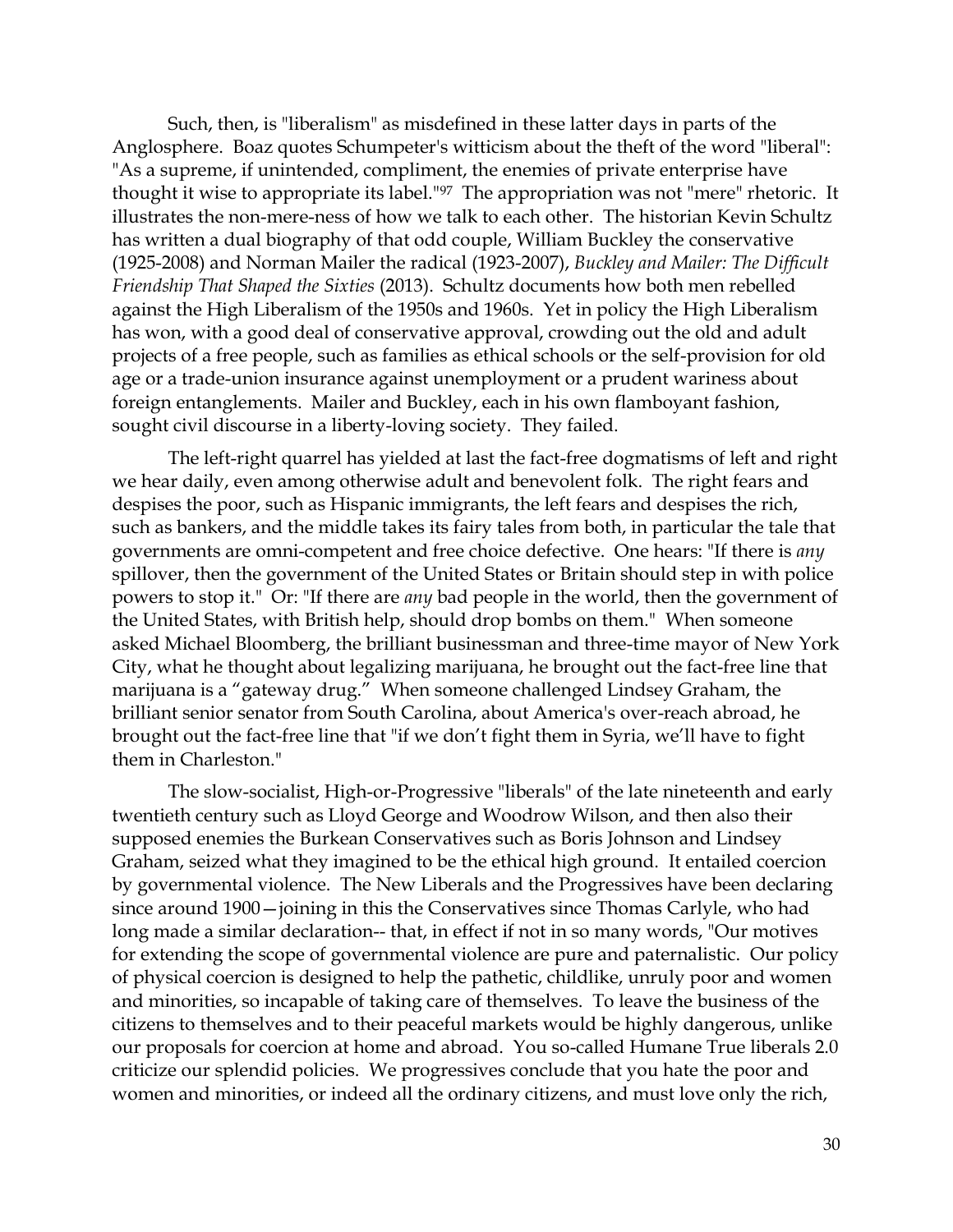by whose pay by Koch we suppose you are corrupted to speak so hatefully. We conservatives conclude that you do not sufficiently love our king and country, the Land of Hope and Glory, the Land of the Free. We both say: For shame, for shame! Why should we listen to such evil people?" Thus Senator Elizabeth Warren or Senator John McCain or the Honorable Jeremy Corbyn, bless 'em all, espousing governmental violence in aid of left or right policy.

The essence of real, humane liberalism, in short, is a small government, honest and effective in its modest realm, with a hand up for the poor. Mainly leave people alone to pursue their non-violent projects voluntarily, *laissez faire*, *laissez passer*. Yet do not ignore the disadvantaged, or disdain them, or boss them around with nudges, or refuse loftily to help them, issuing a country-club sneer of "I've got mine, you losers." Humane liberalism is not atomistic and selfish, contrary to what the High Liberals believe it to be—and as some misled (self- identified) libertarians sometimes talk in their boyish ways, as if they actually believed it, and weren't raised by a mother. Humane liberalism is, on the contrary, an economy and polity and society of equal dignity.

The routine arguments against humane liberalism are, as I gradually came to realize after the 1960s, mostly weak. For example, it is not true, as slow socialists argue, that the taxation and spending and regulation by big governments are innocuous because, after all, they are voted on by "us" and anyway "give back services.". The humane liberal will inquire gently of the High Liberal: did you vote for the 81,640 pages of new regulations promulgated by the Federal government during 2016? Or the 70,000 pages of the Internal Revenue Code? Did your representatives in Congress or the White House know even approximately what was in them? Did you or they properly understand the economic consequences, as against what the lawyers and lobbyists will have claimed the taxes and regulations were "designed" to do?

Design is good for furniture and auto--and market designs face the salubrious test that the people pay for them directly and therefore value them at their price, which they in justice voluntarily pay. If the designs are governmental, however, the people do not get to value them item-by-item. Do you actually want the exact fixed-price menu of national parks and government licensing requirements and local schools and aggressive foreign policy that government now provides? Or would you rather order à la carte, at a lower price and higher quality?

Another weak objection to laissez faire, even in some true-liberal theory after Locke, is the notion that the government is composed of highly ethical philosophermonarchs, who can therefore be trusted to run a government kindly, giving us wisely chosen stuff out of taxes—taxes gently, sweetly, democratically extracted from the stuff we make. When the Commissioner of the U.S. Food and Drug Administration, Margaret Hamburg, retired in 2015, she was introduced on National Public Radio as having regulated fully a fifth of the American economy.<sup>98</sup> The statistic is startling, but accurate.99 Food. Drugs. Was Ms. Hamburg a Wonder Woman—a wholly ethical and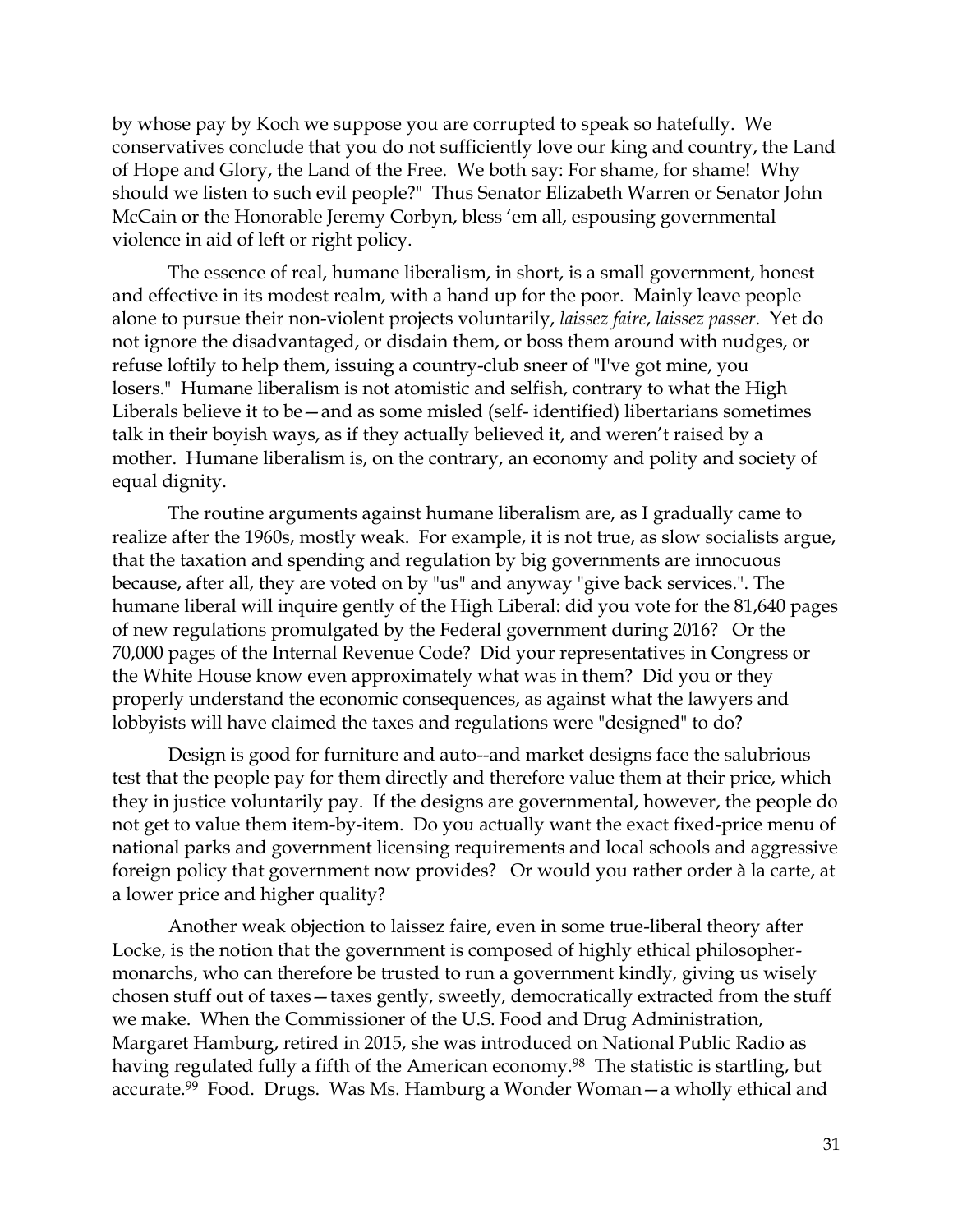wholly wise philosopher queen? It seems unlikely, though I am sure she is very nice. Therefore the cancer treatment that works in Berlin, Germany is not accessible to you in Boston, Massachusetts, and you will die in agony because the proven treatment awaits a certified finding by the FDA, after ten years, affirming that the drug or medical appliance or procedure has "efficacy," tested unethically by "gold standard" doubleblind experiments guided by meaningless tests of statistical significance, and going far beyond the original brief of the FDA to test merely for safety, not for an elusive efficacy, efficacy anyway regularly modified in the clinic by discoveries by doctors using the drug or appliance off-label.<sup>100</sup>

A supposition that government is in the hands of philosopher kings and queens seems on its face naïve, which is what Buchanan's notion of "public-choice" economics avers. The naïveté is well illustrated by the perils of the U.S. Constitution, from the Alien and Sedition Acts of 1798 down to Trumpism. Further, the governor, whoever she is, does not have to be careful with other people's money, or with other people's lives—not when she is insulated by infrequent elections and by the power and prestige of massive modern governments. John Locke opined that "the one only narrow way which leads to Heaven is not better known to the magistrate than to private persons, and therefore I cannot safely take him for my guide, who may probably be as ignorant of the way as myself, and who certainly is less concerned for my salvation than I myself am."101 Margaret Hamburg of the FDA waxes proud of her "program" to spend your money to coerce you, and she waxes proud, too, of her power to enforce her decisions concerning one fifth of the U.S. economy. Power, you might say, tends to corrupt.

Lionel Trilling wrote in 1950 that the danger is that "we who are liberal and progressive [or indeed Burkean and conservative] know that the poor are our equals in every sense except that of being equal to us."102 The "us" are the natural governors, graduates of Columbia University, New York, or of Trinity College, Dublin, or of Sciences Po, Paris. In 2016 such arrogance among the elite was detected and punished by the Trump voters, and worldwide by populists from the Britain to Turkey. High Liberals and conservatives suppose that the poor and the rest are incompetent to manage their own affairs. Therefore we of the clerisy—a regiment of which Boaz calls "court intellectuals" gathered in the District of Columbia, with another lively regiment of Eurocrats stationed in Brussels—are supposed to guide the poor and the mere citizens. The clerisy strolls proudly in the glittering courts of Washington or Brussels, in Springfield Illinois or Chicago's City Hall.<sup>103</sup> "We will do so much better," they say to each other, "than the poor or the mere citizens can do for themselves from their homes and in their own markets."

As Paine wrote in the liberal birth year of 1776, "government even in its best state is but a necessary evil, in its worst state an intolerable one." Better keep the power to coerce modest. By 1849, at the first maturation of liberalism 1.0, Henry David Thoreau declared, "I heartily accept the motto, 'That government is best which governs least'; and I should like to see it acted upon more rapidly and systematically."104 In that same year in far Torino a liberal economist of Italy, Francesco Ferrara, wrote that "taxation is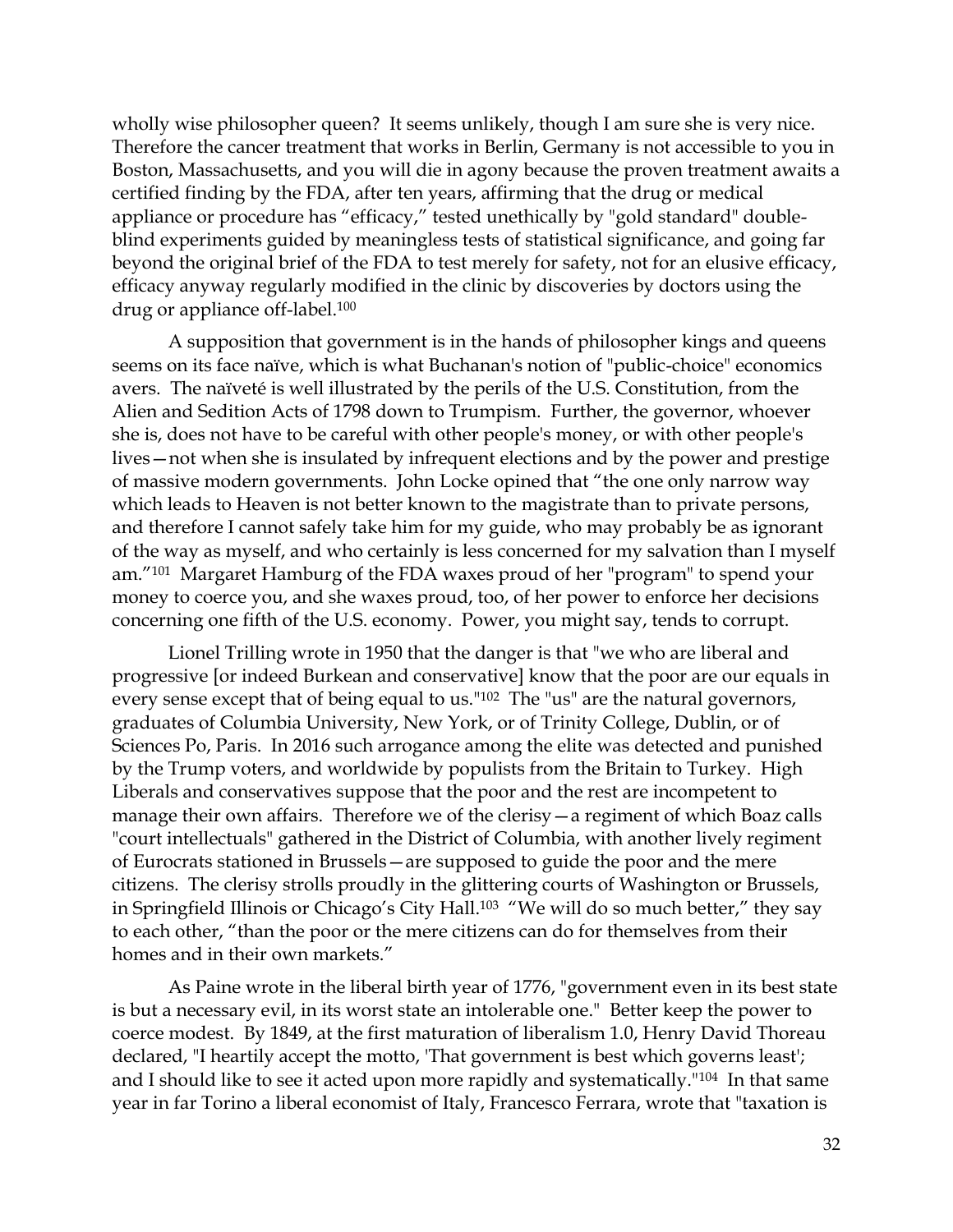the great source of everything a corrupt government can devise to the detriment of the people. Taxation supports the spy, encourages the faction, dictates the content of newspapers."1105 In 1792 even in a quasi-liberal Britain the government owned secretly, purchased with tax money, over half of the newspapers.106 As Donald Boudreaux wrote recently, "The only sure means of keeping money out of politics is to keep politics out of money."<sup>107</sup> The bumper sticker on my little Smart car read, "Separation of Economy and Government."

Liberals have a reputation for not being charitable, as being for some strange reason apologists for rich people. Not so. Look at what Liberals 1.0 and 2.0 actually do. And anyway the indictment from the left depends on an implausible psychological theory. It supposes that a whole class of political thinkers claim disingenuously that it *does* have the poor chiefly in mind, but secretly wants to make the rich even richer. But why would anyone want such an outcome? What would be her motive to wish that Liliane Bettencourt get more yachts? Corrupting pay from the corporations? Fellowships from a humane-liberal billionaire? Profitable association with a constitutional -liberal professor? The privilege of joining the Mont Pèlerin Society, all in order to damage the poor? If that's how psychology works, as a simpleton's version of an economic-and-social Cash Nexus, consider the pay from the government to teachers in government schools and universities, or fellowships from the sweet slow-socialist George Soros or profitable alliance with the hard leftists Naomi Klein or Jane Mayer or Nancy MacLean. On such a psychological theory all such associations would be corrupting. But surely not. Instead of making up dark conspiracies posited on a juvenile Marxist theory of why people say what they say, let's actually listen to the arguments of our supposed enemies, and consider their evidence.

Admittedly, a certain strain of conservatives, and the more brotherly as against the sisterly liberals, exhibit just such a lack of sympathy for the disadvantaged. It is too often, I repeat, the attitude of the country club. William Buckley's startling defense back in the 1960s of the tyranny directed at the poor among African-Americans exhibited one version of it. But a lack of concern for the less fortunate of our brethren is by no means intrinsic to humane liberalism. On the contrary. Dr. Adam Smith was much given to acts of secret charity. John D. Rockefeller gave substantial shares of his income to charity right from his beginnings in Cleveland. Andrew Carnegie on his death gave all of it. On a somewhat smaller scale, I myself supported two homeless people for many years, living in my own apartment with me. And I tithe at my Episcopal church, which then gives it skillfully and in a Christian spirit to the poor. A lack of concern for others is not at all implied by humane liberalism, or by Christian libertarianism, or by neoclassical libertarianism, or by a liberalism 2.0 of the bleeding heart.

Many conservatives or communitarians or Greens or Catholic social teachers believe that liberalism entails a retreat from society altogether. Patrick Deneen's *Why Liberalism Failed* (2018) is a recent example, but the genre has a long, even tedious, history—Michael Sandel's *What Money Can't Buy* (DDDD), right back to the originals on the left and right, Marx's eloquence about the cash nexus or Carlyle's about the dismal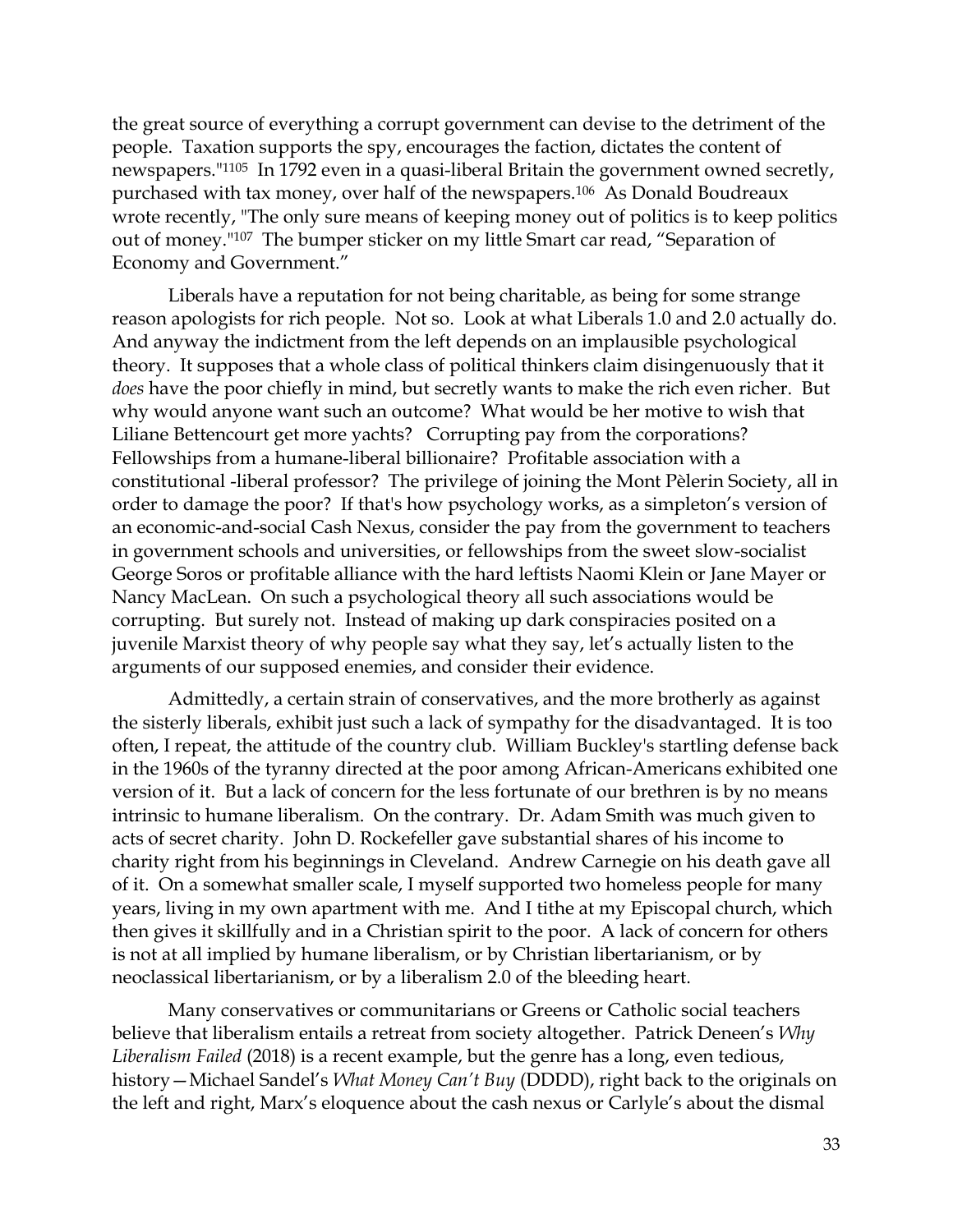science (dismal, it needs to more widely known, because the liberals such as Carlyle's friend John Stuart Mill *opposed* the sweetly medieval system of slavery in the British Colonies, which Carlyle supported).<sup>108</sup> Liberalism, intones Deneen, entails "the loosening of social bonds" (such as slavery, one might note), "a relentless logic of impersonal transactions" (so unlike the transactions of Israelites selling lumber to Egyptians, say), and the proposition that "human beings are thus, by nature, nonrelational creatures, separate and autonomous" (as for example in the deep exploration of human relationships in the bourgeois and liberal novel since 1700).<sup>109</sup>

Ayn Rand had here a bad effect, with her masculinist doctrine of selfishness, and her uniformly male, self-absorbed, and reckless heroes in her illiberal-with-liberal novels, ever-popular with college freshmen. Especially fresh-men. Senator *Rand* Paul in his run for the Republican presidential nomination in 2016 got disproportionately fewer votes from women than from men. Yet his policies of stopping the drug war against Black and Hispanic families and reducing the flow of body bags filled with Appalachian boys fighting distant wars, like most of his proposals, were the most family-friendly on offer from any candidate, including (in their actual as against their "designed" effects) the proposals from the frankly socialist Bernie Sanders. As for charity, Dr. Paul regularly contributes his skill as an eye surgeon to sight-saving operations in poor countries. I urge Dr./Senator Paul, for the good of our shared humane liberalism, to ditch that misleading "Rand," and change his first name to, say, Adam.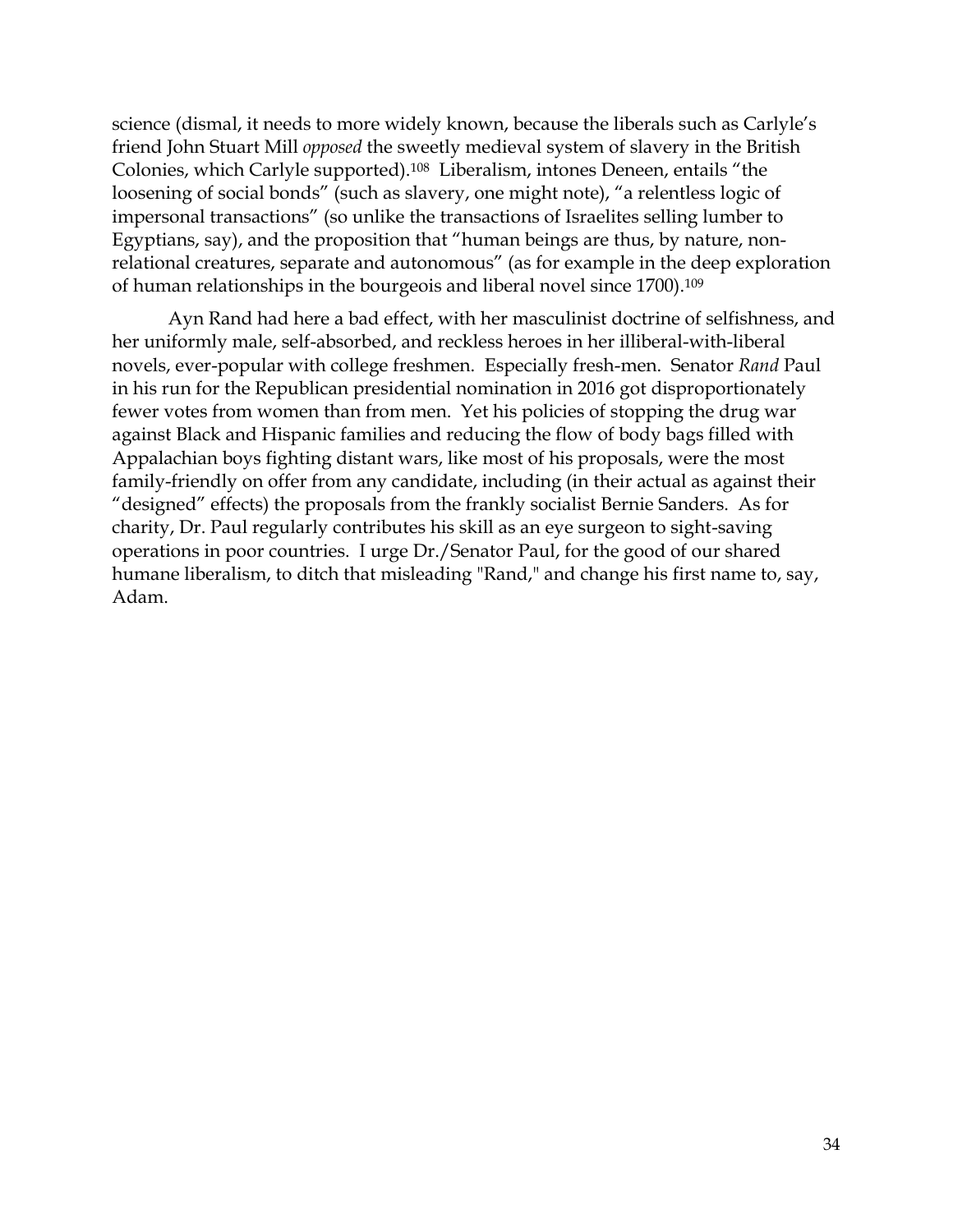### **We can liberalize**

**#6.**

Even at this late hour, reducing the size and power of government, and letting free people have a go (in the British phrase), is practical. It is achievable by parts whether or not a Painean or Thoreauesque or Ferrarite ideal is finally achieved. To note another weak argument against *laissez faire,* our coercion-minded friends are mistaken that the more complicated an economy is, the more regulatory attention it needs from the governors. No. A correspondent of Donald Boudreaux complained that "to offer the counsel 'Let the market handle it' is . . . simplistic and pollyanish." Boudreaux replied (on his website Café Hayek, April 6, 2017): "Quite the opposite. To let the market handle matters is to allow as many creative minds as are willing to put their own efforts and resources on the line in their quests to address whatever problems exist, and it is to use the most effective and reliable of tests – market competition—to judge and to monitor the efforts. What *is* simplistic and pollyannaish is to say 'Let the government handle it.'" Let the highly ethical philosopher-monarchs handle it. Let Margaret Hamburg govern one fifth of the American economy.

A complicated economy far exceeds the ability of any collection of human intellects to govern in detail. A person's own life might be so governed, or her little household or maybe even her big company—though any adult knows that even little societies are hard to plan in detail, offering endless surprises. You get no program. But governing in detail from the capitol the trillions of shifting plans daily by the 324 million individuals in the American economy, much less nation-building abroad, is impossible—because, as Smith again put it, "in the great chess-board of human society, every single piece has a principle of motion of its own."110 The principles of motion are idiosyncratic, because people are motivated in varying proportions by prudence, temperance, courage, justice, faith, hope, and love, together with the corresponding vices. By way of such principles of motion, you and I pursue our endlessly diverse projects, knitting and model railroading. Such a liberal plan fits well a society in which people are taken as free and equal—equal even to the Columbia/Trinity-College/Sciences-Po graduates of the clerisy.

What to do, then, in leashing the power to coerce? The practical proposals are legion, because illiberal policies are by now legion, as they also were during the feudalism that the early liberals overturned. True, it takes an idea to kill an idea. Most theories of vested interests, as the economists Wayne Leighton and Edward López point out, imply that the vesting is irreversible (as indeed it was for medieval monks "vested," that is, ceremonially dressed for the first time in their official robes).<sup>111</sup> Gordon Tullock, the confounder of "public choice theory," noted in 1975 that gifts to favored folk such as the restrictions on entry to owning taxis, the low-cost grazing on governmental land, the home mortgage deduction for personal taxes, and hundreds of other favors and handouts depending on the monopoly of violence, such as the public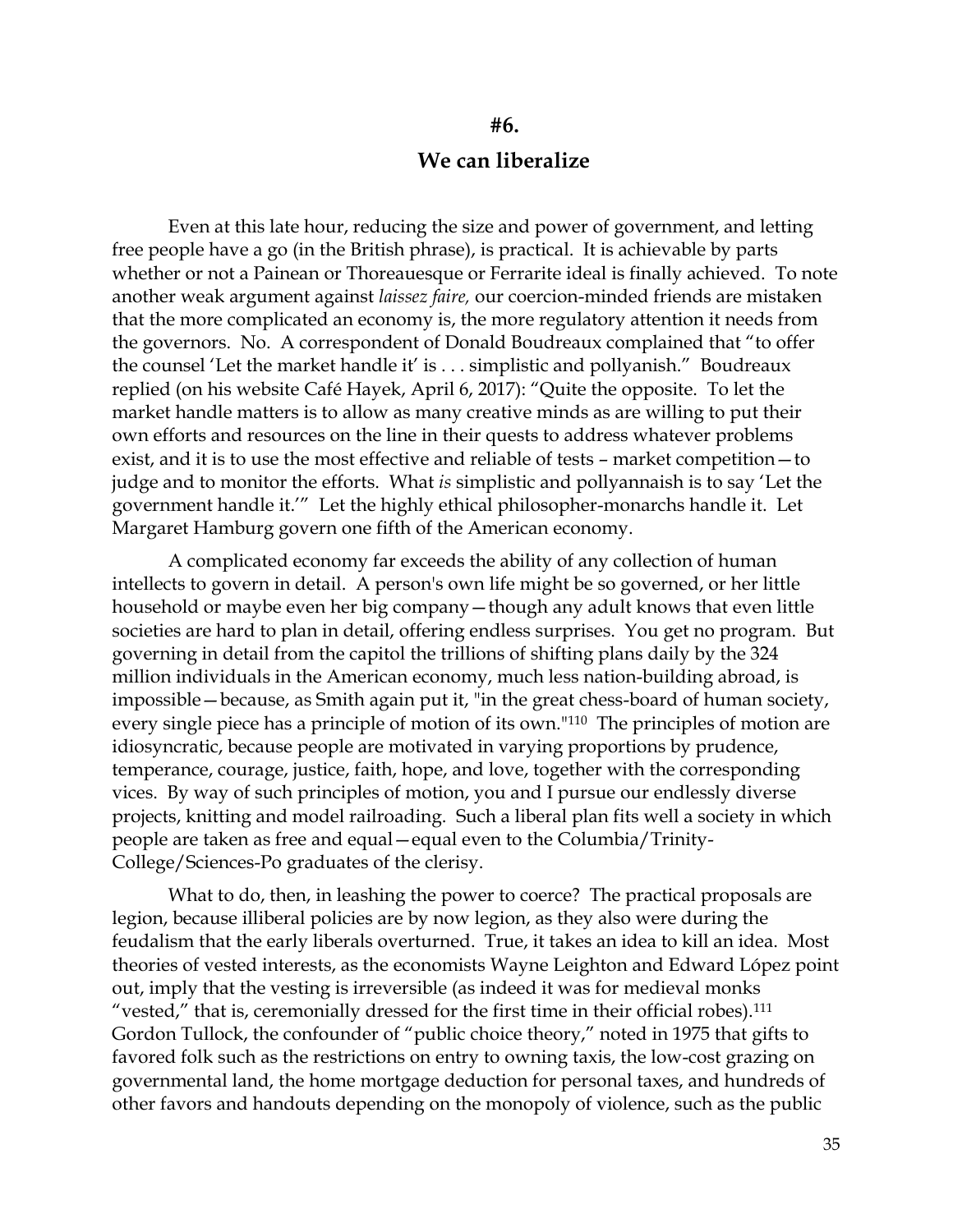protection of slave capital in the United States before the Civil War, get capitalized into the prices of the assets to which they are attached.112 The second-hand buyer of taxi medallions, Western ranches, private houses, and American slaves gets no supernormal profits. Yet each favor and handout tips investment artificially, resulting in overinvestment in, say, mortgaged houses, or overinvestment in corruption to get and maintain restrictions on entry to, say, taxis or slaves. Proposals to drop the mortgageinterest deduction, of course, or to let Uber compete with medallioned taxis, raise political storms, creating, wrote Tullock, a "transitional gains trap." The gains are only "transitional," because entry later erodes them. Sometimes much later. But the social loss in misallocation of investment is permanent--from the mortgage deduction alone by some estimates wasting every year nowadays fully 1% of GDP.<sup>113</sup>

It seems unfair, if globally efficient, to impose a capital loss on people who have innocently bought medallions or houses, or slaves. Whether fair or not, according to Tullock the withdrawal of regulation seldom happens. The political storms create the trap. The theory of political history proposed by Douglass North, John Wallis, and Barry Weingast has the same structure.<sup>114</sup> How does a society get out of an equilibrium of vested interests? Up to 1800, after all, economic growth and democracy had been routinely throttled or starved, in the interest of rent-taking elites.

Yet policies do occasionally change, sometimes startlingly quickly. Leighton and López give the example of the deregulation of many important sectors of the American economy beginning in the 1970s under Carter and continuing under Reagan. In 1977, two years after Tullock's article showing why such change was hopeless, "fully regulated industries accounted for 17 percent of GNP. But in 1988 that share had dropped to 6.6 percent."<sup>115</sup> They remark dryly that "Deregulation was a surprise to some, especially to public choice theorists." The monk sometimes does cast off his vestments and take a wife. Luther did, and his wife was a former nun. There seems to be something amiss in the equilibrium theories. In 1775 the equilibrium was mercantilism. In 1875, with the rise of liberal ideology, mercantilism and feudal regulation had receded, at any rate in Britain. In 1975 mercantilism and feudal regulation was back again with a vengeance, in Britain, too, and then in 2018 still more. Why?

North, Wallis, and Weingast want to be seen as materialists, but when they seek explanations of the "transition proper" to "open access societies," they fall naturally into speaking of a rhetorical change. Two crucial pages of their 2009 book speak of "the transformation in thinking," "a new understanding," "the language of rights," and "the commitment to open access."116 Though they appear to believe that they have a material explanation of the liberal rise of "open access to political and economic organizations," in fact their explanation for why Britain, France, and the United States tipped into open access is ideational.<sup>117</sup> Ideas change through sweet or nasty talk as much as through material interests. What is required is an ideological, ethical, rhetorical change, such as came with Carter's chairman of the Civil Aeronautics Board bringing economics to bear on regulated airlines, or Reagan's numerous deregulators.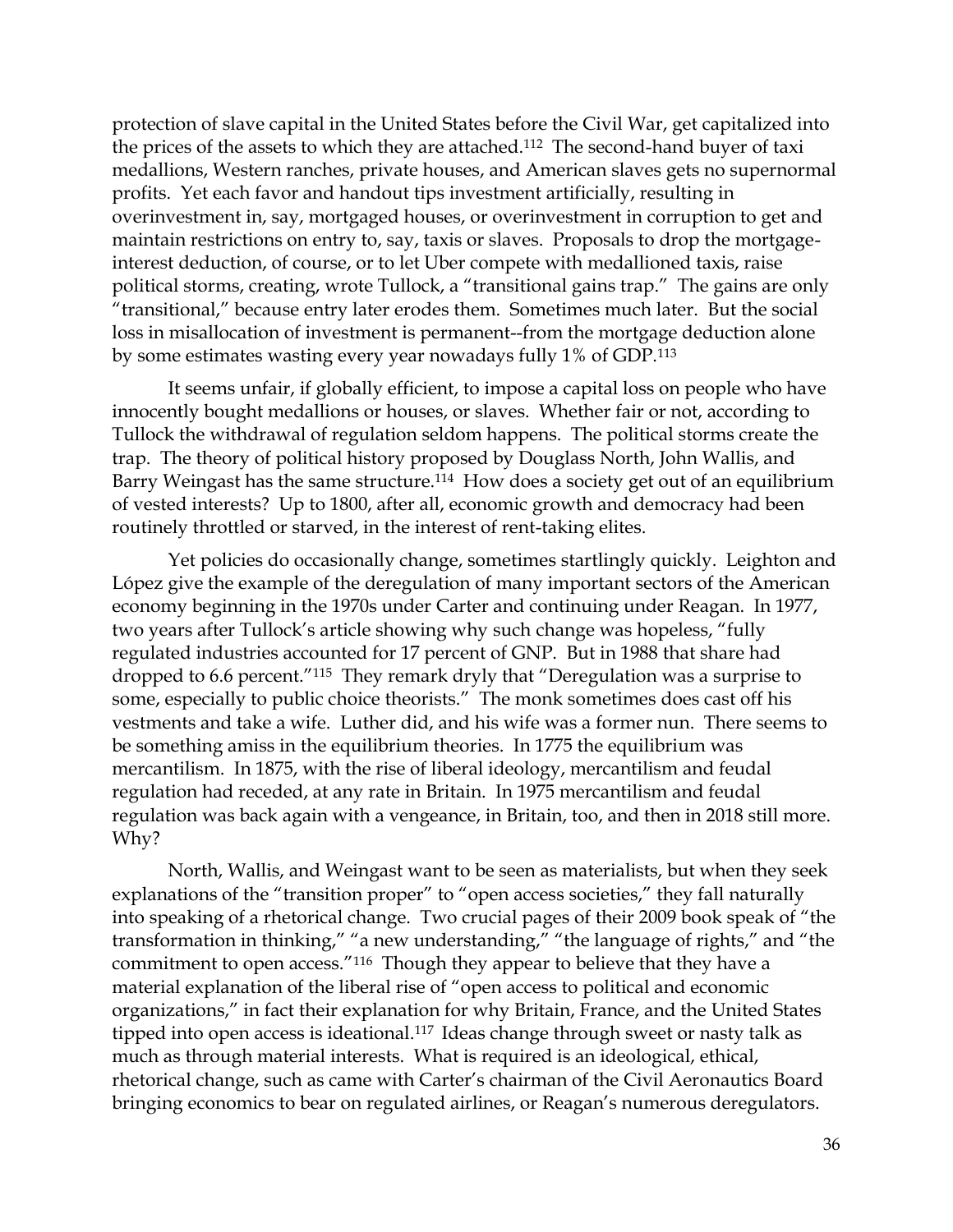An ideology of humane liberalism, that is, has occasionally won. We can do it again. Cut the multiple levels of corrupt government in Illinois. Kill off the vast programs of corporate welfare, federal and state and local, as many liberal billionaires propose, against their own financial interests. Close the agricultural programs, which allow rich farmers such as my great grand uncle in Illinois to farm the government instead of the land. Sell off "public" assets such as roads and bridges and street parking, which in an age of electronic transponders can be better priced by private enterprise. Close the American empire. Welcome immigrants. Abandon the War on Drugs. Give up eminent domain and civil forfeiture and armored personnel carriers for police departments. Implement the notion in Catholic social teaching of "subsidiarity," placing modest but essential responsibilities such as trash collection or fire protection down at the lowest level of government that can handle them properly. Then outsource the trash collection and the fire protection. To finance K-12 education, and especially nursery school through elementary school, N-8—socially desirable but often out of reach of the poor—give families vouchers to cash in at private schools, such as Sweden has done since the 1990s and as Orleans parish in Louisiana has done for poor families since 2008. To achieve such universal K-12 or N-8 education, and a select few of other noble and otherwise privately unfundable purposes, such as handicappedfriendly buildings or rational policies against global warming or armaments in a war of survival, by all means tax you and me, not only the man behind the tree. But eliminate the inquisitorial income tax, replacing it with a tax on personal consumption declared on a one-page form, as has long been proposed by economists such as Robert Hall and Arthur Laffer. Still better, use only an equally simple value-added tax on owners of businesses, to reduce the present depth of inquisition into other people. Eliminate entirely the so-called "corporate" income tax, because it is double taxation and because economists have, scientifically speaking, after 70 years of inquiry, achieved little consensus about which people actually end up paying it. (The old bumper sticker of the 1970s saying "Tax corporations, not people," when you think about it, doesn't make a lot of sense.) Give a poor person cash in emergencies, from those modest taxes on you and me. Quit inquiring into whether she spends it on booze or her children's clothing. Leave her and her family alone. Stop pushing people around.

A government does of course "have a role"—as in indignant reply to such proposals my progressive and conservative friends put it to me daily, predictably, relentlessly. George Romney, the automaker and conventional 1950s Republican, opposing the Liberal-1.0 and conservative Barry Goldwater in 1964, declared, "Markets don't just *happen.* There must be some role for government."118 Well, yes, of course, government has "some role," though contrary to Romney's assertion most markets do in fact "just happen," because people find them mutually beneficial, with or without governmental action. Markets just happen, to take the extreme case, inside jails and prisoner-of-war camps, with no governmental action to enforce the deals made. They just happened among pre-contact Australian aborigines buying their boomerangs from better-skilled bands hundreds of miles distant.119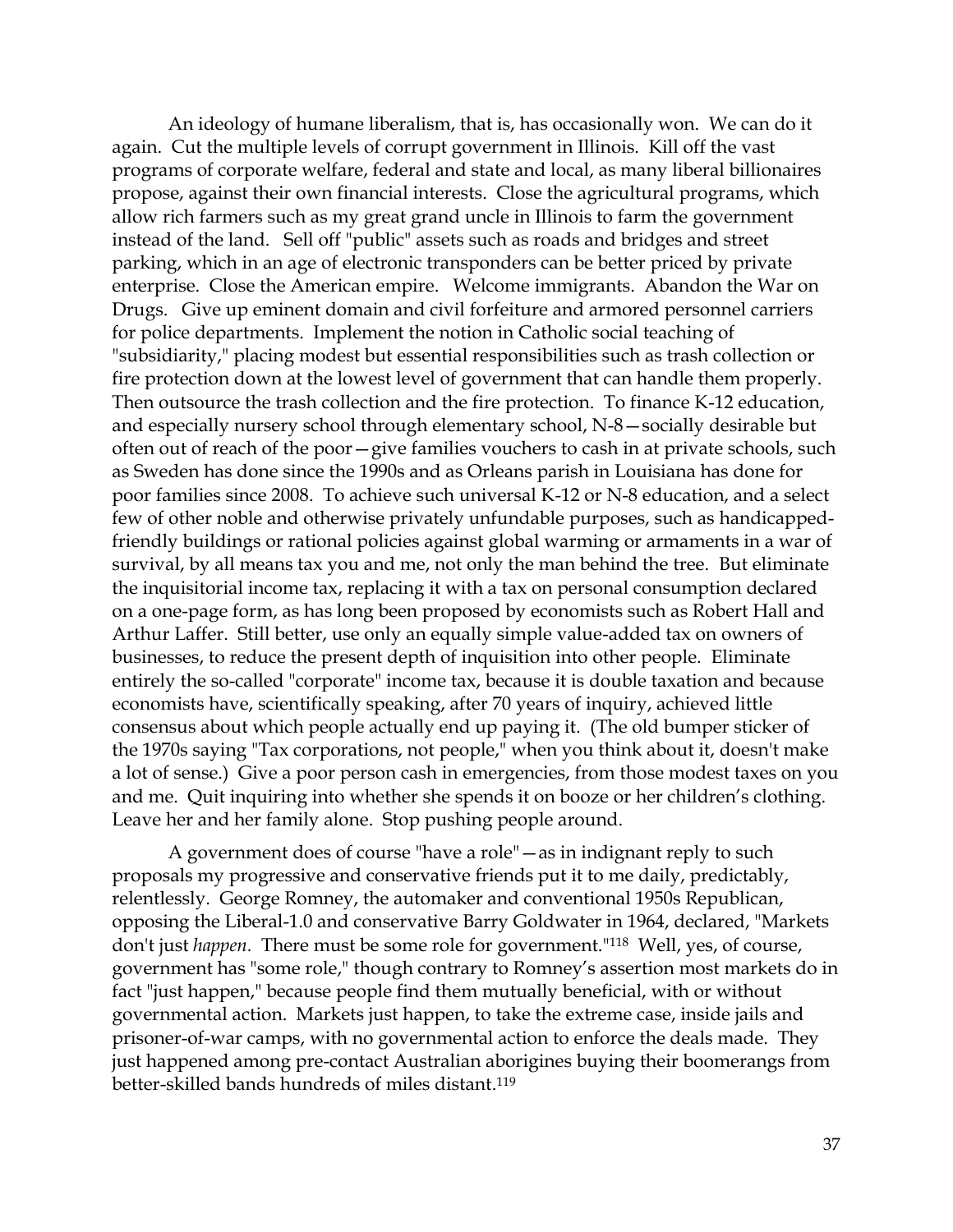Anyway, only briefly, at age 15 or so, did I think of myself as a literal "anarchist," *(*which properly does not mean "bomb-throwing nihilist" but *an-archos*, Greek "no ruler at all"). Government has an essential role in those wars of survival, for example, in which a focused, single purpose is exactly what's needed, and can be achieved for the duration with justified if often over-applied coercion. Then after the victory we can hope that we can get rid of the coercion of a larger role for government—without a great deal of hope, actually, as Robert Higgs has shown.<sup>120</sup>

And yes, by all means let us have a government, a small one, to protect us from force and fraud by fellow Americans—though of course such private arrangements as door locks and high-reputation suppliers and competition in markets achieve the protections in most cases much better, to speak quantitatively, than does their alleged "ultimate" backing by governmental courts and police and inspectors. Protect us especially from government itself, from its habit of suspending the right to habeas corpus or abridging the right to vote or spying on civil-rights leaders or enforcing bedroom-and-bathroom norms or beating up on sassy citizens.

But the government should leave off giving *economic* "protection," such as President Trump promised and implemented against the nefarious plot by Chinese and Mexicans to sell us at low prices very long ties for men and very good parts for cars. Let us have instead separation of economy and government. As in Mafia usage, governmental "protection" is regularly corrupted for the benefit of the rich. It is a tax on enterprise helping poor people with cjeao goods and services, and violates the equal liberty of other people—Americans or foreigners or non-Mafiosi—to compete without physical violence in offering good deals to us American consumers. Such taxation is of course the very purpose of the Mafia, extracting an income from protection money by making an offer you can't refuse. And it is the purpose, too, of the Chicago City Council, encouraged by well-placed bribes . . . uh . . . campaign contributions to prevent by ordinance the poor-person-supplying Ikea or Wal-Mart from opening in town. Extortion and protection and rent seeking by elites, exercising the monopoly of violence, puts a fatal drag on betterment, stopping people with new ideas from competing for our voluntary purchases. In the extreme it stops economic growth cold, as it did during the grinding millennia of poverty before 1800, and before "open access" liberalism.

Would you want governmental "protection" from new ideas in music or science or cooking? Probably not. Would you always "buy American" in spices or medical innovations? No If you believe that an embargo on anti-American nations such as Iran or North Korea are a good idea, why do you want to impose a self-applied embargo on Americans themselves, which is what "protection" by tariff is? Tariffs do not protect. They steal.

And if you really do think protection and buying American is a good idea, to be enforced by tariffs and jail terms, why not still better buy Illinoisan or Chicagoan or even Printers' Rowian? Or for that matter why not make everything you want yourself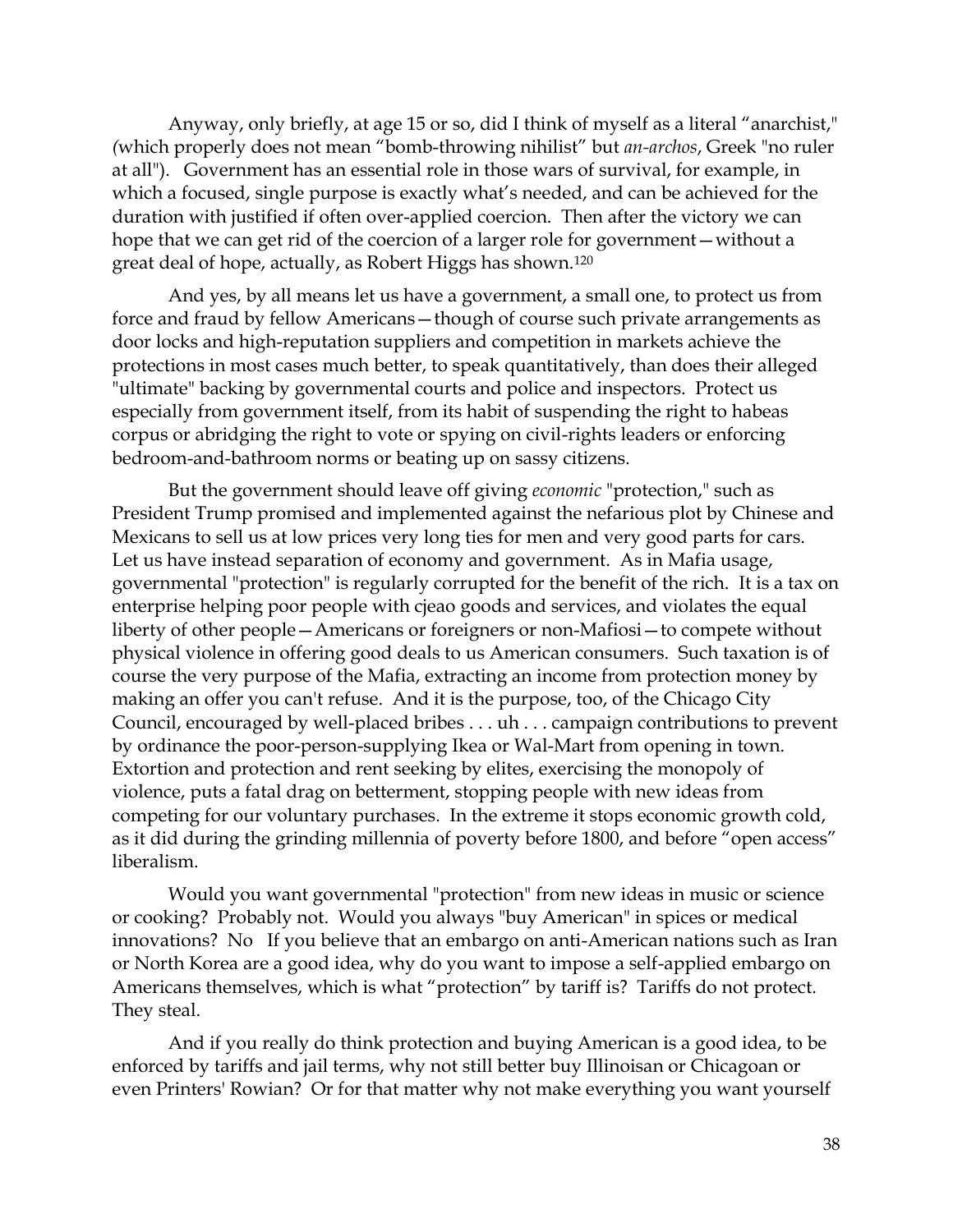in your own home, achieving thereby true self-sufficiency and plenty of "jobs"? Grow your own wheat. Make your own accordion. Invent your own internet. Bravo.

Our rightest or leftist and anyway statist friends will ask in reply, concerning for instance the Russian interference in elections via Facebook: Can Facebook regulate itself in the public interest? "Obviously not," they say. No business, they suppose, has ever acted in the public interest. Profit is a sign of sin. Bring on, therefore, the experts and their police from Washington or Whitehall. Does Whirlpool in the U.S. falter in the washing-machine business? All right, persuade the government to erect tariff barriers against competition from foreigners such as LG and Samsung.

Most people in a post-liberal age approve of such "protection of U.S. jobs." They don't seem to grasp that protection takes from Peter to pay Paul, and then from Paul to pay Peter. A tariff on washing machines might protect 1,000 Americans from hurtful competition, at the cost of eliminating their incentive to improve. But it directly hurts 100,000 other Americans with higher prices and lower quality, in magnitudes that substantially reduce national prosperity on net. It has happened every time it's been tried. Consult populist Argentina, 1946 to the present. The economist Maximilano Dvorkin of the Federal Reserve Bank of St. Louis reckoned that the U.S. 2000-2007 lost from competition from China about 800,000 jobs (a tiny fraction, by the way, of the jobs lost from desirable technological change, such as the demise of video stores and the rest of ghd jobs moved or made obsolete; they amounted in the seven years to scores of millions). But according to Dvorkin the trade with China gained on the same account a similar number of *other* jobs, for a net effect on jobs of zero (the same is true on a much larger scale of so-called technological unemployment). And as a result of the lower prices from such reallocation and competition in the trade "U.S. consumers gained an average of \$260 of extra spending per year for the rest of their lives."121 Expressed as a capital sum discounted to the present the free trade with China was like every consumer getting a one-time check for about \$5,000.

Do you so fear the multinational corporation--which is trying in its evil way to sweet-talk you into buying its running shoes--that you are willing to erect a comprehensive socialist monopoly, backed by guns, to prevent you from getting any shoes but government-issue? Witness the third of the world ruled once by communism, or the recent history of Venezuela, or the dimal history of modern Egypt with its armrun economy. As another Italian liberal, and anti-fascist, Benedetto Croce, put it in 1928, "Ethical liberalism abhors authoritarian regulation of the economic process [equally from the left as from the right, from socialism as from fascism], because it considers it a humbling of the inventive faculties of man."122 In order to protect the Postal Service's monopoly, inspectors in trench coats used to go around in December putting the arm on little children distributing Christmas cards for free in neighborhood mailboxes. In Tennessee by law nowadays, as in Illinois and many other states formerly, to open a new company for moving furniture—two men and a truck, say you must get permission from. . . wait for it. . . the existing moving companies.123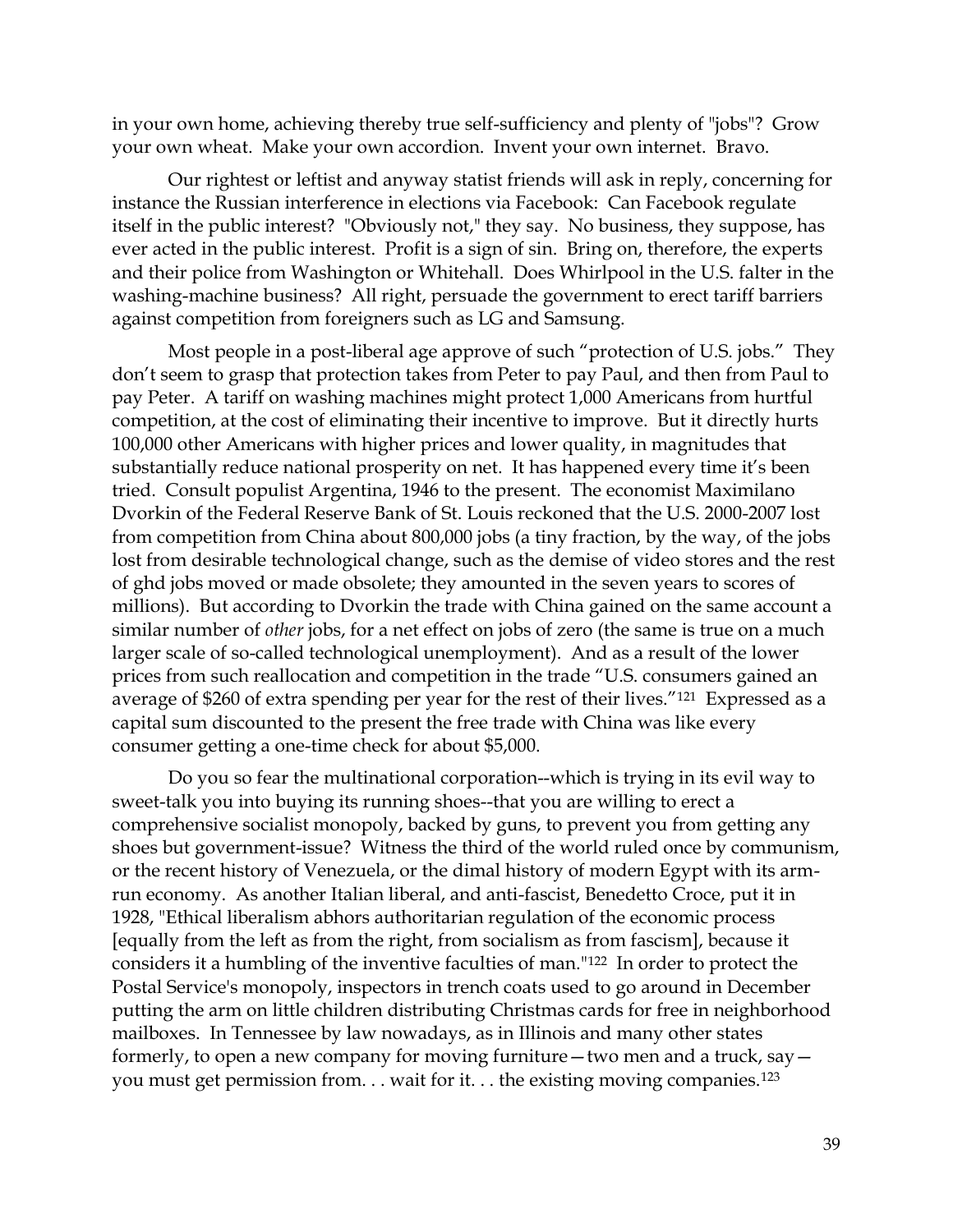Economic protection as actually implemented—contrary to the sweet if culpably naïve theory that the implementers are wise and ethical philosopher kings and queens, such as are imagined on the blackboards of Cambridge or New Haven or Princeton, or, without the lovely mathematics, on the political stump nationwide—regularly hurts the helpless more than it helps them. But it always favors the few protected, who are easy to see up on the stage, to be favored over the unseen multitudes damaged off stage. Protect *this* job, even though each year in the United States nearly 14 percent of jobs disappear forever, as must be the case in a dynamic economy enriching of the poor.<sup>124</sup> In 2000 over a hundred thousand people worked in video stores. Now, as I noted, none. In the late 1940s there were 350,000 manual telephone operators working for AT&T alone.125 In the 1950s elevator operators by the hundreds of thousands lost their jobs to passengers pushing buttons and listening to sweetly recorded messages announcing the floors, with irritating TV shows in many hotels. Typists have vanished from offices—the lawyers or their assistants write the briefs directly on their computers. And the biggest, worldwide example is farming. In 1800, 80 percent of Americans were on farms, now 2 percent and falling.126 Yet the farm-state senators demand protection, such as laws for making gasoline from corn. The tiny group protected have given a nice contribution to a congressperson's welfare, or anyway given a vote to her. Thus we get useless military tanks and planes to stop the Canadian invasion, built with parts made in every congressional district, and garnering votes for every sitting congressperson.

Tariff protection, for example, pushing up profits and wages in American-made steel, will of course at the same time, if off-stage, hurt American consumers of steel. Obviously. That is what it designed to do, and—unusually for "designed" policies what it actually achieves. It is, as I said, a self-inflicted embargo. (Let us pass over in silence the hurt to foreigners. Yet since when is a cosmopolitan concern for foreigners not to be recommended ethically? And what sort of childish nationalism thinks that hurting Mexicans is good for Americans?) Regularly, I said, in dollar terms such offstage damage imposed on the *un*protected Americans is many times larger in economic terms than the on-stage favor granted to the few protected Americans. In 2017 the American government agreed with Mexican sugar producers to restrict imports of Mexican sugar. It kept the price of sugar at the high, long-protected American price, double the world price.127 But the jobs saved in U.S. sugar production were a tiny fraction of the jobs destroyed in sugar-using production. Candy producers in Chicago shut down. When it comes to protecting sugar growing, the four senators from Florida and Louisiana are very, very interested, with the six from Texas, Hawaii, and North Dakota also expressing an opinion on the matter. Strange, yes?

When in the 1970s the American government imposed quotas on Japanese automobiles, the additional cost each year to American consumers of autos outweighed the annual wages in Detroit thus protected by a ratio of ten to one.128 The net beneficiaries were United Auto Workers accustomed to receiving a share of the monopoly profit extracted from Americans buying their cars from the lonely and tariffprotected Big Three. The other beneficiaries were of course the stockholders of the Big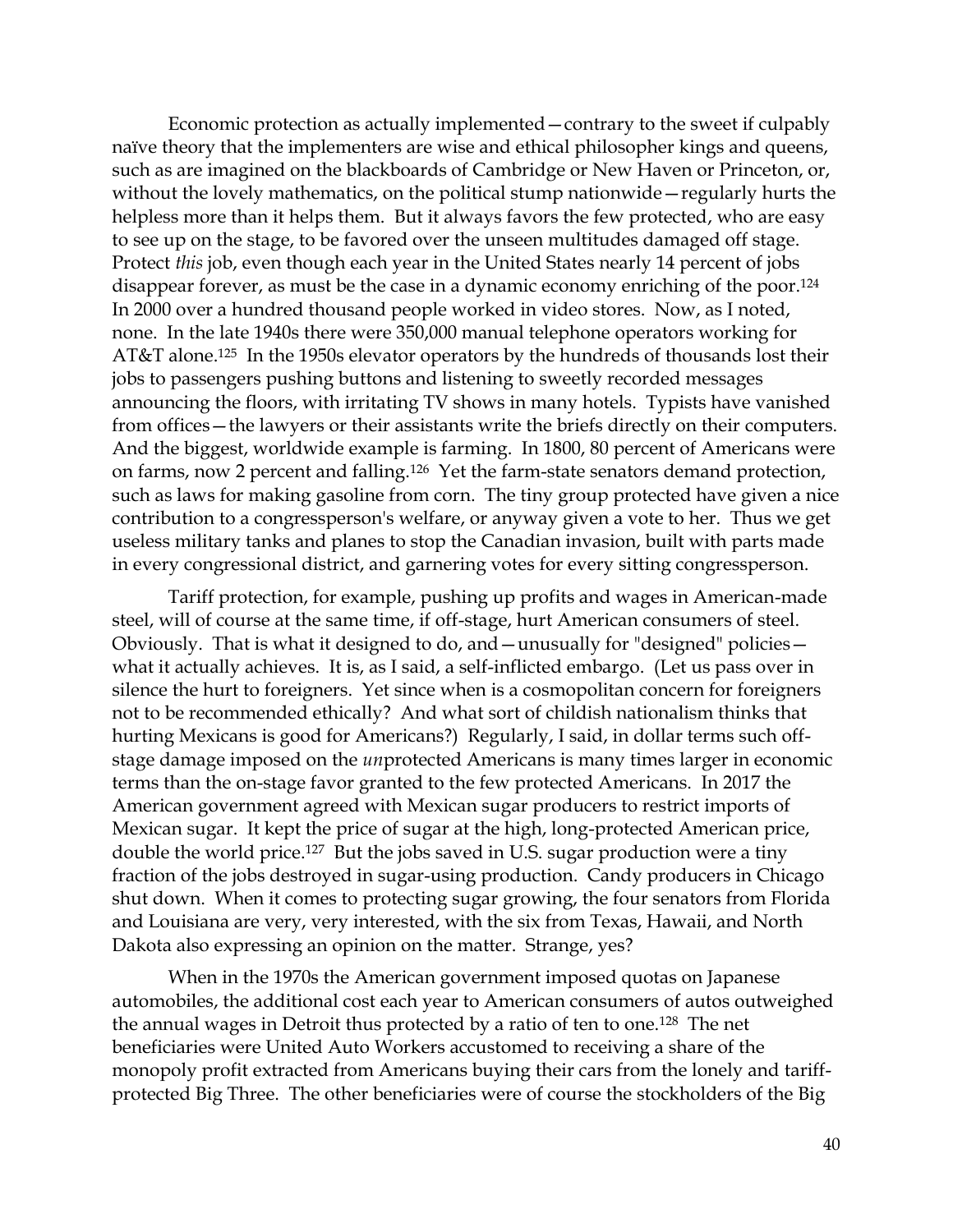Three, and, less obviously, a Toyota Company in far Japan enabled to capture still more of its very own monopoly profit, by restricting its supply to the U.S. and thereby pushing the U.S. price above the world price of Toyotas. Swell.

A worse case, still deemed sacred on the left, is the worldwide assault on young or unskilled seekers of any job at all, through job protections for the oldsters and the skilled. Job protections in slow-socialist régimes have created in Greece and South Africa and the slums of the U.S. a dangerously large class of unemployed youths.<sup>129</sup> A quarter of French people under 25 years of age and out of school are unemployed, and the rest are employed mainly on monthly temp contracts, because regular jobs held by old people in France are fiercely protected.130 The employers in such a system are terrified to hire in the first place, because they cannot dismiss a worker who steals from the till or insults the customers or is in other ways unproductive. And even the honest and productive workers in France cling in terror to the wrong jobs, because they are unlikely to get the correct ones if they quit. The protection-caused unemployment is higher still in Greece. It is appalling in South Africa.

In the U.S. the protections have caused the ghettos to require armed occupation, at any rate in the opinion of conservatives. The south and west sides of Chicago should be hives of industrial activity, employing at low starter-wages the unemployed youths now standing on street corners and joining gangs to enforce local monopolies of drug distribution. Interventions in the wage bargain in Chicago such as the governmentally enforced minimum wage, and interventions in the location of economic activity such as zoning, and interventions in consumption such as the war on drugs itself, make such places economic deserts. No factories, no grocery stores, no non-violent incomes.

Yet we are speaking of a *humane* liberalism. Helping people in a crisis, surely, or raising them up from some grave disadvantage, such as social or economic or physical or mental handicap, by giving help in the form of money to be spent in unprotected markets, is a just role for the government, and is still more admirable for people donating effective help voluntarily on their own. Give the poor in Orleans parish the vouchers for private schools. Give money to the very poor of Chicago to rent a home privately. Turn over your book royalties from *Capital in the Twenty-First Century* to an effective charity.

Yet do not, I beg of you, supply schooling or housing or for that matter books about inequality directly from the government, because governmental ownership of the means of production, a literal socialism, is usually a bad way to produce anything except, say, national defense (and even national defense is commonly done badly and corruptly, as in the many nations such as Egypt and Belarus using their guns to enslave their own populations). Governmental provision makes the poor into serfs of the government, or of the government's good friends the teachers' union in the public schools and the bureaucrats in the public housing authority. The Swedes, whom Americans think are socialists, gave up their government-owned-and-operated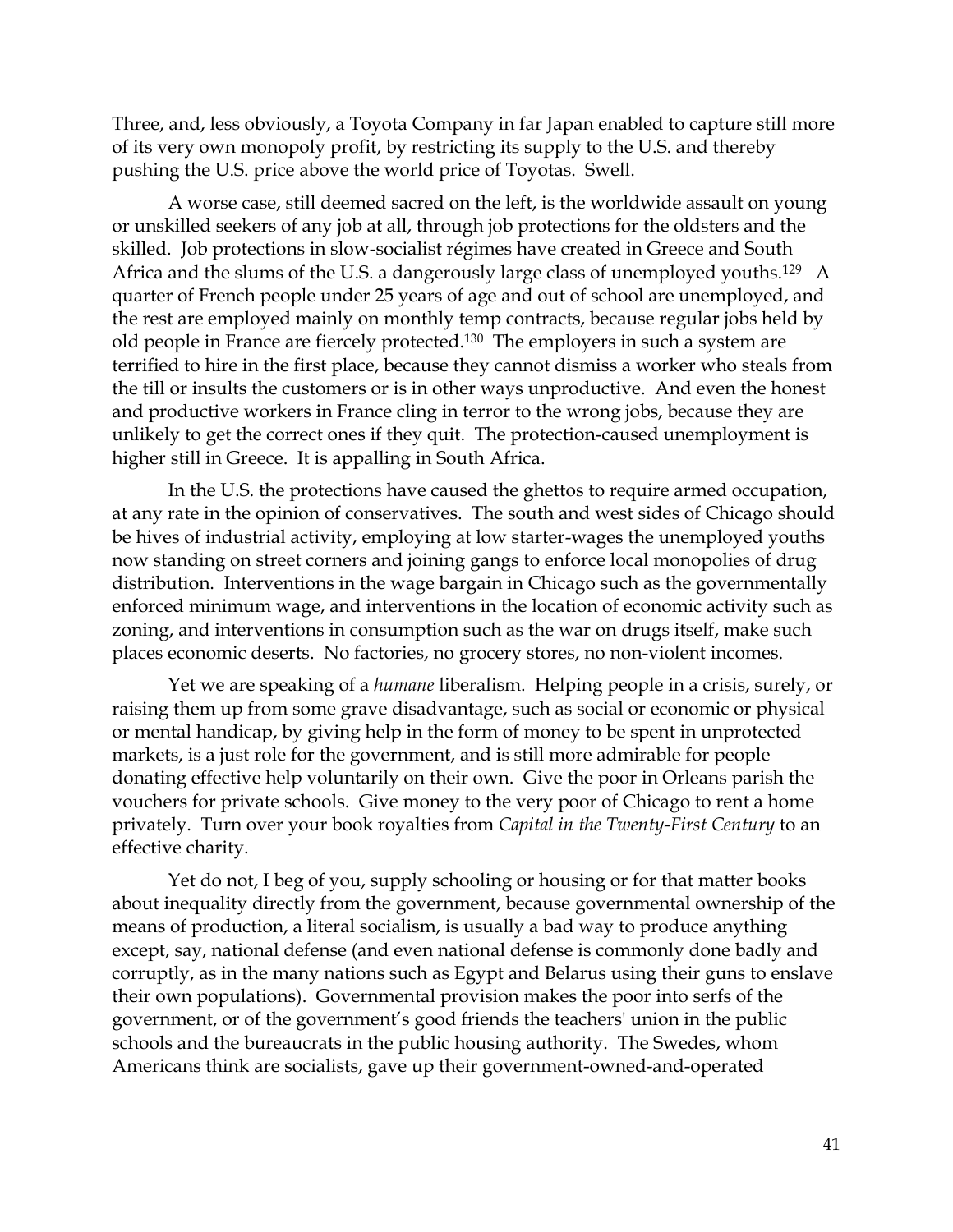monopoly of pharmacies, which any elderly Swede can tell you were maddeningly arrogant and inefficient.<sup>131</sup>

Mainly let people create by themselves a growing economy, as they did spectacularly well from 1800 to the present, when liberalism inspirited the masses to devise betterments and to open new enterprises and to move to new jobs. The stunning Great Enrichment of a fully 3,000 percent increase since 1800 in real wages per person, which I have noted was especially important for the poorest, happened not because of the taxing and nudging and judging and protecting and regulating and subsidizing and prohibiting and unionizing and drafting and enslaving by politicians and organizers and bureaucrats and thugs armed with a monopoly of violence. Mostly it happened despite them, by way of an increasingly free people. The government's rare good deeds in the story were the passing of liberal laws to make people free, as in the Civil Rights Acts of 1866 and of 1964—though passed in the brief interludes between the government's enslaving or re-enslaving or manhandling of people in the Dred Scott decision or Plessy v. Ferguson or the Palmer Raids or Bull Conner's dogs or the deportation of Dreamers.

The Enrichment and its associated liberation, that is, did not arise chiefly from government, beyond its modest role in the prevention of some portions of force and fraud and the few cases of genuine defense from foreign aggression, such as the unsuccessful War of 1812-14 and the successful Pacific War of 1941-45. Yet strangely the economists since around 1848 have mainly made their scientific reputations by proposing this or that pro-governmental "imperfection in the market," to the number of over one hundred imagined, almost all of them proposed without any evidence that they matter much to the economy as a whole.<sup>132</sup> Monopoly. Spillovers. Ignorant consumers. The economists have claimed again and again that a brilliant government of philosopher-monarchs, advised by the same economists, can offer simple solutions to the alleged imperfections in supply and demand. Anti-trust. The FDA. Industrial policy. Government seizure of railways and power companies. And yet the most important fact about modern economic history, occurring at the very time the economists were bemoaning our "disgrace with fortune and men's eyes/ Alone beweeping our outcast state" from the horrible imperfections in the market, was that the wretchedly distorted and imperfect commercially tested betterments were delivering a Great Enrichment to the poorest among us of thousands of percent. In Yiddish idiom: "Some imperfections."

For instance, the governmental choosing of winners in the economy, an "industrial policy," is "designed" to repair the shocking imperfection of foresight in private investment, so obvious to the economists, without the bother of measuring whether the imperfection is actually large or whether the industrial policy actually works. Industrial policy in fact seldom works for our good, though it usually works for the industrialists with influence on K Street. Why, in sober common sense, would such choosing of winners work for us? Why would an official high up in the government, stipulating even that she is equipped with wonderful economic models and is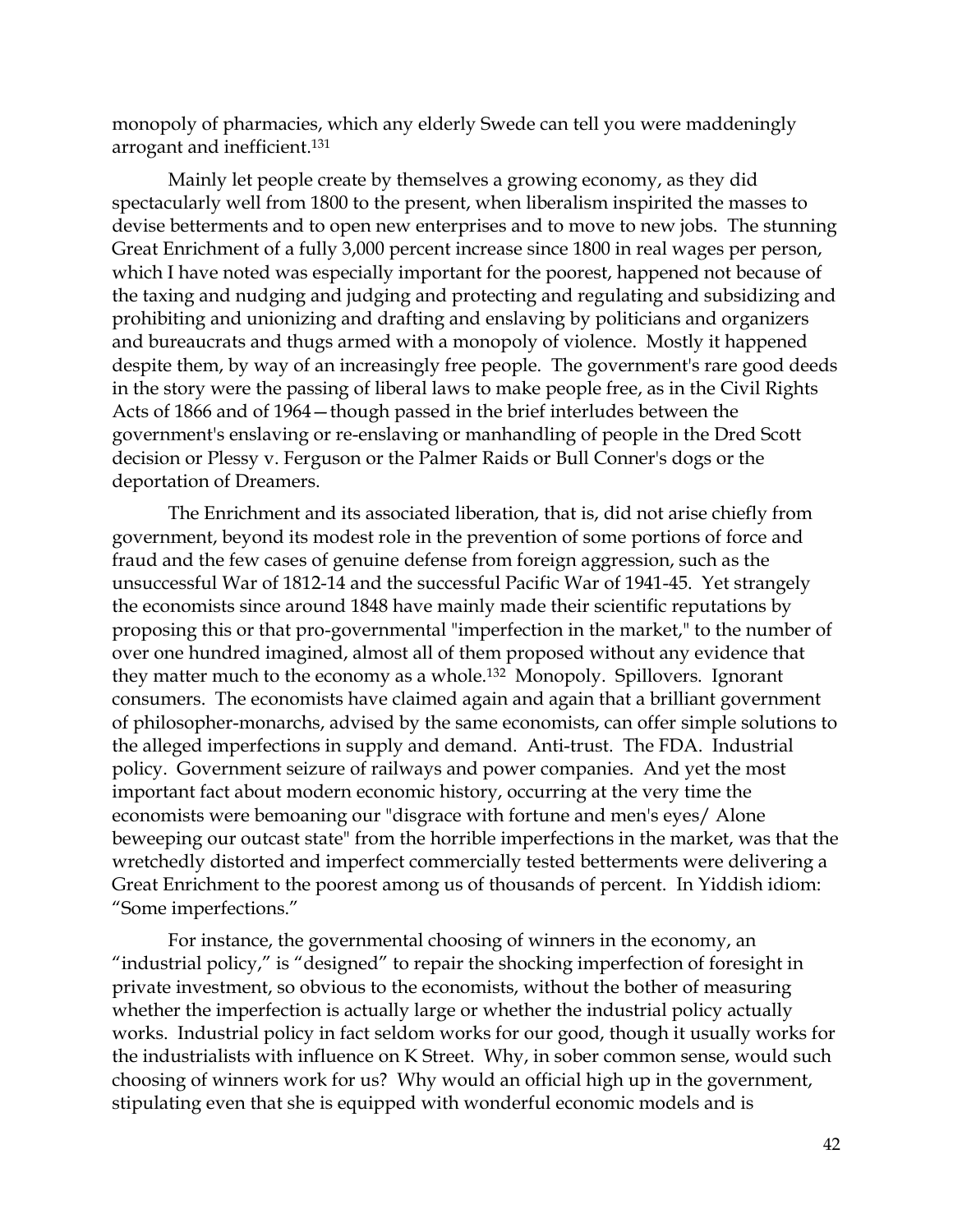thoroughly ethical, being an extremely bright if recent graduate of Harvard College, know better what would be a good idea to make and sell and buy than some ignorant hillbilly out in the market facing the prices registering the value ordinary people place on goods and services, and facing the actual opportunity cost in their production, and going bankrupt if he chooses badly? Why would it be a good idea to subsidize wind power in advance of a showing that spending on it in fact makes us better off, net of opportunity costs such as the high manufacturing cost of the mills, or for that matter the mass slaughter of migrating birds? As the economist Don Lavoie concluded from a detailed study in 1985 of such governmental planning, "any attempt by a single agency to steer an economy constitutes a case of the blind leading the sighted."<sup>133</sup>

The hubris of industrial planning is an old story. An instance was the Europewide mercantilism that Adam Smith deprecated. In Sweden the Göta Canal was built 1810-1832 by military conscripts, before Sweden adopted liberalism.<sup>134</sup> It was a singularly ill-advised project, immensely expensive in real costs, eventually used chiefly for a bit of pleasure boating. In the United States in the nineteenth century the "internal improvements" financed by the government were mostly bad ideas (such as canals in Pennsylvania and Indiana started during the 1830s, built like Sweden's on the eve of railways that made most of the canals unprofitable, the longest canal being the Wabash and Erie, built at great cost 1832-1853) and were of course corrupted into favors for the few.<sup>135</sup> The tariff in the United States early in its history, imposed by a federal government with no other source of income, became quickly a political football, doing little or nothing for U.S. industrialization.<sup>136</sup> Under the Obama administration the Solyndra fiasco gave away a \$535 million "loan" from the government to subsidize U.S. made solar panels, promptly undersold by the Chinese. Then Trump protected the remainder.137 Both big political parties do it. A humane liberal party would not.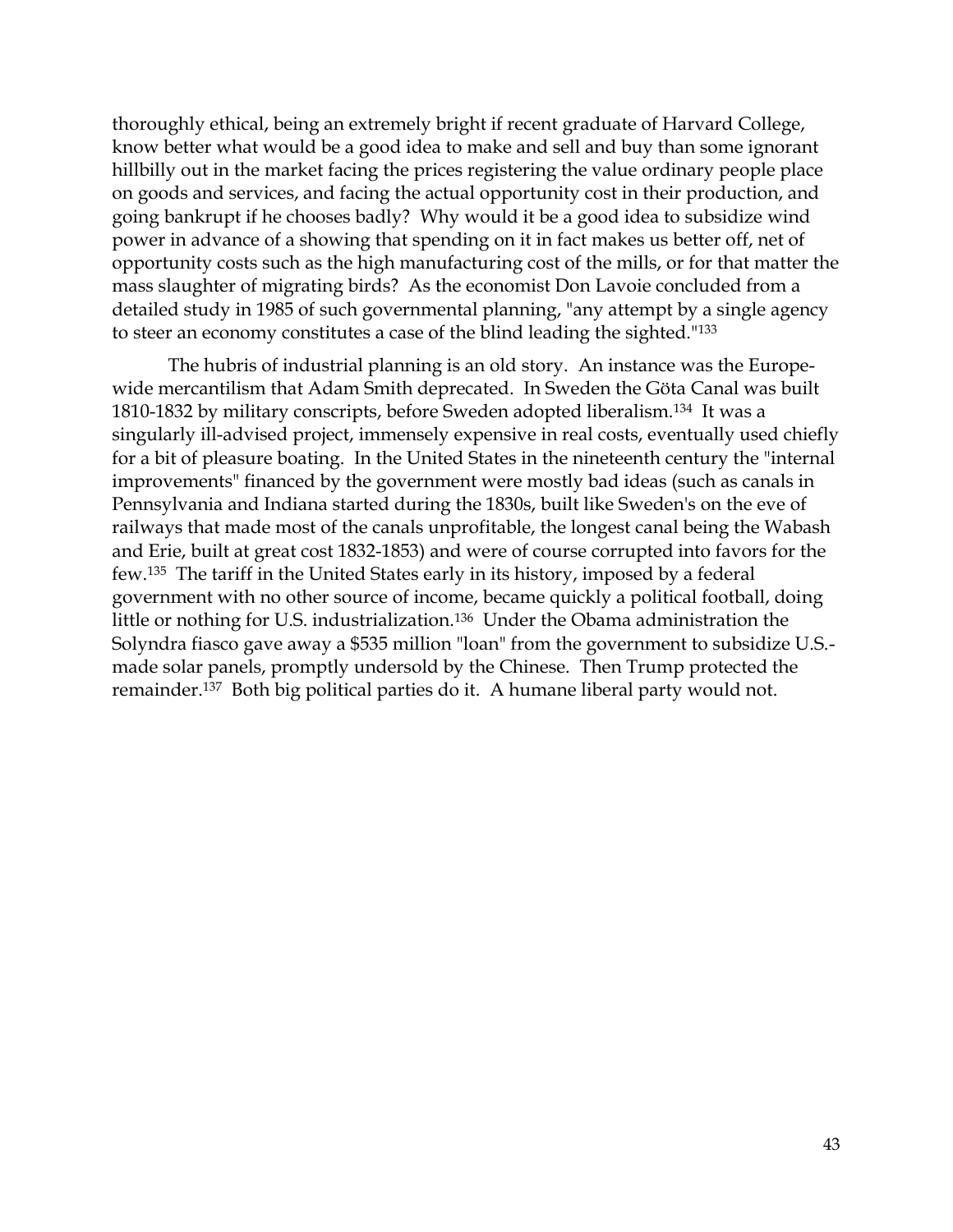#### **We should deal with actual, not fashionable, challenges**

Worry not at all, for example, about the much lamented inequality if it is achieved by smart betterment. To tax away profits is to kill off their signaling role. It destroys efficiency and discourages betterment. The objection is not about incentives to effort, as slow socialists assume when sneering at the profits from commercially-tested betterment. It's about deciding where investment should be made, a price-and-profit signal in market economies that has proven to be much cheaper than the inefficiencies of central planning.138 The inequality from clever betterments pretty much dissipates within a couple of generations, and often within a couple of years, through the entry of imitations. Meanwhile we poor slobs get the betterments. The imitation of Henry Ford's assembly line or Steve Jobs' smart phone spreads the benefit to us all, pretty soon, in lower prices and higher quality and frenetic, on-going improvements.

Such a result of entry is not hypothetical. It has been the economic history of the world since the beginning, when not blocked—as until 1800 it routinely was blocked by monopolies supported by the ur-monopoly of governmental violence, and now again increasingly under High Liberalism. The economist William Nordhaus reckons that inventors in the U.S. since World War II have kept only 2 percent of the social value of the betterment they produce.<sup>139</sup> Look at your computer. Or Wal-Mart. Two percent of the social gain arising from Wal-Mart's early mastery of bar codes and mass purchasing—great betterments compared with the older and worse models of retailing—left a lot of money for the children of Sam and Bud Walton. But the rest of us were left with the 98 percent.

Local fortunes a century ago were built on local banking and local department stores. The banks were protected until very late in the 20<sup>th</sup> century in the United States (though not in Britain or Canada) by state-level regulations preventing branch banking. By contrast the unregulated department stores were promptly imitated, and at length bettered. And anyway from the beginning the profits of local department stores were eroded by rapidly falling transport costs, allowing people to shop elsewhere. Sears Roebuck and Montgomery Ward competed with the brick-and-mortar general store charging high prices, and the local department stores, by shipping the new mail orders on the completed railway network at low prices. Amazon is doing the same again a century on, using the government-monopoly-challenging parcel post services like Uneted Parcel. United States Steel's share in national sales of all American steel companies attained its highest level, fully two thirds, on the day it was founded in 1901. The share fell steadily thereafter, with Bethlehem and other companies entering.<sup>140</sup> Look at the thirty companies in the Dow-Jones industrial average. Only five of the thirty date from before the 1970s. The twenty-five others have been replaced by such "industrials" as Visa and Verizon and Coca Cola. In 2018 General Electric, in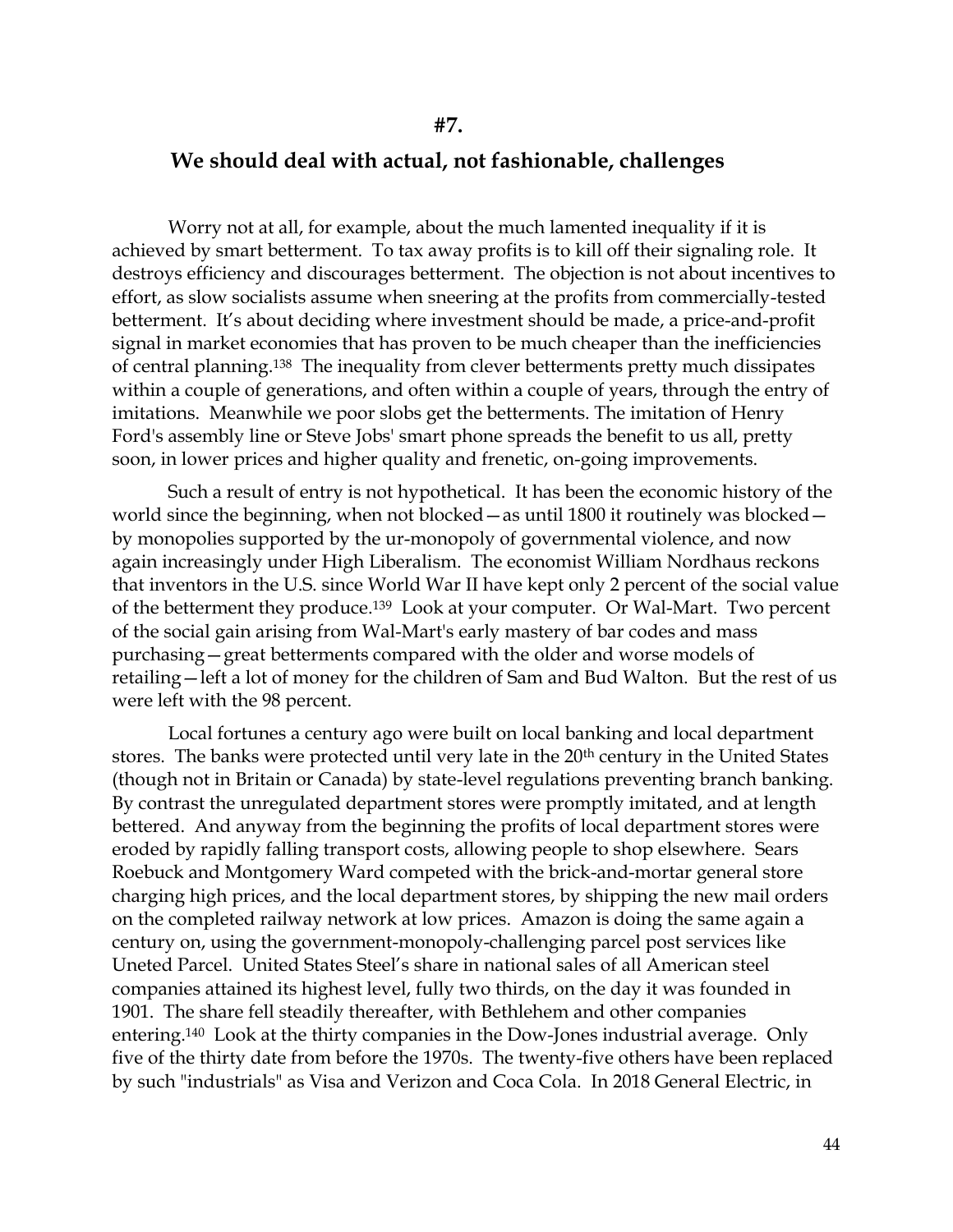the index since 1896, was dropped in favor of Walgreen Boots, the pharmacy. "Industries."

The sheer passage of human generations works, too. How many rich Carnegies have you heard of? Andrew might have made his daughter and her four children and their children, or for that matter his cousins back in Scotland, fabulously wealthy, down to the fourth generation and beyond. But he didn't. Instead he built the library in Wakefield, Massachusetts in which I found and devoured at age fifteen Prince Peter Kropotkin's anti-capitalist anarchist classic, *Mutual Aid* (1902)*.* If you want to see how the dissipation of wealth through families works, look at the Wikipedia entry for "Vanderbilt Family," noting that old Cornelius (1794-1877), the richest American at the time, had fully thirteen children (pity Mrs. Sophia Johnson Vanderbilt, the mother of them all). His great-great-granddaughter, Gloria Vanderbilt (born 1924), made her own money the old fashioned way, by providing goods and services that people were willing to pay for. Her son Anderson Cooper of CNN does, too.

But you should indeed worry about inequality when it is achieved by using the government to get protection for favored groups. It is what a large government, worth capturing in order to get the protection, is mainly used for, to the detriment of the bulk of its citizens. We humane liberals agree with the slow socialists about the evil of an inequality caused by rent seeking, that is, using the powers of the government to extract profitable favors for, say, big oil companies. But we liberals are then startled that our friends the slow socialists advocate. . . well . . . giving still more power of violencebacked extraction to the same government. Put the fox in charge of the hen house, they cry. Surely Mr. Fox is a good and honest civil servant.

Guilds with governmental protection such as the American Medical Association, and government regulations in building codes to favor plumbers, obviously protect the well-off, who in turn fund the politicians enforcing the guilds and regulations. Neat. How many Huey and Earl and other Longs have dominated Louisiana politics since the 1920s? Look at Wikipedia for that one, too Such inherited political power allied to corruption is ancient. Political candidates in the late Roman Republic routinely bought votes, and anyway the rich of Rome had more power in the system of voting itself.<sup>141</sup> There is nothing new about politicians and businesspeople and billionaires buying Congress for special protection, and gerrymandering the voting system to boot. Mark Twain said "It could probably be shown by facts and figures that there is no distinctly American criminal class except Congress."142 Better keep it under parole.

Understand that the greatest challenges facing humankind are *not* terrorism or inequality or crime or population growth or climate change or slowing productivity or recreational drugs or the breakdown of family values or whatever new pessimism our friends on the left or right will come up with next, about which they will write urgent editorials until the next "challenge" justifying more governmental coercion swims into their ken.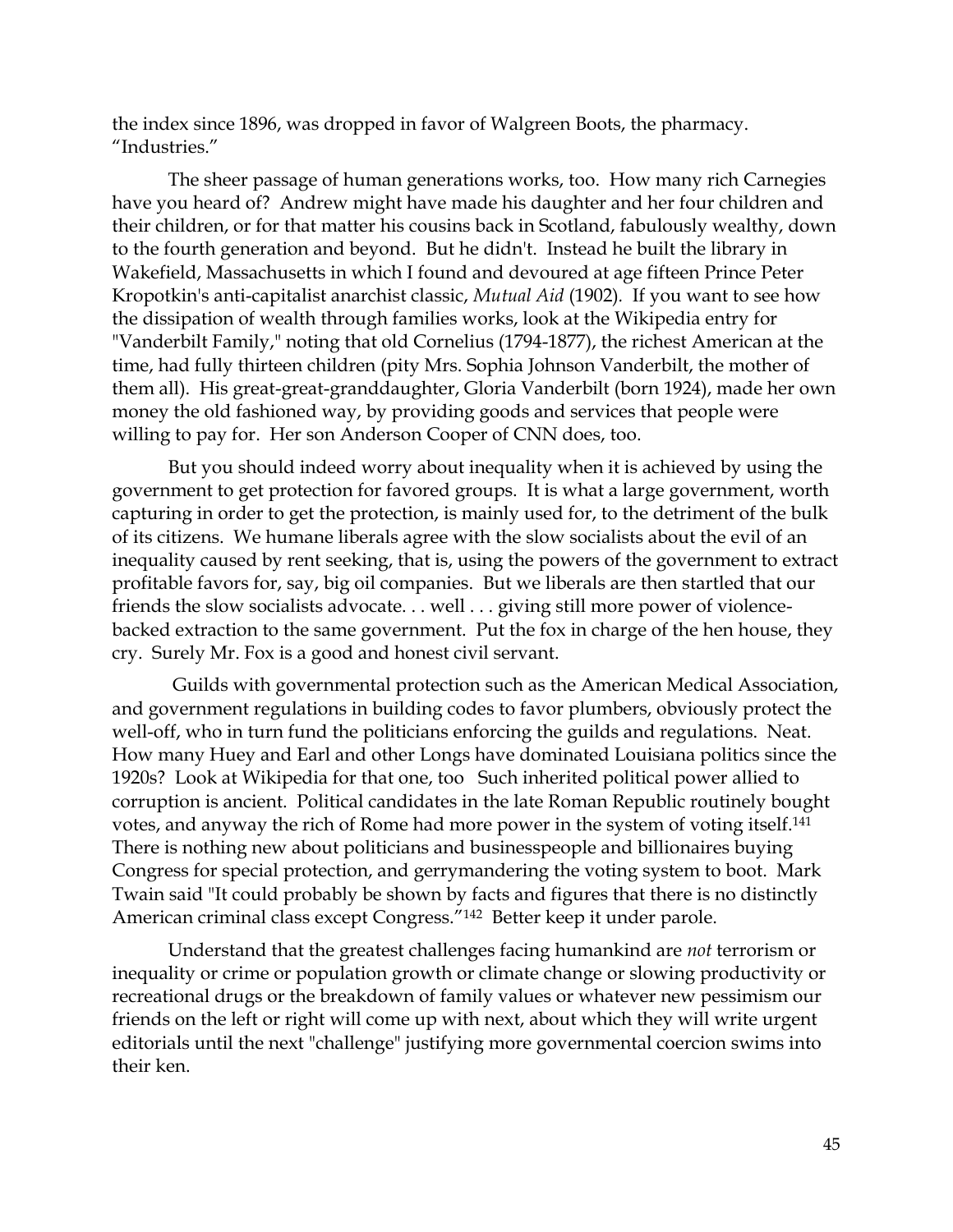The greatest challenges have always been poverty and tyranny, which have their cause and their effect through the governmental violence of not allowing ordinary people to have a go. The use of the word "liberal" is a language game, but not therefore "mere."<sup>143</sup> It has consequences, in allowing or not allowing people to have a go. If you eliminate poverty through liberal economic growth, as China and India are doing, and as did the pioneering instances of liberalism of the Dutch Republic during the seventeenth century, you will get equality of real comfort, the educating of engineers to control flooding (and latterly to lessen global warming), and the educating of us all for lives of flourishing. If you eliminate tyranny, replacing it with Liberalism 2.0, you will get the rise of liberty for slaves and women and the handicapped, and then still more fruits of the Great Enrichment, as more and more people are liberated to seek out commercially tested betterments or to subsidize the local opera company. You will get stunning cultural enrichments, the end of terrorism, the fall of the remaining tyrants, and riches for us all.

How do I know? Because it happened in northwestern Europe gradually from the seventeenth century on, accelerating after 1800, and despite the recent descent into populist tyranny by many countries it is now happening at a headlong pace in large parts of the globe. It can happen soon everywhere. World real income per head, corrected for inflation and purchasing power parity, grew from 1990 to 2016 at about 2 percent per year. At such rates (and all the more at the 4.5 percent rate of India or the 8.6 percent of China, in both of which economic liberalism has triumphed), income per person will double every 36 years. In three generations it will quadruple, pulling the wretched of the earth out of their wretchedness.

By contrast, keep on with various versions of old fashioned kingship, or with slow or fast socialism, with their betterment-killing policies protecting the favored classes, especially the rich or the Party or the cousins, Bad King John or Robin Hood—in its worst forms a military socialism or a tribal tyranny, in its best a stifling regulation of new cancer drugs—and you get the grinding routine of human tyranny and poverty, with their attendant crushing of the human spirit. The agenda of humane liberalism, ranged against tyranny and poverty, is achieving human flourishing in the way it has always been achieved. Let my people go. Let ordinary people have a go. Stop pushing people around.

I realize that you will find many of the items we humane liberals propose hard to swallow. You've been told by our progressive friends that we need to have policies and programs and regulations or the sky will fall. And you've been told by our conservative friends that we need anyway to occupy and govern by the gun all sorts of communities of poor people, among them the lesser breeds east and west of Suez, out of the 800 American military bases worldwide. You may view as shocking the contrary proposals to let people be wholly free to flourish in a liberal economy—right-wing madness, you will say, enriching the rich, as the evil Charles Koch plans; or left-wing madness, leading to chaos, as the evil George Soros plans. You will say from the left that liberalism has allowed monopoly to increase. (It has not. Illiberalism has increased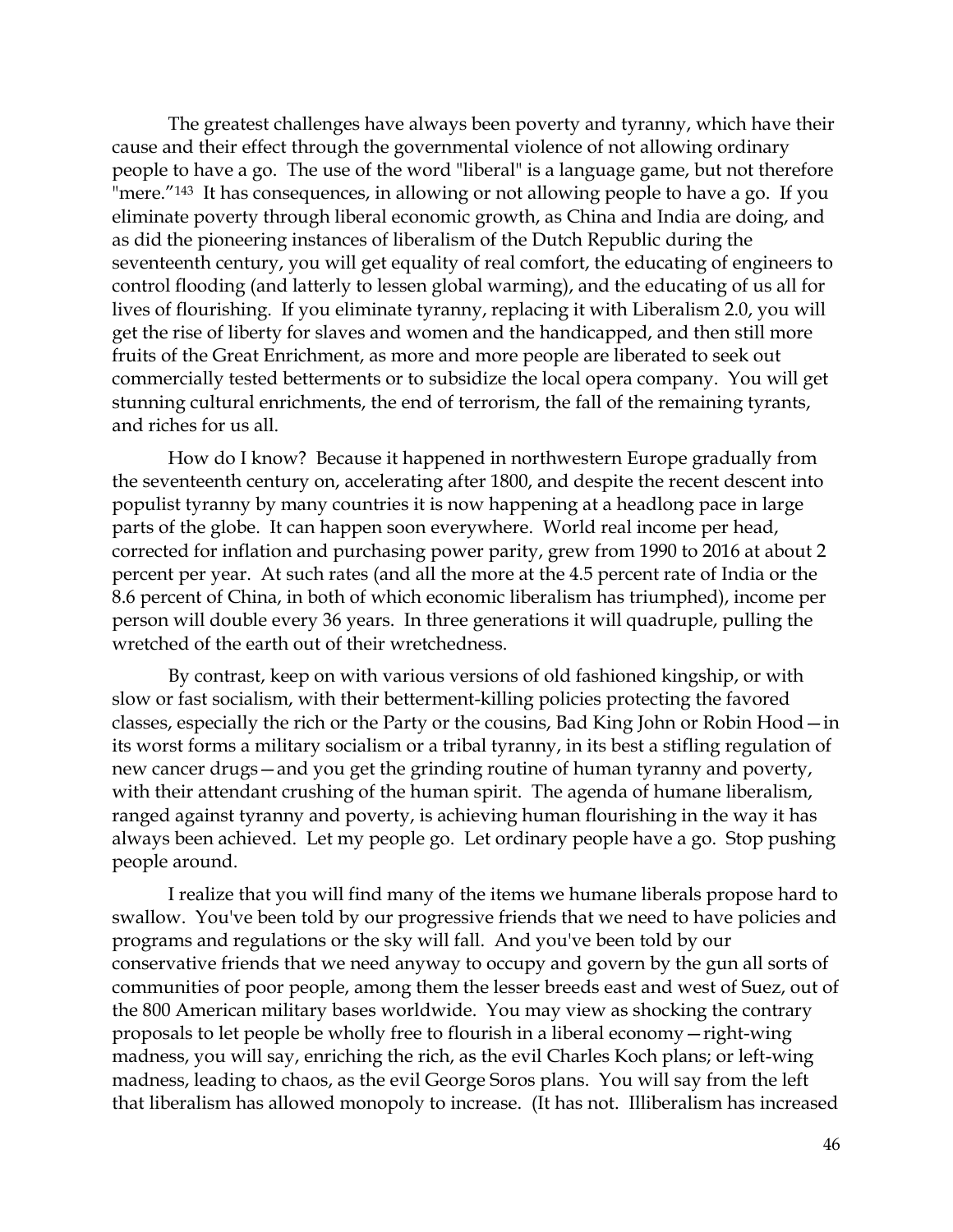monopoly, when the captured regulators of taxicabs and power companies could get away with it—although monopoly in fact has been dramatically reduced since 1800 by liberty of movement and by free trade, by the railway and the telephone and the interne.144) You will say from the right that liberalism has allowed terrorism to increase. (It has not. Illiberalism has allowed terrorism to increase—although in fact terrorism in the West has *declined* sharply in the past few decades.) If you cannot actually think of any fact-based arguments against a humane liberalism, you will assert anyway with a sneer that it is impractical, out of date, old-fashioned, nineteenthcentury, a dead parrot. (It is not. The illiberal national socialism practiced by most governments is the obsolete model.)

But you owe it to the seriousness of your political ideas, my dear misled friends, to listen and consider. Lavoie noted "the impossibility of refuting a theory without first trying to see the world through its lenses." Try out the lenses, too.

We are *not* doomed by the New Challenges. We need to avoid shooting ourselves in the feet. Such shooting is a lively possibility, because we've done it before, by way of traditionalism and nationalism and socialism and traditional national socialism. If we dodge the bullet, we can rejoice over the next fifty or a hundred years in the enrichment through humane liberalism of the now-poor, a permanent liberation of the miserable, and a cultural explosion in arts and sciences and crafts and entertainments beyond compare.

Welcome to the liberal future. I urge you to reconsider your politics, by listening, really listening to new facts and ideas, or reconsidering the old ones. The economist and true liberal Bryan Caplan asks, "Who ever made an enemy by contradicting someone's belief about what is wrong with his car?" Yet enemy-making is commonplace in our debates about politics, such as abortion or trade protectionism or the minimum wage. Caplan continues: "For practical questions [such as auto repair], standard procedure is to acquire evidence before you form a strong opinion, match you confidence to the quality and quantity of your evidence, and remain open to criticism. For political questions [such as whether we are left or right or liberal], we routinely override these procedural safeguards."

I want you to become less self-satisfied in your progressivism or your conservatism or even your relaxed middle-of-the-road-ism. I want you to realize that such conventional opinions depend on turning the government's monopoly of violence onto our good neighbors. Often enough--to revive a useful word, a favorite of Dr. Johnson's in the 18th century--the conventional opinions are mere cant, which is to say routinely repeated yet unexamined opinions, often enough wrong. "Sir, clear your mind of cant!" he would say. Good advice.

I want you to rely more on liberal rhetoric, sweet talk, peaceful exchange, toleration of the other, and to know their consequences. I want you to become much less certain that The Problem is "capitalism" or the Enlightenment, or that liberty can be Taken Too Far, or that governmental programs of war, socialism, protection, regulation,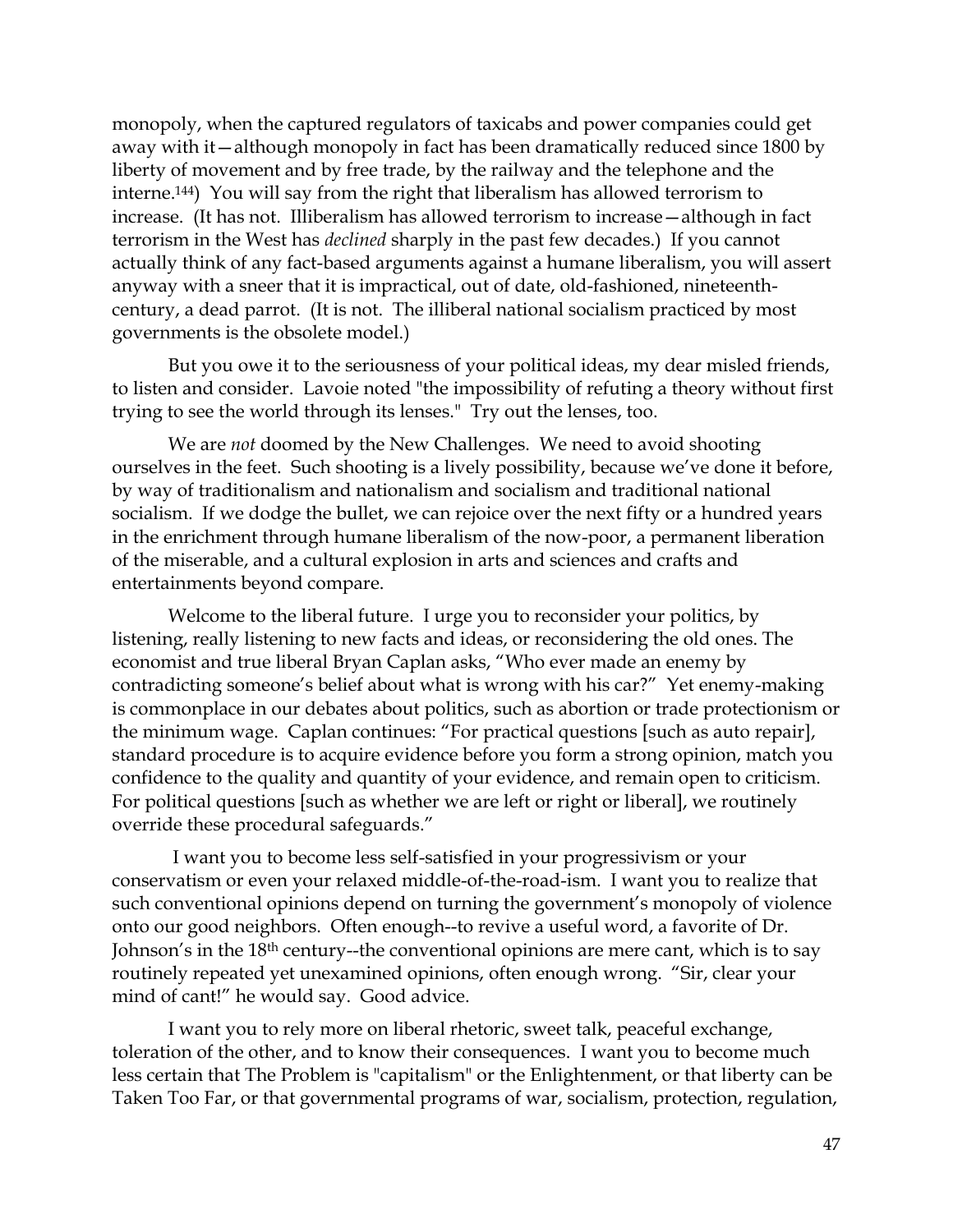and prohibition are usually innocent exercises by wise bureaucrats to better the lives of us all.

With an open mind and a generous heart, dears, I believe you will tilt towards a humane true liberalism. Welcome, then, to a society held together by sweet talk rather than by violence.

 $\overline{a}$ 

<sup>3</sup> "we journeyed from Can't to Can": SOURCE

- 5 "Such an argument used what Benjamin Constant in 1819 called": CITE
- 6 "A startlingly high percentage of American Progressives": CITE FOFEL
- 7 "Perhaps, at least in the United States, post-millennialism in theology": CITE NELSON
- " 8 "the third of Roosevelt's four freedoms": Roosevelt 1944 CITE ROOSVELT IN BLIBLIO

10 "an entrepreneurial state": **cite Mazzucato;** the idea is old, even in the U.S.

<sup>11</sup> "New Dealers justifying government": Ciye Schlesinger, McCloskey Robert Green, and "their student stil Ido": Cite AlexField

- <sup>12</sup> "capabilities": Sen DDDD; Sen and Nussbaum DDDD.
- 13 "no society can surely be flourishing": Smith1776I. p. 88.
- 14 "I've been poor and I've been rich": **cite**
- 15 "*der reinen Vernunft*": &Kant 1791.
- 16 "Hong Kong developed in two generations ": **R… book early cite; World Bank cite.**
- <sup>17</sup> "the closed corporate village of conservative nostalgia": for example, Deneen again (McCloskey 2018).
- <sup>18</sup> "The great artistic ages were built on commerce": see for example Cohen DDDD.
- <sup>19</sup> "a motorist who wanted to live free": The motorist won an appeal on constitutional grounds in the federal District Court. The State, in its pursuit of "live free or die," then appealed to the U.S. Supreme Court, which accepted the case and voted 6-3 in the motorist's favor (*Wooley v. Maynard*, 430 U.S. 705 [1977)].
- <sup>20</sup> "The liberal economist the late Leland Yeager": Yeager 1976, p. 560.
- <sup>21</sup> "Tomasi liberalism of the common man": **cite**
- 22 "I contain multitudes": **cite line numbers.**
- $23$  "inventing automatic window wipers": NNNN inented them for autos, and his iea was stolen by NNN, under a patent system favorable to corporate interest. . *New Yorker* story **cite**
- <sup>24</sup> "Operating a food truck": Brick-and-mortar restaurants in Chicago have through government restricted them, **Cite newspaper artyicles**
- <sup>25</sup> "believe that the supply and demand are spoilt by imperfections": again, McCloskey 2018.
- 26 "Daniel Klein calls it Mere Liberalism": See his lecture at

<http://econfaculty.gmu.edu/klein/Assets/Liberalism%201.0%20version4.pptx> .David Boaz uses a similar locution at Boaz 2015, p. 145. On the US/UK definition as against the Continental definition, Schlesinger 1962.

- 27 "Red Toryism": as I am informed by Father Brian Hastings.
- <sup>28</sup> "policy . . . police": **Go to OED and show it**
- 29 "*das Monopol legitimen"*: Weber 1919.

- <sup>31</sup> "Transparency International for its Corruption Perceptions Index": CITE
- <sup>32</sup> "The prime minister in liberal Spain": Cite story
- <sup>33</sup> "Chicago busily covering up torture and murder": *Tribune stories CITE*
- 34 "In June of 2018 the humane true liberal David Brooks": FIND
- 35 **"**told a gathering of 4,000 liberals at Porto Alegre **":** The occasion was the annual Fórum da Liberdade arranged by Instituto de Estudos Empresariais at which spoke the judge Antonio Di Pietro. The professor mentioned below was Adriano Gianturco
- <sup>36</sup> "The government, economists have determined, is the source of monopolies": FIND AND CITE A CHICAG0-SCHOOL COMPILATION.
- <sup>37</sup> "As James Madison wrote": EDITION OF FEDERLAIST
- 38 "Even in North Korea a black market": **CITE NEWSPAPERS if you can**
- 39 "The liberal economist James Buchanan": Buchanan 1991 [2001], p. 254.
- 40 "India had been leaving since 1991": **CITE DAS**
- <sup>41</sup> "In 1913 the total expenditure in GDP": Higgs 1996.
- $42$  "a belief for which there is surprisingly little evidence": yet again McCloskey 2018.
- 43 "Henry Kissinger joked once": FINd iF YOU CAN

<sup>1</sup> "win-win": Follett SOURCE

<sup>2</sup> "O, let America be America": Hughes SOURCE

<sup>&</sup>lt;sup>4</sup> "the power that society can legitimately exercise": Mill 1859, p. 1.

 $^9$  "it is necessary to scale down. . . scatter the wealth": Long 1934.

<sup>30</sup> "the depravity of mankind [is] such": Locke 1689 (1963), p. 47.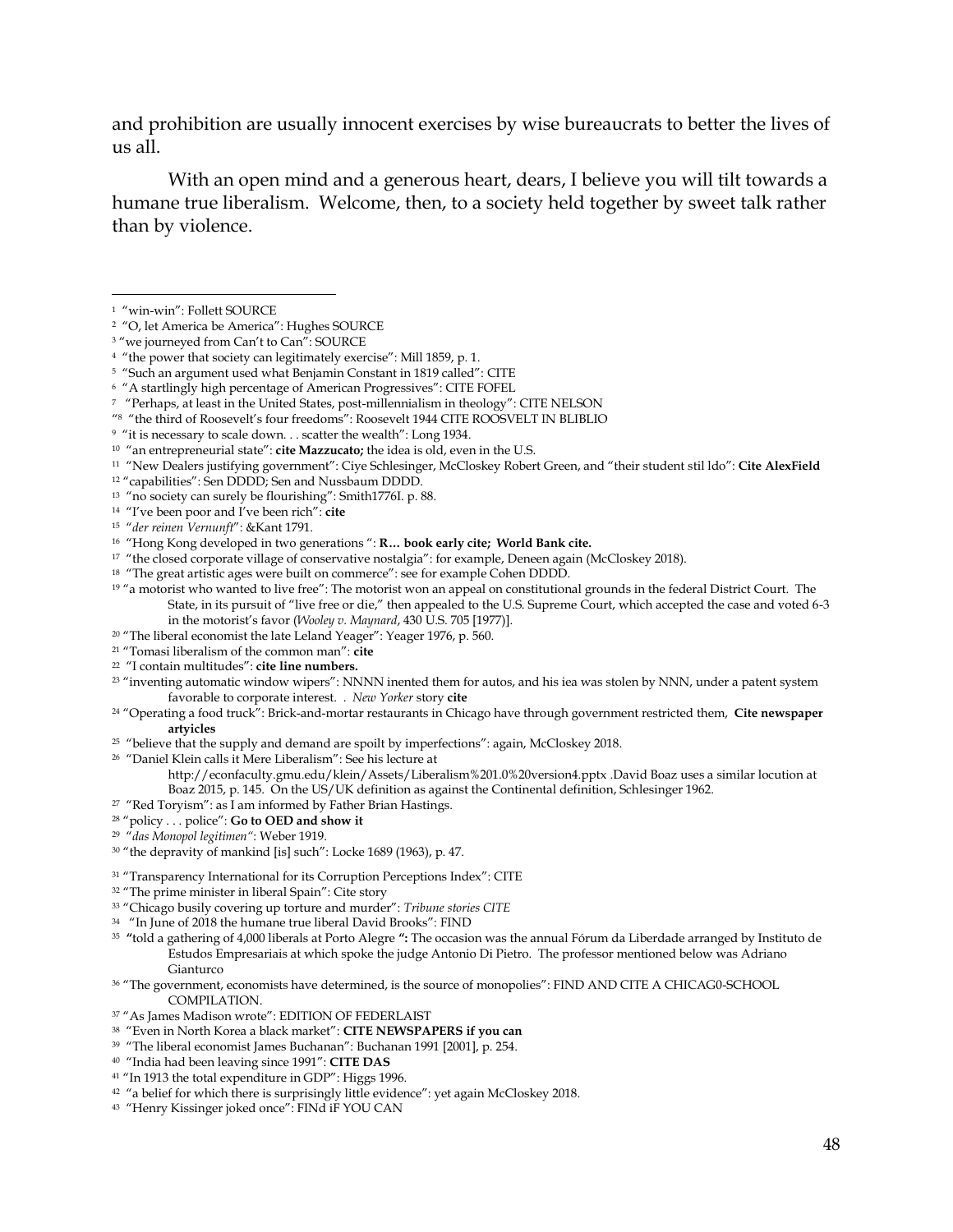"Jean Tirole, that noble country's most recent Nobel " and following: Tirole 2017, pp. 155-156).

<sup>45</sup> "Tolstoy's definition in 1857": Tolstoy's letter to a friend, having just witnessed in Paris an execution by guillotine. Quoted in Wilson 1988, p. 146. Wilson remarks that such sentiments "were to be crucial elements in his mental furniture." Tolstoy became, slowly, a Christian anarchist.

"a band of robbers": Rothbard DDDD, p. PPP fIND.

 $\ddot{\phantom{a}}$ 

- "the rulers' power is simply the nation's own power ": Mill 1859, **p. PP early**.
- "the continuous attention of authority": Hayek 1960 [2011], p. 523. And p. 522 a little later. **SOMETHING IS STRANGE ABOUT THE DATE: CHECK**
- "The extravagant modern growth of law as legislation": Leoni 1961 (1991).
- "Boudreaux, commenting on common law vs. statute law": Café Hayek 26 Nov 2017. Donald Boudreaux's blog, Café Hayek (14 November 2017) directed me to the passage, as it has done for me and others for all manner of liberal ideas, for years.
- "Brennan and Caplan": Brennan DDDD; Caplan 2007.
- "Daniel Klein draws attention to the distinction Adam Smith made": Klein 2017.
- "even a gorilla, is moved to intervene": der Wal Dutch guy cite
- "the passive emotion is on reflection 'so sordid and so selfish'": Smith 1759*,* III.!.46.
- "(as Aristotle said) of the available means of non-violent persuasion": Aristotle, *Rhetoric,* CITE
- "they were certain they had discerned The Truth": see &Booth DDDD.
- "everyone is practicing oratory on others":Smith 1762-66, (A) 6.56, p. 352.
- "The Patriots of the American Revolution ": Alan Taylor DDDD, pp.
- <sup>59</sup> "the Patriot leaders we call the Founding Fathers assumed ": CITE Brown guy, pp.
- "evolutions after 1776 increasingly stayed their hands ": CITE Engerman on violence
- "The economist Yoram Barzel": Barzel 2002, pp. 3, 268, and throughout
- "I'll give you \$32,645,000 for it.": CITE WASHING POST STORY
- "the Hungarian-born British economist": Bauer 1957, p. PPPP.
- "Hayek, the party of life": Hayek 1960 (2011), p. 531.
- "the right to say no": Schmidtz DDDD, p.
- "I would prefer not to"": MELVILLE CITE
- "Spencer, as fast as the régime of contract is discarded": Spencer 1891 (1981), p. 14. Again, Donald Boudreaux's blog.
- "The American journalist": Mencken 1922, p. 292. *Prejudices: Third Series*. Yet again Boudreaux. I'll now stop admitting my indebtedness.
- "the liberal legal theorist Richard Epstein ": Epstein 2009, p xii-xiii.
- "As Boaz puts it at the outset of *The Libertarian Mind* ": Boaz 2015, p. 1.
- "Thomas Paine, 'Give to every other human'": PAINE CITE
- "The great (American-definition) liberal Lionel Trilling": CITE
- "can arrange the different members of a great society": Smith 1759 (1790), Part VI, Section II, Chapter II, pp. 233-4, para 17.
- "the supply-and-demand arguments have never been scientifically overturned": McCloskey 2018.
- "the \$9 a month the Indian government proposed": FIND NEWS STORY.
- "widely adopted in Latin America, with good results": Reid DDDD, pp. PPPP.
- , "the liberal plan of equality, liberty, and justice": Smith 1776, V.9.3.
- "A man's a man for a' that": The phrase is of course from the ploughman-poet Robert Burns in the 1790s, but Smith had shown in all his writings decades earlier that he was just such an egalitarian.
- "fine-enforced rule in Oregon nowadays": **Story?**
- "Analytic egalitarianism": Levy and Peart 2008.
- "In 1685 Richard Rumbold, an English Leveler": Cite. It is ironic that Jefferson a few days before his death, at which unlike Washington he did *not* liberate his slaves, used without attribution Rumsbold's metaphor of the saddle.
- 82 "James Wilson, wrote": James Wilson DDDD, pp. 532, 539-545. I am grateful to Steven J. Schwartzberg for the quotation.
- "such a liberalism, from *liber*": Glare, ed. 1982, pp. 1023, 1025.
- "inspired by the ur-anti-liberal Hegel": **FASCISM BOOK**
- "Rousseau, leading to the Finland Station": Wilson DDDD; "the Midwest farm and Willa Cather's Nebraska": Cather DDDD and DDDD and other liberal novels (compare McCloskey2019).
- "How massive? . . . . Art or Science or God or Baseball": For the factual evidence for these remarks, and for much else, consult McCloskey 2006, 2010, 2016.
- "revolutions as the Industrial had been rare but not unheard of": GOLDSTONE CITE
- "their number has fallen like a stone": **Cite to prove**
- CITE? In my book?
- CITE GDP FIGURES
- "Donald Boudreaux makes a plausible case": Cite Don
- "\$3 a day in 1800 to over \$100 a day": Again, for detailed argument and evidence about such numbers see McCloskey 2006, 2010, 2016,
- "Queen Elizabeth owned silk stockings": Schumpeter 1942, pp. 67-68
- "*Axiome: la haine du bourgeois*": Flaubert (May 10, 1867), in *Oeuvres complètes et Annexes. Correspondance*, p. 5883.
- "About the same time in Latin America 'Positivists'": **Charles Hale cite.**
- "I have seen the future, and it works": source
- "Boaz quotes Schumpeter's witticism": Boaz 2015, p. 34.
- "When the Commissioner . . . was introduced on National Public Radio": GET CITE FROM JASON?